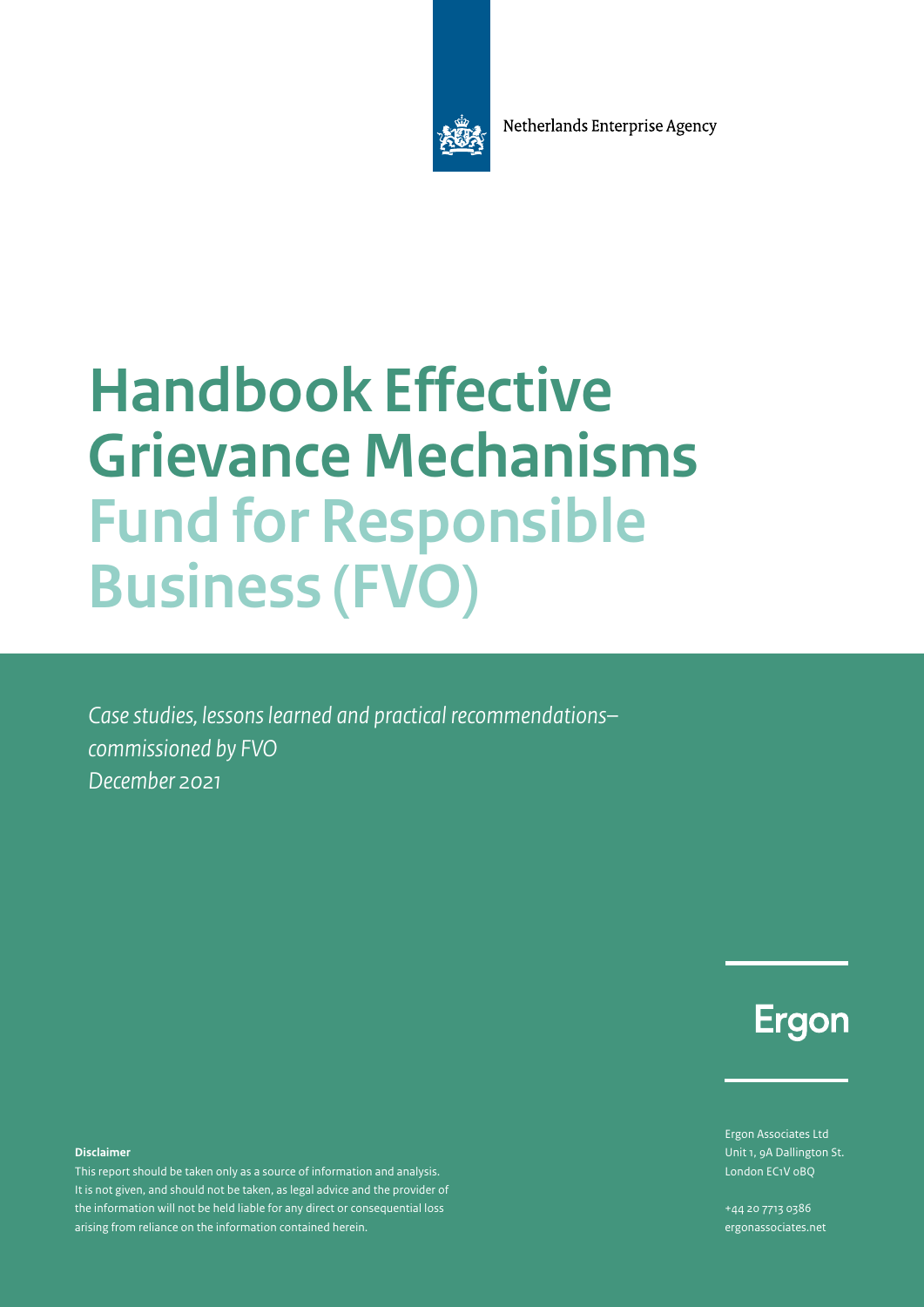# **Contents**

| 1   | <b>Introduction</b>                                                                | 3               |
|-----|------------------------------------------------------------------------------------|-----------------|
| 1.1 | <b>Background and purpose</b>                                                      | $\overline{3}$  |
| 1.2 | Audience and objectives                                                            | $\overline{3}$  |
| 1.3 | Why are grievance mechanisms important?                                            | $\overline{3}$  |
| 1.4 | <b>Structure of the Handbook</b>                                                   | $\overline{a}$  |
| 2   | Key concepts                                                                       | 5               |
| 2.1 | Grievances                                                                         | 5               |
| 2.2 | Grievance mechanisms                                                               | 5               |
| 2.3 | What do we mean by remedy?                                                         | $\overline{7}$  |
| 2.4 | What is the role of grievance mechanisms in contributing to remedy?                | $\overline{7}$  |
| 3   | <b>Case studies</b>                                                                | 9               |
| 3.1 | Introduction                                                                       | 9               |
| 3.2 | Case study 1 - Issara Institute Inclusive Labor Monitoring system                  | 10 <sup>1</sup> |
| 3.3 | Case study 2 - NXP Semiconductors                                                  | 12              |
| 3.4 | Case study 3 - Wilmar International                                                | 15              |
| 3.5 | Case study 4 - Fair Wear Foundation                                                | 18              |
| 3.6 | Case study 5 - Fair Trade International                                            | 21              |
| 4   | <b>Common challenges and lessons learned</b>                                       | 24              |
| 4.1 | Other examples                                                                     | 28              |
| 5   | <b>Practical recommendations</b>                                                   | 29              |
| 6   | <b>Annexes</b>                                                                     | 31              |
| 6.1 | Annex 1: UNGP expectations on companies' degrees of responsibility for remediation | 31              |
| 6.2 | Annex 2: Example questions for supplier evaluation on grievance handling practices | 32              |
| 6.3 | Annex 3: Further reading                                                           | 33              |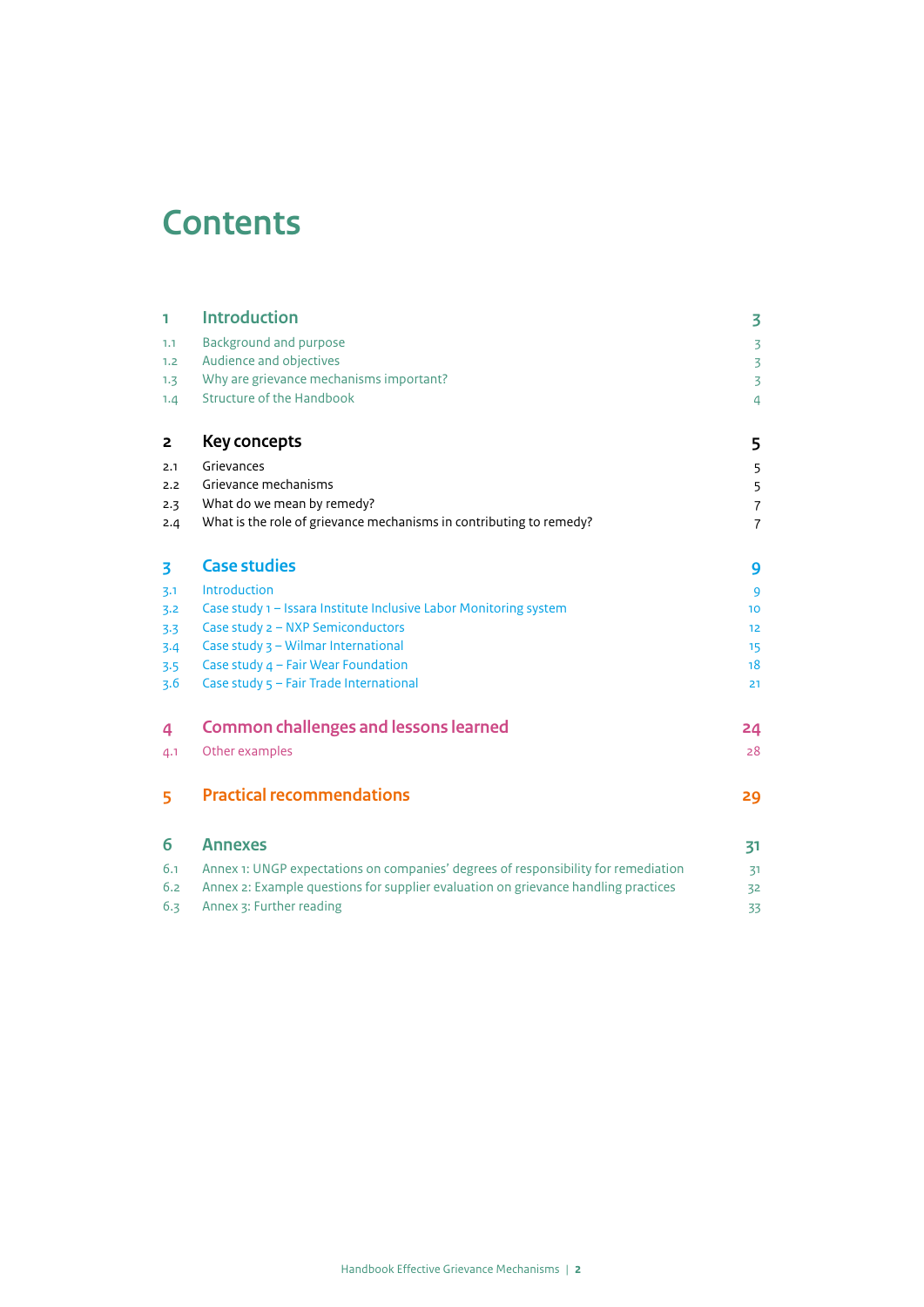# <span id="page-2-0"></span>**1 Introduction**

### 1.1 Background and purpose

The Fund for Responsible Business (Fonds Verantwoord Ondernemen, FVO) is operated by the Netherlands Enterprise Agency (Rijksdienst voor Ondernemend Nederland, RVO). FVO supports and provides subsidies to partnerships between companies and civil society organisations in order to identify and mitigate Responsible Business Conduct (RBC) risks or misconduct in international value chains in developing countries.

To better identify and mitigate such RBC risks, companies often seek to follow the [UN Guiding Principles](https://www.ohchr.org/Documents/Publications/GuidingPrinciplesBusinessHR_EN.pdf)  [for Business and Human Rights \(UNGPs\),](https://www.ohchr.org/Documents/Publications/GuidingPrinciplesBusinessHR_EN.pdf) which provides a framework to embed human rights into day to day functioning of a business. The UNGPs do not create any legal liabilities for companies. However, whilst the UNGPs offers a useful framework, it is not always clear on how to implement its principles in practice.

One of these principles set by the UNGPs is that businesses and states provide 'access to remedy' for individuals and groups who may be adversely impacted by business activities. Operational-level grievance mechanisms operated by companies are identified by the UNGPs as playing an important role in providing access to remedy. Though many companies have long acknowledged the importance of grievance mechanisms, there remain significant deficits in developing and implementing these in a manner that effectively identifies and responds to harms suffered by workers and communities in global supply chains.

## 1.2 Audience and objectives

The Handbook aims to support buying companies, their suppliers, and civil society and trade union organisations in designing, implementing and/or engaging in grievance mechanism processes. A key part of the Handbook consists of a number of case studies on existing grievance mechanisms, the challenges they face with regards to effectiveness and what lessons can be learned from looking at how they address these challenges. Building on these case studies and lessons learned, the Handbook aims to provide practical support on how to develop, implement and improve effective grievance mechanisms in company supply chains in a manner consistent with the principles set out in the UNGPs.

## 1.3 Why are grievance mechanisms important?

Improving grievance mechanisms in global supply chains and improving access to effective remedy has real potential in improving business due diligence but more importantly in also improving outcomes for workers and communities. The below outlines some benefits of implementing effective grievance mechanisms.

Early identification and monitoring of human rights risks

Effective grievance procedures can help to identify and mitigate emerging human rights-related issues before they become a risk to the business. When correctly implemented this allows for ongoing monitoring, rather than just one off snapshots of conditions as typically gathered through social auditing.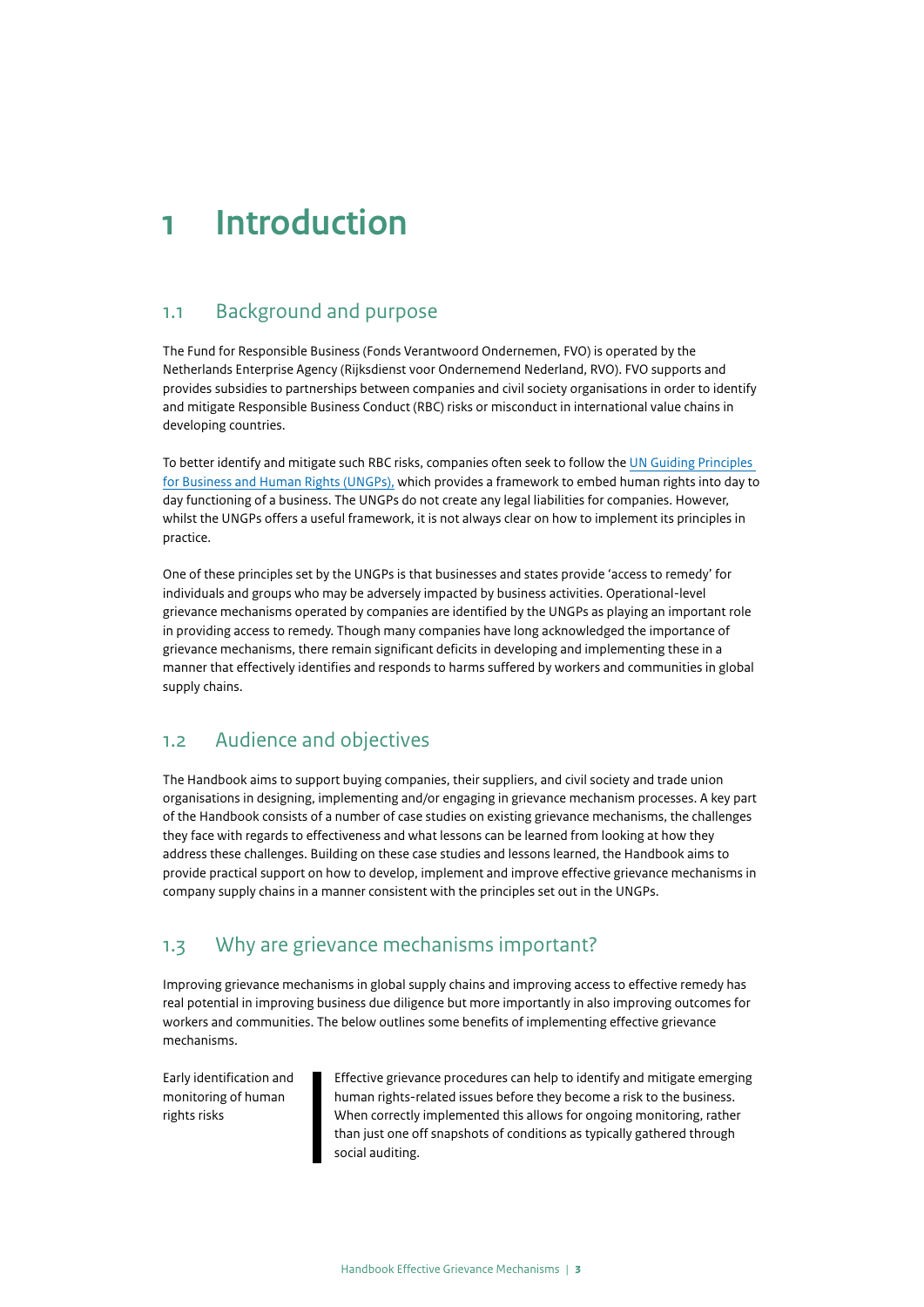<span id="page-3-0"></span>

| Reducing potential case<br>escalation | Receiving and addressing concerns at an early stage can help to avoid more<br>significant consequences of leaving issues unresolved, such as increased<br>absenteeism, as well as to avoid more formal, lengthy, and potentially<br>costly procedures at a later stage. |
|---------------------------------------|-------------------------------------------------------------------------------------------------------------------------------------------------------------------------------------------------------------------------------------------------------------------------|
| Improving workforce<br>relations      | Having a procedure in place to listen to workers' concerns contributes to<br>improved working conditions and promotes a dialogue between a<br>business and its workers, thereby strengthening workforce relations.                                                      |
| Meeting external<br>expectations      | Establishing and implementing an effective GM may be necessary to meet<br>stakeholder expectations from customers and civil society, as well as<br>expectations set out in voluntary industry codes.                                                                    |

### **Use of this Handbook by small and medium-sized enterprises (SMEs)**

Setting up and implementing effective grievance mechanisms in global supply chains is challenging for any buying company. These challenges are more pronounced for SMEs who may have limited capacity or resources available for implementing grievance mechanisms, or face challenges regarding their leverage at suppliers. However, there are still important steps that SMEs can take to contribute to the effective operations of grievance mechanisms in their supply chains.

This Handbook aims to provide clarity on these key steps that SMEs can take, including where to begin, as well as present key insights and recommendations on how these steps can be carried out. These key steps and accompanying recommendations can be found in section 5.

## 1.4 Structure of the Handbook

This Handbook consists of the following sections:

| Key concepts                                                  | Case studies                                                                                                                                                  | Common challenges<br>and lessons learned                                                                                                                       | Practical recommenda-<br>tions                                                                                                                                              |
|---------------------------------------------------------------|---------------------------------------------------------------------------------------------------------------------------------------------------------------|----------------------------------------------------------------------------------------------------------------------------------------------------------------|-----------------------------------------------------------------------------------------------------------------------------------------------------------------------------|
| Provides an explanation<br>of key concepts related<br>to GMs. | Provides examples of<br>how human rights and<br>environmental issues in<br>supply chains may be<br>identified and remedied<br>through grievance<br>mechanisms | Provides an overview of<br>key and common<br>challenges that<br>stakeholders face in<br>ensuring effectiveness<br>of GMs and present key<br>lessons learned on | Provides practical<br>recommendations for<br>business, civil society<br>and multi-stakeholder<br>initiatives on design and<br>implementation of GMs<br>within global supply |

designing and implementing GMs.

chains.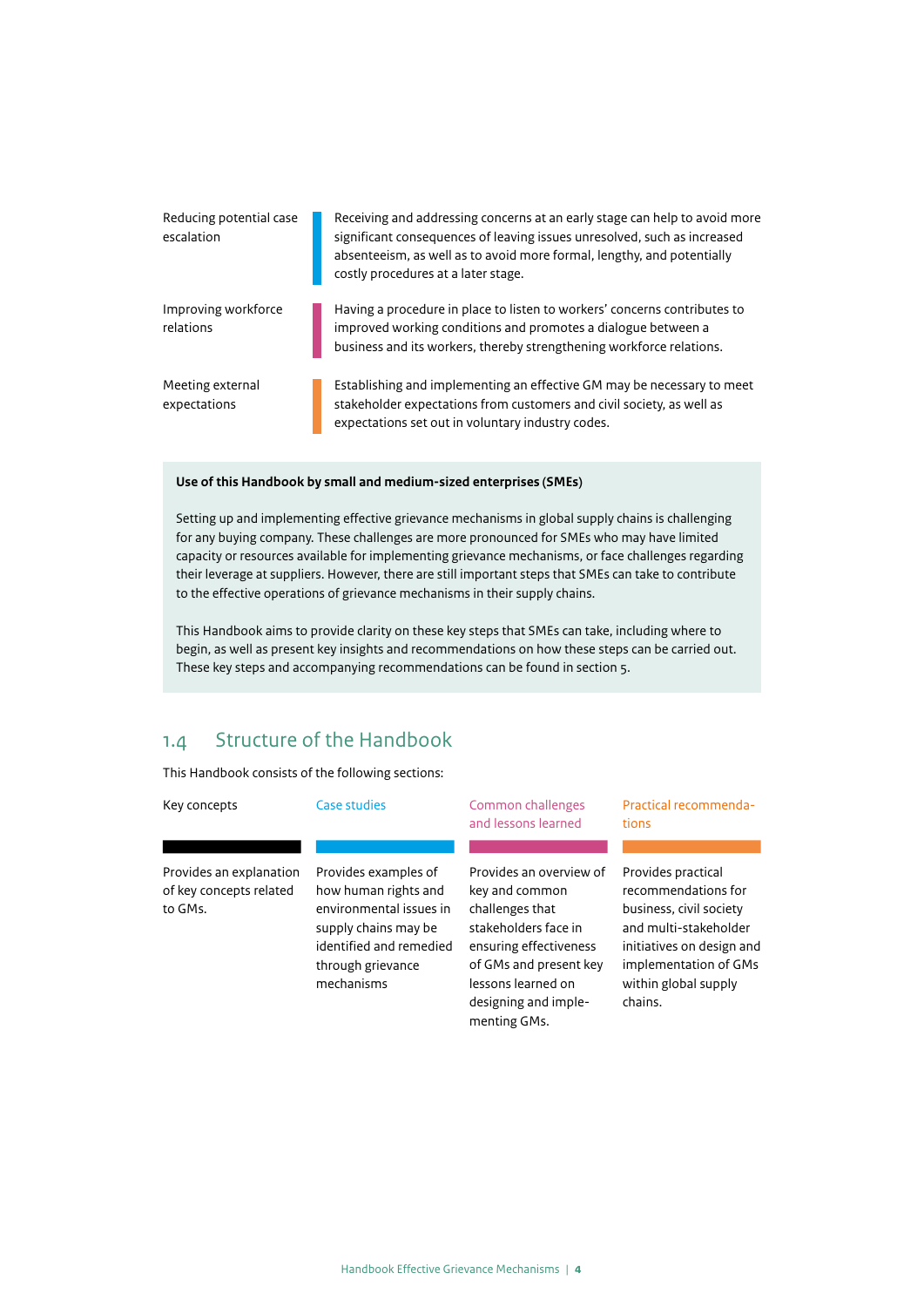## <span id="page-4-0"></span>**2 Key concepts**

### 2.1 Grievances

A grievance broadly refers to an allegation, issue, or problem that a person (or group) has raised in relation to their treatment or experience, whether perceived or actual.

In the context of business operations, a grievance can relate to a wide range of issues affecting workers or communities, from violations of international labour and human rights standards through to more everyday concerns related to how a company operates, such as traffic caused by company vehicles.

Depending on the context, grievances may also be referred to as 'complaints', 'concerns' or 'feedback'. Grievances may be raised with a company through different channels – see section 2.2. below.

#### **Figure 1 Examples of grievances that may be raised by workers and communities**



- Quality of canteen food
- Late payment of wages
- Harassment
- Workplace discrimination



- Road access
- Pesticide use
- Water pollution
- Traffic accidents
- Sexual harassment of community members by business employees

### 2.2 Grievance mechanisms

A grievance mechanism (GM) is a procedure through which a grievance can be raised, assessed, investigated and responded to. In this Handbook, we are focussing on GMs that are typically administered by a company, alone or in collaboration with others, including relevant stakeholders, or by collaborative initiatives such as Multi-Stakeholder Initiatives (MSIs).

GMs should provide affected people(s) with a way of raising concerns to the relevant business and this should lead to effective resolution of the complaint including provision of remedy where necessary. Depending on the design and structure of the company and its supply chain, affected people may include a company's workers, supply chain workers and/or surrounding community members.

#### **Box 1 Grievance mechanisms vs whistleblowing mechanisms**

Many companies have Whistleblowing Policies and Procedures for stakeholders to be able to raised concerns often related to corporate governance and integrity in order to protect the company from further failures. Whilst these may also be used to raise concerns related to human rights or environmental issues, they are typically not designed to be accessible to vulnerable or affected groups or to have procedures that remedy the negative impacts experienced by those groups. Therefore, it is important that companies have in place separate grievance policies and procedures that can focus on and be relevant to these issues.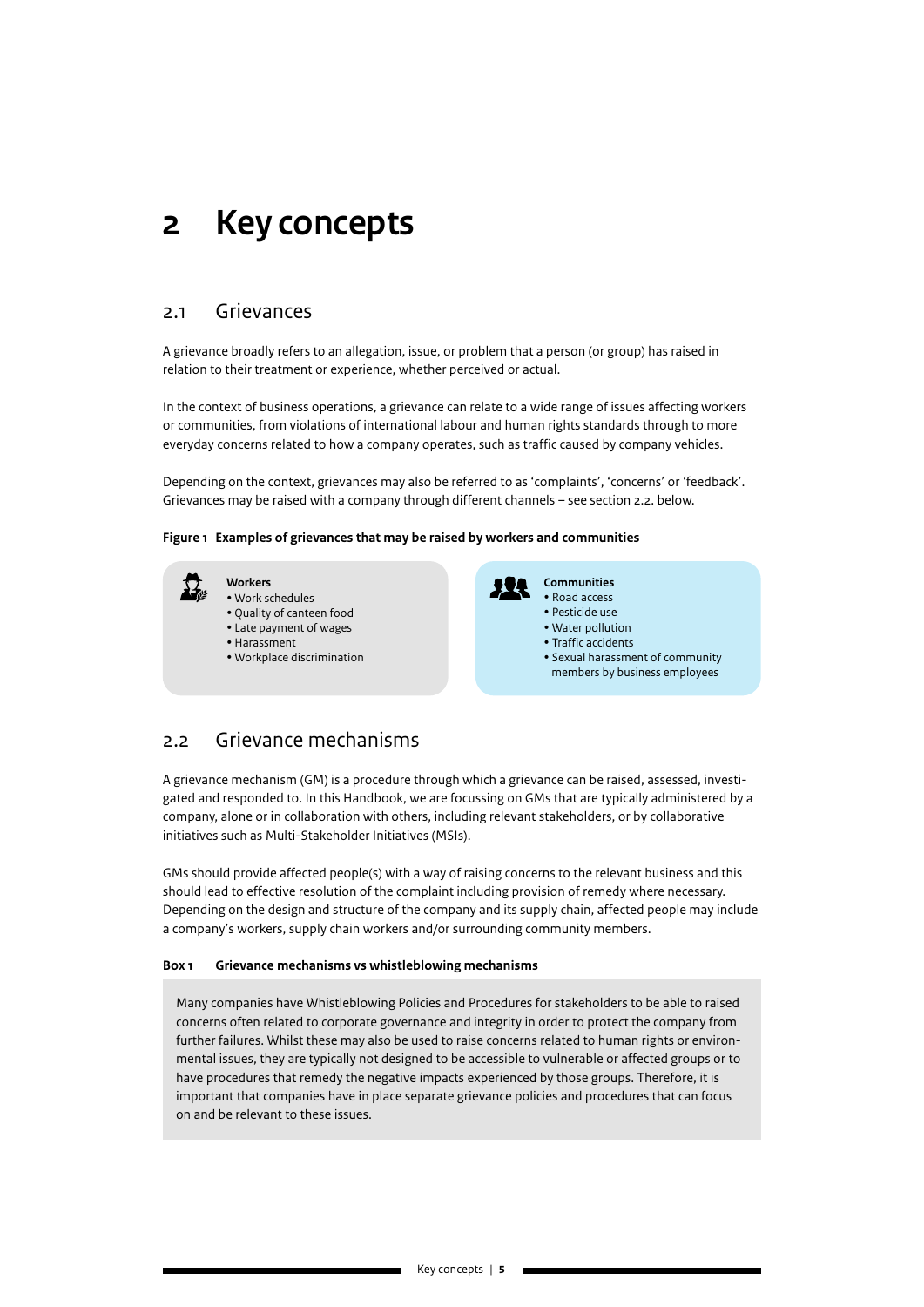In the context of global supply chains, GMs can be:

- **Company grievance mechanisms**: These are mechanisms established by a business. In the context of a supply chain, company grievance mechanisms can be broadly split between two types:
	- **Direct workplace mechanisms**: Grievance mechanisms that operate at a direct or workplace level, i.e. mechanisms operated by suppliers.
	- **Supply chain mechanisms**: Grievance mechanisms that are operated across a supply chain, which may cross international borders, i.e. mechanisms operated by buyers
- **Multi-stakeholder initiatives (MSIs)**: Where they exist, MSIs and other collaborative initiatives often have grievance mechanisms. Such mechanisms can pick up on and have procedures to identify and deal with complaints related to a member's activities. Such mechanisms may also involve other non-business actors or be administered independently.

It's worth noting that state-based judicial grievances mechanisms (e.g. criminal courts, labour tribunals etc) and state-based non-judicial mechanisms (e.g. government operated complaints offices etc) may also be used by complainants to raise concerns about negative business impacts. However, these are not the focus of this study.

The UNGPs do not require buying companies to set up or participate in all three types of grievance mechanism. For a buying company it's important to require that suppliers have in place their own grievance mechanisms to identify and resolve issues locally. Where the company buys from a country / sector that has established an effective oversight mechanisms as part of an MSI, it may be sufficient for the buyer to join this initiative and leverage its resources and expertise in grievance handling. Where there are deficits in grievance handling locally in the supply chain, buyers can also consider how their own company mechanisms can play a role in grievance handling.

Gaining an understanding of the types of human rights and environmental impacts that are occurring in a supply chain, along with information on mechanisms that are already in place to resolve these issues is a good first step for any buying company that is thinking about setting up and implementing a GM. More information on these and subsequent steps, as well as practical recommendations for each step, can be found in section 5.



#### **Figure 2 Different types of grievance mechanism in a supply chain setting**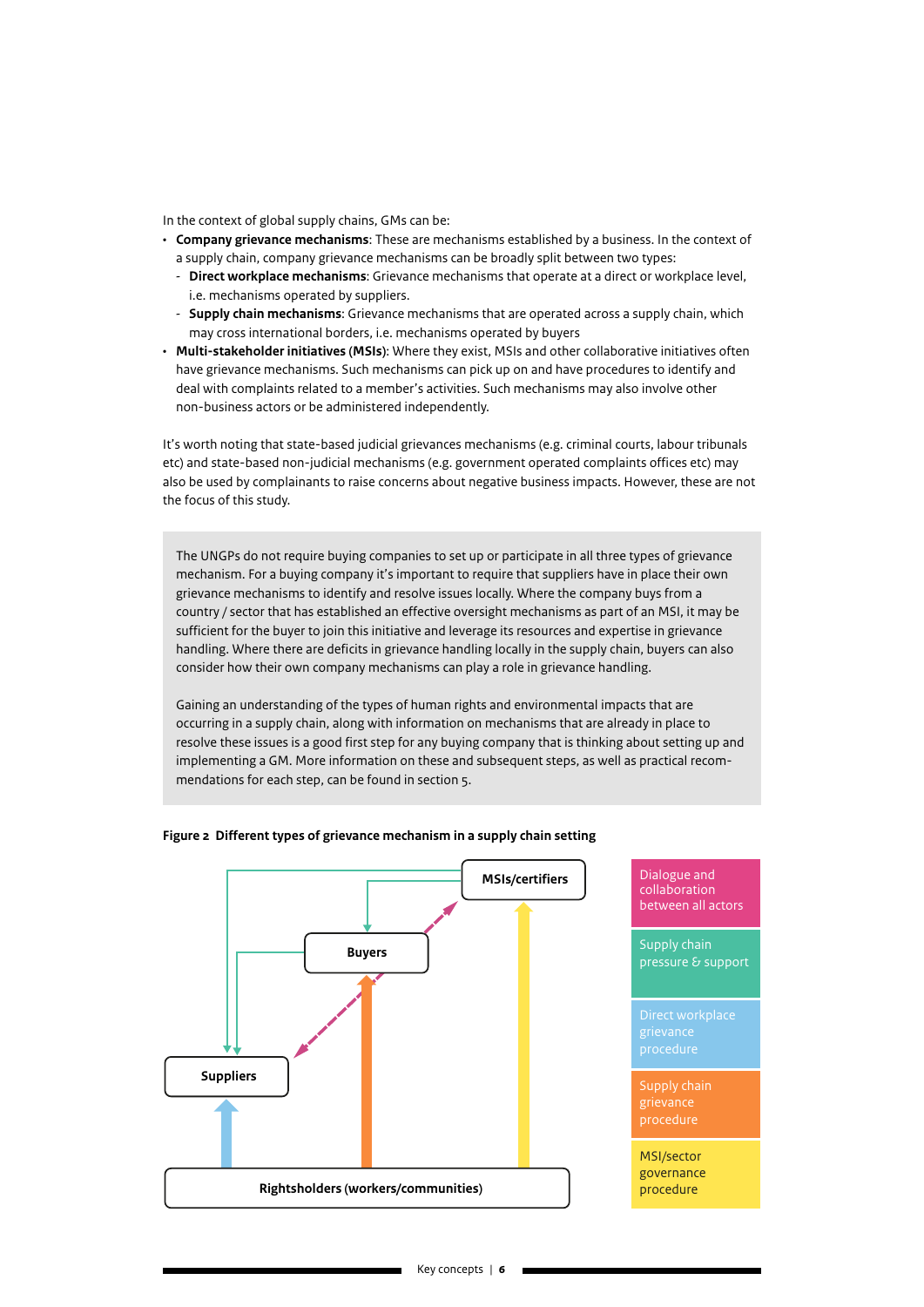## <span id="page-6-0"></span>2.3 What do we mean by remedy?

Remedy counteracts or makes good any human rights harms that have occurred as a result of a business's activities. This may include apologies, restitution, rehabilitation, financial or non-financial compensation and punitive sanctions, as well as the prevention of harm through, for example, injunctions or guarantees of non-repetition. In determining what remedy should be, it is particularly important to understand what those affected would view as effective remedy, in addition to the impacting organisation's own view.

### **Remedy in practice**

Examples of remedy that could be provided in practice include:

- **Apologies:** an apology for the poor treatment of workers or communities by the company.
- **Restitution:** Cleaning up chemical waste from chemical spill and restoring land to previous condition, reinstating workers that have been unfairly dismissed
- **Rehabilitation:** Provision (or payment for) of care, therapy or support for affected workers or communities.
- **Financial compensation:** compensation for loss of earnings or reimbursing a community for damages suffered.
- **Punitive sanctions:** Fines for those responsible for causing the harm
- **Measures to prevent future harm:** Guarantees of non-repetition and new effective measures to prevent re-occurrence of the situation which has led to the negative impact

Access to remedy is a core component of the UNGPs. According to the UNGPs, companies have a different degree of responsibility for providing remedy, depending on the extent to which they are involved in an adverse human rights or environmental impact:

- Where a business enterprise has caused or *contributed* to an adverse human rights impact, it should be actively engaged in its remediation, by itself or in cooperation with others.
- Where adverse human rights impacts are *directly linked* to a business enterprise's activities, it is not required to provide remediation itself, though it may take a role in doing so such as applying leverage over a supplier to provide remedy.

More detail on the responsibilities for remediation that businesses have under the UNGPs, based on the degree of their involvement, can be found in Annex 1.

## 2.4 What is the role of grievance mechanisms in contributing to remedy?

GMs and remedy are often used interchangeably, though they are not the same thing. A GM should be understood to be a process: it is the way in which a business deals with complaints of any sort, including the way it enables those with complaints to seek remedy. Remedy, on the other hand, is one of the possible outcomes of an GM.

Where there *is* overlap is when there is discussion of effective remedy and effective GMs. This is because for an GM to deliver remedy that effectively counteracts or makes good any human rights harms, it should be designed and implemented in a manner consistent with a set of key 'effectiveness' criteria. These criteria are defined under the UNGPs, and are described in the table below.

The effectiveness criteria can appear theoretical and for many stakeholders it is unclear how to assess whether a mechanism meets the criteria. For that reason, the righthand column in the table provides a translation of the effectiveness criteria into questions that stakeholders can use to evaluate to what extent an existing or to be established GM meets the expectations of the UNGPs.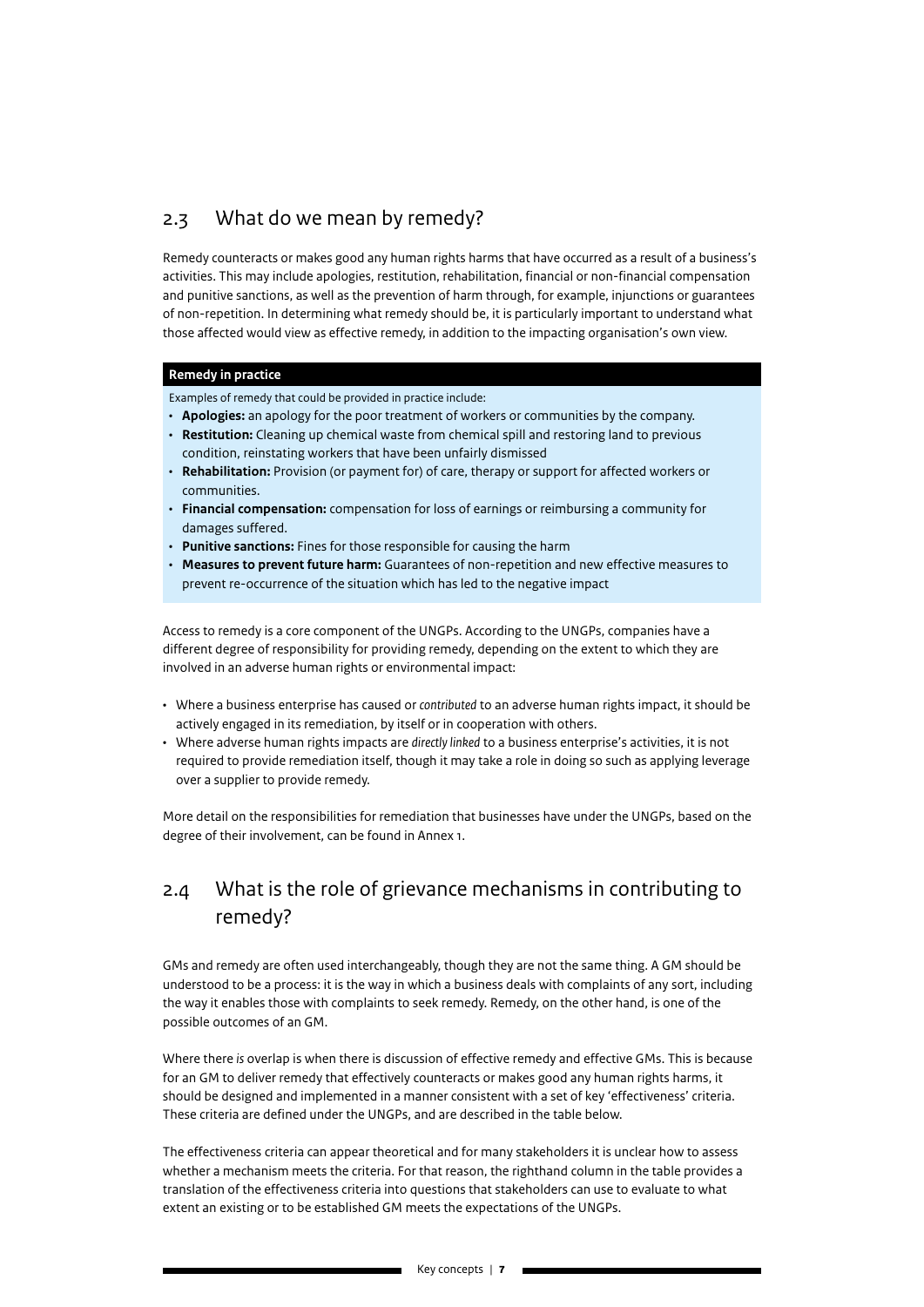|  |  |  | Table 1 Overview of UNGP effectiveness criteria |  |
|--|--|--|-------------------------------------------------|--|
|--|--|--|-------------------------------------------------|--|

| <b>UNGP</b><br><b>Criteria</b>         | <b>Description</b>                                                                                                                                                                                                             | Questions to evaluate whether the effectiveness<br>criteria are met                                                                                                                                                                                                                                                                                                                                                                                                                                                                                                                                                                                    |
|----------------------------------------|--------------------------------------------------------------------------------------------------------------------------------------------------------------------------------------------------------------------------------|--------------------------------------------------------------------------------------------------------------------------------------------------------------------------------------------------------------------------------------------------------------------------------------------------------------------------------------------------------------------------------------------------------------------------------------------------------------------------------------------------------------------------------------------------------------------------------------------------------------------------------------------------------|
| Legitimate                             | Intended users and stakeholder<br>groups trust the mechanism.<br>The entity implementing and<br>managing the mechanism is<br>accountable for the fair conduct<br>of grievance processes.                                       | • Is the procedure sufficiently independent and is there<br>impartial oversight of its functions?<br>• Do complainants have the right to be accompanied by an<br>advisor or representative?<br>• Are potential outcomes of the procedure clearly communi-<br>cated to intended users in multiple ways?                                                                                                                                                                                                                                                                                                                                                 |
| Accessible                             | The mechanism is known to all<br>intended users and stakeholder<br>groups. Adequate assistance is<br>provided to those who may face<br>particular barriers to access, such<br>as migrant workers.                              | • Is the mechanism accessible via multiple entry points (e.g.<br>hotline, online, in person)?<br>· Is the grievance channel promoted in multiple ways (e.g.<br>posters, trainings, inductions, verbal notifications)?<br>• Can complainants raise complaints in their native language?                                                                                                                                                                                                                                                                                                                                                                 |
| Predictable                            | Users are given clear information<br>on the procedure and likely<br>timeframes for each stage in the<br>process. Clarity is provided on<br>the types of process and<br>outcomes available and the<br>process can be monitored. | • Are there defined steps to be followed, according to a<br>written procedure, when handling complaints?<br>• Are there defined timeframes for handling complaints?<br>• Are these clearly communicated to the mechanism's<br>audience?                                                                                                                                                                                                                                                                                                                                                                                                                |
| Equitable                              | Users have reasonable access to<br>the information, expertise and<br>advice necessary to engage in a<br>grievance process on fair,<br>informed and respectful terms.                                                           | • Can complainants raise anonymous complaints? And is there<br>a process in place for dealing with anonymous complaints?<br>• Is the necessary support being provided so that intended<br>users can actually use the mechanism (e.g. are procedures<br>explained in terms understandable to intended user groups,<br>including low-literacy populations? Are there partnerships<br>with community-based or local organisations who can<br>support or accompany potential complainants?<br>• Are resources available for complainants that face financial<br>barriers in participating in the procedure, for instance for<br>travel costs to a hearing? |
| Transparent                            | Users and stakeholders are<br>informed about the grievance<br>process and the mechanism's<br>performance.                                                                                                                      | • Are complainants proactively informed of the progress of<br>their case throughout the procedure or are they able to get<br>updates on their case when needed?<br>• Are outcomes and learnings from the mechanism being<br>reviewed and communicated internally and externally?                                                                                                                                                                                                                                                                                                                                                                       |
| Rights-com-<br>patible                 | Outcomes and remedies align<br>with internationally recognized<br>human rights.                                                                                                                                                | • Are the investigation procedures designed in such a way to<br>protect complainants from non-retaliation?<br>• Are outcomes compatible with the rights enshrined in the<br>International Bill of Rights?<br>• Are solutions and corrective measures developed in line with<br>the needs of the people affected?                                                                                                                                                                                                                                                                                                                                       |
| A source of<br>continuous<br>learning  | Individual complaints are<br>analysed to identify lessons for<br>improving the mechanism and<br>preventing future grievances and<br>harms.                                                                                     | Does the mechanism keep a record of all logged complaints<br>and the outcomes in a central database?<br>• Are the experiences from operating the mechanism being<br>used to improve its functioning over time and to adapt other<br>relevant management processes?                                                                                                                                                                                                                                                                                                                                                                                     |
| Based on<br>engagement<br>and dialogue | The stakeholder groups for<br>whose use the mechanism is<br>intended are consulted on the<br>mechanism's design and<br>performance. Dialogue is also<br>used to facilitate redress and<br>access to remedy.                    | • Are outcomes systematically monitored and tracked to<br>ensure that remedies are sustained?<br>• Has the grievance mechanism been developed with inputs<br>from (intended) user groups and their representatives?<br>• Are complainants involved in the decision-making process to<br>identify appropriate remedies for their grievances?                                                                                                                                                                                                                                                                                                            |



More useful questions for evaluating the effectiveness of an existing GM can be found in the [MOC-A](https://static1.squarespace.com/static/5df776f6866c14507f2df68a/t/5e666810b7c6ef5fcd9bf296/1583769622168/MOC-A+Report.pdf)  [Checklist Tool for effective grievance mechanisms](https://static1.squarespace.com/static/5df776f6866c14507f2df68a/t/5e666810b7c6ef5fcd9bf296/1583769622168/MOC-A+Report.pdf), developed by CSR Europe. The checklist translates the eight effectiveness criteria into 21 process requirements.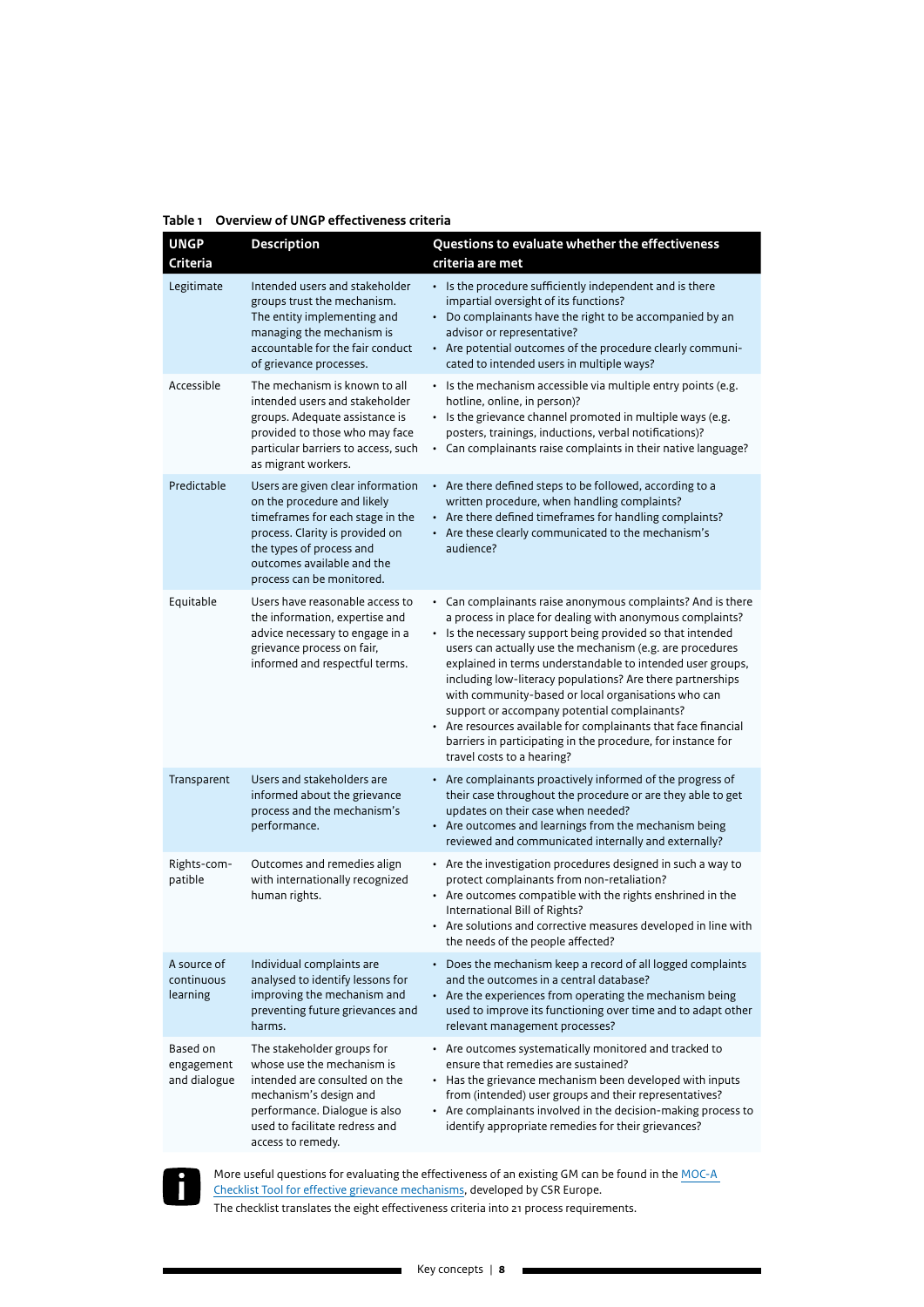# <span id="page-8-0"></span>**3 Case studies**

## 3.1 Introduction

This section provides information on the key and common challenges that GMs face in meeting the effectiveness criteria set by the UNGPs, as well as insights into how these challenges can be overcome. As such, this section consists of five case studies that each provide practical examples of challenges that GMs face and key insights for designing and implementing effective GMs.

These five case studies represent different types of GMs, as set out in section 1 of this Handbook. Some case studies represent direct workplace and supply chain GMs operated by buying companies (Wilmar and NXP Semiconductors), others describe GMs operated by multi-stakeholder initiatives (FWF and Fairtrade International). A fifth case study – the Issara Institute's ILM system – is an example of an independent third party facilitating a buying company's grievance procedure. Further, as Wilmar and NXP Semiconductors require their suppliers to have site-specific or supplier grievance mechanisms in place, these two case studies also represent the interaction between a supply chain GM and an operational GM. Similarly, Fairtrade International requires some of its certified producers to establish site-specific grievance mechanisms. As such, the Fairtrade case study also provides an example of the interaction between an MSI-led GM and direct workplace mechanisms.

The five case studies that were selected are reflective of various ways that a GM can provide affected groups with access to effective remedy. Each case study presents a short description of the mechanism, followed by an overview of the procedure and, where available, the outcomes that the mechanism has provided to users. Further, each case study provides key insights into how the mechanisms meet the effectiveness criteria. It is important to note that none of the case studies included here represent a perfect implementation of the effectiveness criteria, nor do they provide a blueprint for effective GMs that work in any context. Rather, they represent concrete examples of how mechanisms can overcome common challenges to improve effective outcomes for affected groups. The key insights provided by each case study are meant to support buying companies in setting up, implementing and improving their own GMs. These insights are consolidated in the subsequent section on challenges and lessons learned.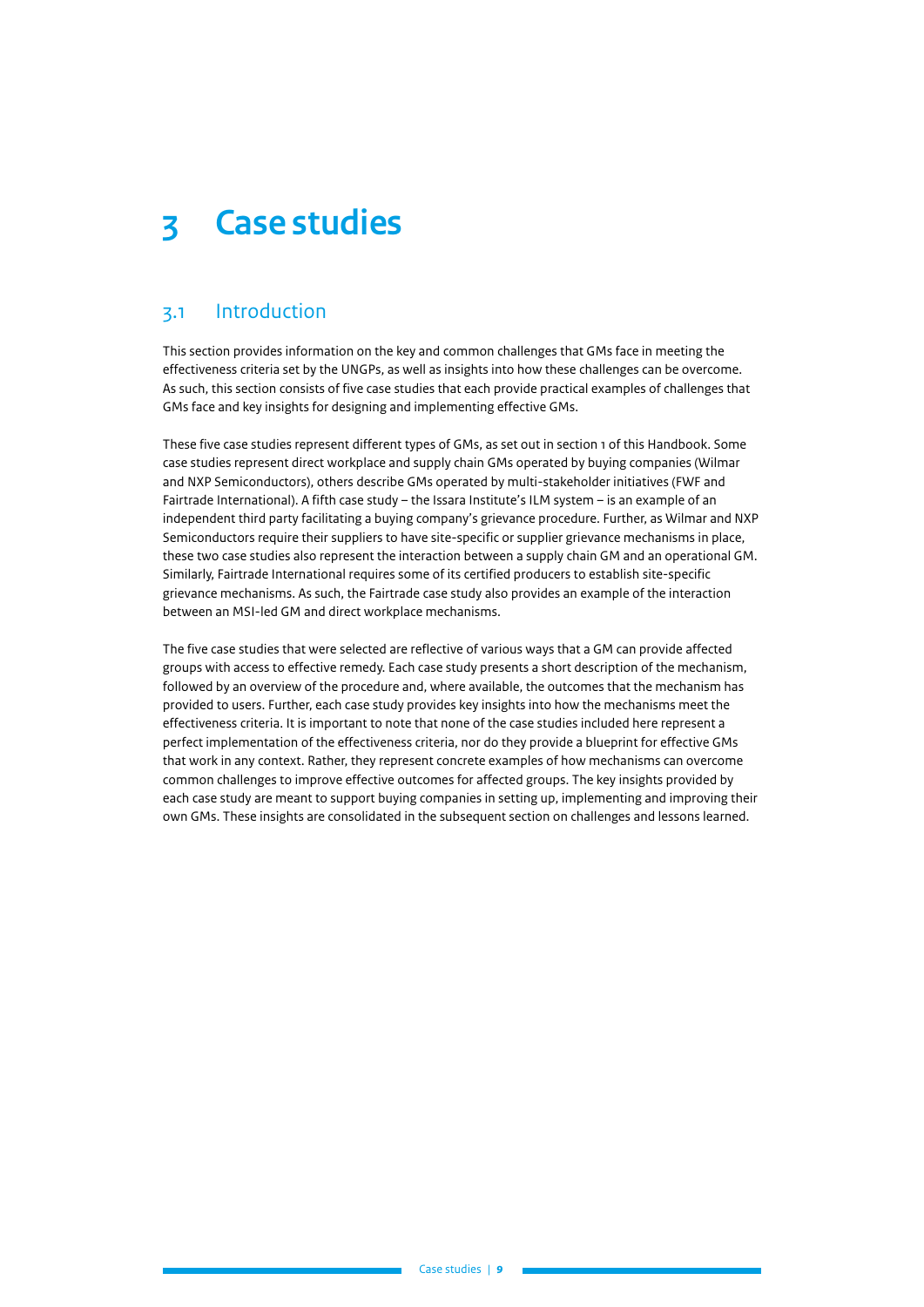## <span id="page-9-0"></span>3.2 Case study 1 – Issara Institute Inclusive Labor Monitoring system

#### **Background**

The [Issara Institute](https://www.issarainstitute.org/) is a U.S. and Southeast Asia-based non-profit organization focused on addressing forced labour and human trafficking in Asian supply chains. Issara works with global retailers and brands (its Strategic Partners) including Tesco, Nike, and Nestlé amongst others, to implement an [Inclusive Labor Monitoring \(ILM\) system](https://www.issarainstitute.org/inclusive-labour-monitoring) across the companies' extended supply chains, whilst also operating grievance mechanisms on their behalf. These grievance mechanisms are partly based on worker voice technology and are targeted to engage prospective and current Burmese, Cambodian, and Thai migrant workers in Thai and Malaysian workplaces. Industries that Issara operates in include fisheries, agriculture, poultry, garments, footwear, and electronics.



#### **Procedure**

Migrant workers experience a range of obstacles in raising complaints, having issues remedied, and avoiding retaliation. To address this, Issara's ILM provides multiple channels for workers to voice their concerns giving people options based on what is most appropriate for them. The options include a multilingual 24/7 confidential worker hotline; private social media messenger apps Line, Viber and Facebook, and; Issara's technology platform Golden Dreams - a Khmer- and Myanmar-language smartphone App for workers.

To raise awareness of Golden Dreams, Issara's partner civil society organisations in both origin and destination countries [identify ambassadors](https://tandemresearch.org/assets/Golden-Dreams-Final-2020-05-15.pdf) or community members to act as points of contact with jobseekers, migrant workers, and families of migrant workers and who encourage (prospective) migrant workers to use the Golden Dreams app to learn their rights, research recruiters and employers, and find jobs without brokers.

Taking the multi-entry point approach and raising awareness of available mechanisms has resulted in [year-on-year increases in calls and messages](https://63971280-8a4a-4f58-b968-3dadecb1cd6f.filesusr.com/ugd/5bf36e_35b9f0fe6fe34af89c47bad8cfd24b9a.pdf) received by Issara's ILM channels, and they note that more workers are organising to file cases against exploitative recruiters and file grievances directly with employers. These cases are received and reviewed by a

#### **Key insights**

**Accessibility** is improved by having in place multiple avenues though which intended users can raise concerns.

Ensuring workers are able to raise complaints in their native language and dialect strengthens **access** and **legitimacy** of the mechanism by building trust.

An independent third-partyoperated grievance increases the independence and impartiality of the mechanism, which enhances **legitimacy** and **equitability**.

Investing sufficient time, resources and capacity in outreach and engagement with intended users and groups in close contact with them increases **accessibility.**

Having strong relationships with trustworthy partner CSOs that can safeguard workers as well as engage with suppliers drives more effective engagement on remediation and builds trust among users, increasing **legitimacy, engagement and dialogue, accessibility** and **predictability**.

Basing the design of the Golden Dream app on **dialogue and engagement** from intended users increases rights-compatibility of the grievance mechanism.

Keeping in contact with complainants to obtain verification and validation on the implementation of the corrective plans enhances rights-compatibility and the dialogue and engagement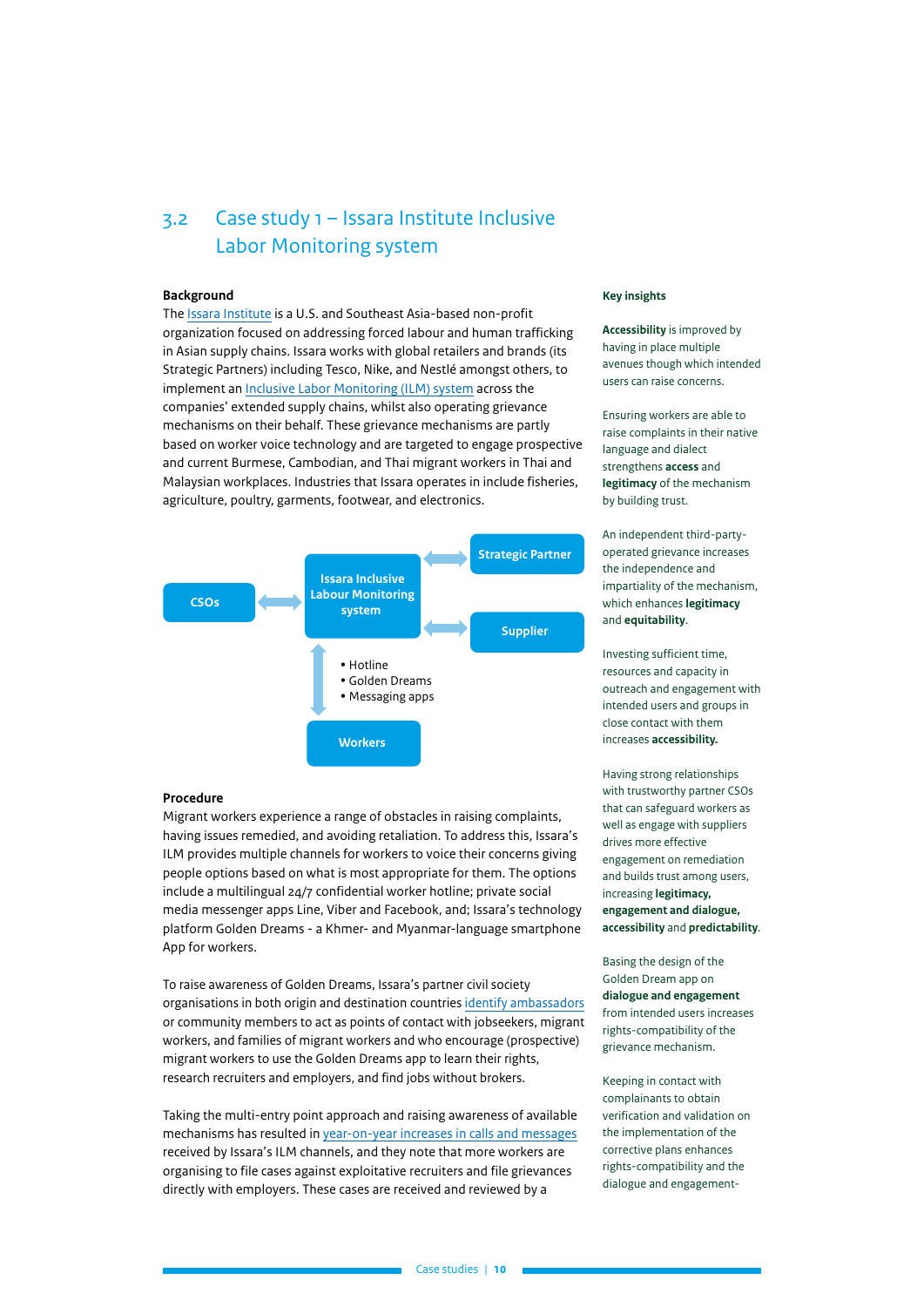multi-lingual team that are dedicated to ensuring all complaints are systematically documented and followed up on in a timely manner.

Issara's Outreach and Empowerment Officers work closely with a long-standing network of workers and ambassadors, across the region communities to cross-check and verify working conditions. These contacts are mostly workers and worker groups that Issara has helped to support in some way over a number of years, who are aligned with Issara's aim to help build worker power, worker voice, and collective action, which is especially needed for these foreign migrant workers whose freedom of association is restricted by national laws. If a grievance is considered to be outside the scope of remediation by an employer within a Strategic Partner's supply chain, Issara will refer the case to their CSO partners or government institutions.

Following verification, the grievance case is reported to the supplier and the relevant Strategic Partners to investigate and take steps to remedy. Issara [shares](https://www.ethicaltrade.org/sites/default/files/shared_resources/ngo_leadership_in_gms_and_remedy_paper._eti_revised_feb_2018.pdf) anonymized findings of the case with relevant staff, typically with supplier management, human resources and (where available) worker union representatives. Issara's Business and Human Rights division supports the supplier with understanding the case, planning ethical remediation, and identifying and addressing root causes. In addition, the Business and Human Rights team [works](https://www.thebritishacademy.ac.uk/documents/944/JBA-7s1-06-Rende-Taylor-Shih.pdf) with employers and recruiters to ensure worker's safety from retribution after filing a complaint, and monitors remediation of complaints through worker validation, ensuring that actions reported by the supplier actually occurred and resulted in positive change for the worker.

Statistics on all grievances received are available to Issara's Strategic Partners via a private online platform. The platform directly connects brands and retailers to worker voice, tracking the progress of remediation of issues across their supply chain. Issara is currently working to enable suppliers to have access to this platform as well, for a more robust, multi-lingual grievance management system. Timely and appropriate management of grievances is the responsibility of the supplier, and it is hoped that Strategic Partners having visibility of how suppliers remediate labour issues, as validated by workers, provides meaningful insights toward building more ethical supply chains.

#### **Outcomes**

Issara [reports publicly](https://63971280-8a4a-4f58-b968-3dadecb1cd6f.filesusr.com/ugd/5bf36e_deea61a692924e83a9c9415943f4bbec.pdf) on grievances and outcomes at an aggregate level, and privately on an individual company level. Outcomes have included millions of dollars reimbursed to workers for exploitative recruitment fees, stolen wages, and benefits; [unconditional cash transfers](https://www.isealalliance.org/sites/default/files/resource/2019-02/Forced_Labour_Remediation_Working_Paper_0.pdf) to affected workers (especially those adversely affected by COVID-related workforce reductions); and [policy and procedural changes](https://63971280-8a4a-4f58-b968-3dadecb1cd6f.filesusr.com/ugd/5bf36e_deea61a692924e83a9c9415943f4bbec.pdf) by suppliers to address identified risks and abuses.

The large amount of data Issara receives about the types of issues experienced by workers makes them well placed to help identify trends and potential root causes. This helps identify appropriate actions that can be taken to address systemic issues and ensure associated grievances do not occur again.

based character of the grievance mechanism.

#### **More information**

[Issara Institute -Top 5 labour](https://63971280-8a4a-4f58-b968-3dadecb1cd6f.filesusr.com/ugd/5bf36e_deea61a692924e83a9c9415943f4bbec.pdf)  [abuses in 2019 – 2020](https://63971280-8a4a-4f58-b968-3dadecb1cd6f.filesusr.com/ugd/5bf36e_deea61a692924e83a9c9415943f4bbec.pdf)

[Updated Guide to Ethics and](https://63971280-8a4a-4f58-b968-3dadecb1cd6f.filesusr.com/ugd/5bf36e_4499578770c143a6b7bfe2d34071ff4b.pdf)  [Human Rights in Anti-Traffick](https://63971280-8a4a-4f58-b968-3dadecb1cd6f.filesusr.com/ugd/5bf36e_4499578770c143a6b7bfe2d34071ff4b.pdf)[ing: Ethical standards for](https://63971280-8a4a-4f58-b968-3dadecb1cd6f.filesusr.com/ugd/5bf36e_4499578770c143a6b7bfe2d34071ff4b.pdf)  [working with migrant workers](https://63971280-8a4a-4f58-b968-3dadecb1cd6f.filesusr.com/ugd/5bf36e_4499578770c143a6b7bfe2d34071ff4b.pdf)  [and trafficked persons in the](https://63971280-8a4a-4f58-b968-3dadecb1cd6f.filesusr.com/ugd/5bf36e_4499578770c143a6b7bfe2d34071ff4b.pdf)  [digital age](https://63971280-8a4a-4f58-b968-3dadecb1cd6f.filesusr.com/ugd/5bf36e_4499578770c143a6b7bfe2d34071ff4b.pdf)

[Worker feedback technologies](https://63971280-8a4a-4f58-b968-3dadecb1cd6f.filesusr.com/ugd/5bf36e_dfb8b0e4a71340a2aff10d169ce359bc.pdf)  [and combatting modern](https://63971280-8a4a-4f58-b968-3dadecb1cd6f.filesusr.com/ugd/5bf36e_dfb8b0e4a71340a2aff10d169ce359bc.pdf)  [slavery in global supply chains](https://63971280-8a4a-4f58-b968-3dadecb1cd6f.filesusr.com/ugd/5bf36e_dfb8b0e4a71340a2aff10d169ce359bc.pdf)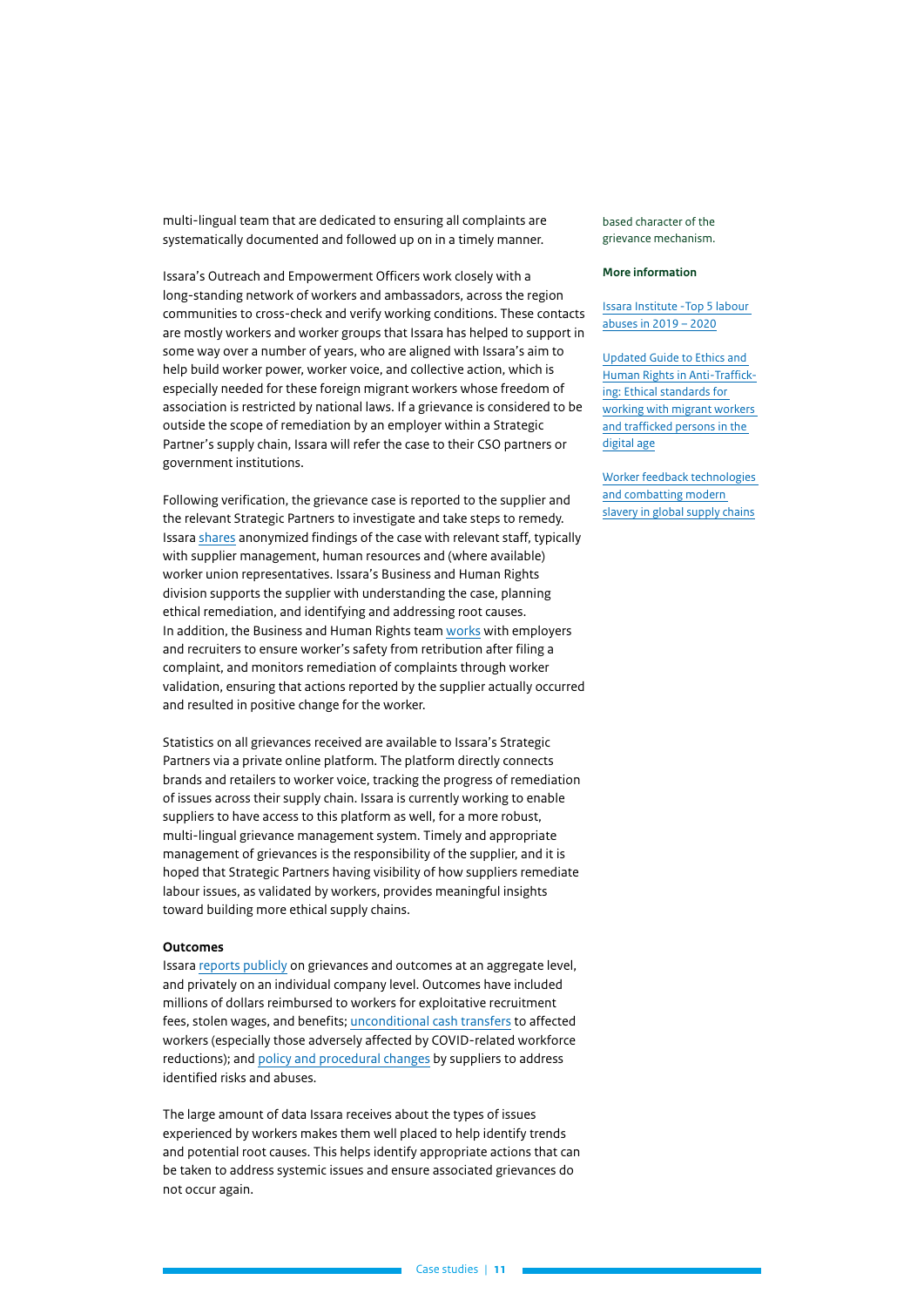## <span id="page-11-0"></span>3.3 Case study 2 – NXP Semiconductors

#### **Background**

NXP Semiconductors (NXP) is a global semiconductor manufacturer headquartered in the Netherlands whose technologies are applied across the automotive, digital networking and secure identification industries. They work with over 100 suppliers [from around the world](https://www.nxp.com/docs/en/supporting-information/2020-SUPPLIER-LIST.pdf) and have their own [manufacturing sites](https://unglobalcompact.org.au/wp-content/uploads/2021/03/4261-UNGC-Grievance-Mechanisms-CASE-STUDY-10-FA.pdf) in Malaysia, Thailand, Singapore, China, Taiwan, USA and the Netherlands.

NXP has a number of routes through which affected workers in their facilities and supply chains can raise grievances and have them resolved. This includes a Speak UP Hotline, WOVO app, "open door policies" and suggestion boxes, and requirements on suppliers to also have their own grievance mechanisms.

#### **Figure 3 Overview of grievance handling architecture at NXP**



#### **Speak Up Procedures**

The 'Speak Up' hotline – operated by a third party - enables NXP employees and supply chain workers to report violations against the [NXP Code of](https://www.nxp.com/docs/en/supporting-information/BUSINESS-CODE-OF-CONDUCT.pdf)  [Conduct](https://www.nxp.com/docs/en/supporting-information/BUSINESS-CODE-OF-CONDUCT.pdf), which includes forced labour, discrimination, and working hours. Direct and supply chain worker awareness of the hotline is raised during private audit interviews where workers also [receive](https://www.nxp.com/docs/en/company-information/NXP-2020-MSA.pdf) a business card that has the local grievance phone number and email address to be used if the worker has additional information, concerns, or needs to report retaliation. These business cards are translated into different languages to ensure accessibility to migrant workers. This continued to be possible during the pandemic with information shared with workers via remote video interviews with workers.

The hotline allows for anonymous reports to be submitted, which are dealt with by the legal team and channelled to respective NXP compliance managers to action. This provides assurance on independence and anonymity in cases where this may be important to workers.

### **WOVO Procedures**

Observing that most workers in their facilities had smart phones at a facility in Malaysia, NXP has decided to also pilot a worker voice app ('WOVO') for use by direct workers at NXP manufacturing sites. The aim of the app is to provide workers with an additional route in to raising complaints and providing to NXP.

#### **Key insights**

**Accessibility** improved by having multiple mechanisms through which direct and supply chain workers can raise concerns.

Options for direct and supply chain workers to raise anonymous grievances improves **access** for vulnerable groups and makes mechanisms more **legitimate.**

Awareness of mechanisms raised through inductions, trainings, posters, business cards increases **access, equitability and transparency**  of the mechanisms.

Quick acknowledgment of the receipt of grievances and notification of the approximate turnaround time to complainants helps build **predictability, transparency** and trust.

Clear lines of responsibility for escalation and handling of complaints helps avoid potential conflicts of interest and builds **predictability.**

Review of data from multiple sources gauges effectiveness of the mechanisms and helps **continual learning.**

**Engagement and dialogue** with suppliers and factories helps strengthen their mechanisms, investigations and remedy outcomes for future use.

Engaging workers on rights and receiving feedback on functioning of mechanisms builds awareness and **trust** whilst **continually learning** to make improvements.

**References** [NXP Code of Conduct](https://www.nxp.com/docs/en/supporting-information/BUSINESS-CODE-OF-CONDUCT.pdf)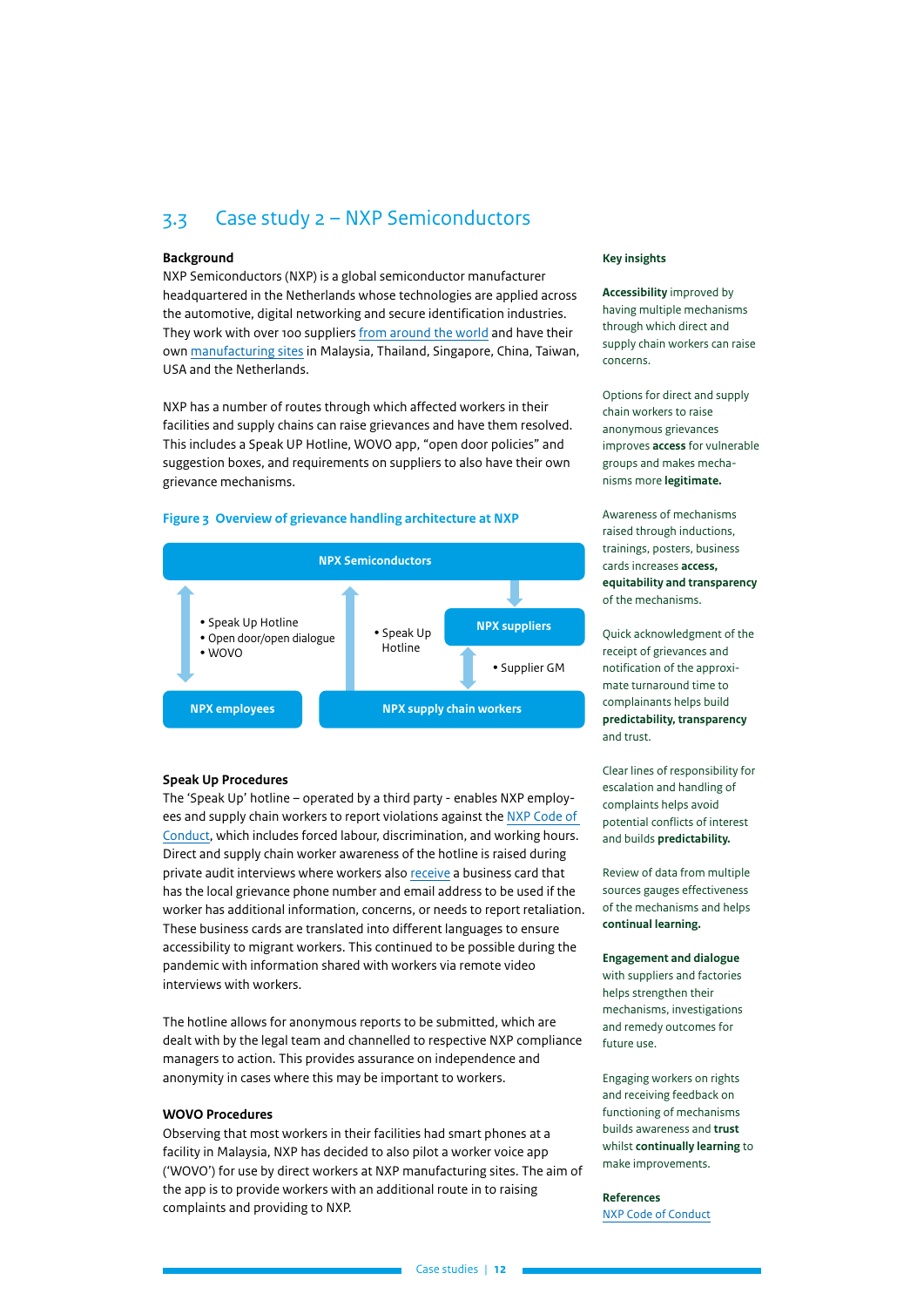After a worker has submitted a workplace grievance to the WOVO app, NXP [ensures](https://unglobalcompact.org.au/wp-content/uploads/2021/03/4261-UNGC-Grievance-Mechanisms-CASE-STUDY-10-FA.pdf) the complaint is acknowledged within 24 hours. The complaint is assigned to one of the committees representing operational functions within the factory. The manufacturing site from which the grievance was raised will receive support from NXP management and site functional representatives to review and improve the issue being reported, and the operational committee decides who in the organisation is best placed to address the complaint. Afterwards, the complainant is given an estimate of how long it might to take to resolve their concern. This typically takes longer for more complex issues.

NXP reports that the WOVO app had, until March 2021, [captured 47](https://unglobalcompact.org.au/wp-content/uploads/2021/03/4261-UNGC-Grievance-Mechanisms-CASE-STUDY-10-FA.pdf)  [complaints](https://unglobalcompact.org.au/wp-content/uploads/2021/03/4261-UNGC-Grievance-Mechanisms-CASE-STUDY-10-FA.pdf) at the pilot manufacturing site that needed additional investigation. NXP [plans](https://www.nxp.com/docs/en/company-information/NXP-2020-MSA.pdf) to make the WOVO app available to direct workers at its other manufacturing sites globally, as well as [expanding](https://unglobalcompact.org.au/wp-content/uploads/2021/03/4261-UNGC-Grievance-Mechanisms-CASE-STUDY-10-FA.pdf) it to supply chain workers.

#### **Open door policies and employee management dialogue procedures**

All NXP facilities practice an [open door policy](https://www.nxp.com/docs/en/company-information/NXP-2019-MSA.pdf) that has defined steps of escalation to resolve a raised issue. Though these have been found to be ineffective in identifying serious worker concerns, they may useful in addressing issues before they escalate, in the same manner that other open dialogue forums and talks practiced at NXP sites do. To raise awareness of these and other mechanisms, NXP [provides information](https://www.nxp.com/docs/en/company-information/NXP-2020-MSA.pdf) on available grievance mechanisms to workers in its own facilities during the recruitment process and through onboarding of new workers. Posters [are](https://unglobalcompact.org.au/wp-content/uploads/2021/03/4261-UNGC-Grievance-Mechanisms-CASE-STUDY-10-FA.pdf)  [also used](https://unglobalcompact.org.au/wp-content/uploads/2021/03/4261-UNGC-Grievance-Mechanisms-CASE-STUDY-10-FA.pdf) to inform workers of the grievance mechanisms available.

#### **Supplier grievance mechanisms**

Beyond its own mechanisms, NXP [requires](https://www.nxp.com/docs/en/supporting-information/NXP-Supplier-Code-of-Conduct-EN.pdf) suppliers to implement an effective grievance mechanism capable of collecting feedback on or violations against the Supplier Code. These must be in line with Supplier Code requirements and NXP's Auditable Standards, and must allow for anonymous complaints to be raised. Additionally, NXP [requires](https://www.nxp.com/docs/en/company-information/NXP-2020-MSA.pdf) suppliers to publicize and enforce a non-retaliation policy that permits workers to express their concerns about workplace conditions directly to management or to NXP without fear of retaliation. It is important to note that supply chain workers also have access to the 'Speak Up' hotlines – see section above.

#### **Outcomes**

Grievances are reviewed by NXP's Ethics Committee to discuss received reports and progress of investigations. NXP unfortunately [does not report](https://assets.worldbenchmarkingalliance.org/app/uploads/2020/11/NXP-Semiconductors-CHRB-scorecard-2020.pdf) publicly on the grievances it receives or how they're addressed, but note that where substantiated, they take appropriate follow-up actions which include education, organizational changes, counselling, reprimands, suspension, and/or termination, depending on the nature and severity of the finding and the party's willingness and ability to rectify the issue and addressed. In one example, [they note](https://www.nxp.com/docs/en/company-information/NXP-2020-MSA.pdf) a recent escalation in concerns related to the impact of COVID-19, in particular from stranded migrant workers who are unable to return home due to border closures and lockdowns.

[NXP 2020 Modern Slavery](https://www.nxp.com/docs/en/company-information/NXP-2020-MSA.pdf)  [Statement](https://www.nxp.com/docs/en/company-information/NXP-2020-MSA.pdf)

[UNGC Australia Case Study](https://unglobalcompact.org.au/wp-content/uploads/2021/03/4261-UNGC-Grievance-Mechanisms-CASE-STUDY-10-FA.pdf)  [Report](https://unglobalcompact.org.au/wp-content/uploads/2021/03/4261-UNGC-Grievance-Mechanisms-CASE-STUDY-10-FA.pdf)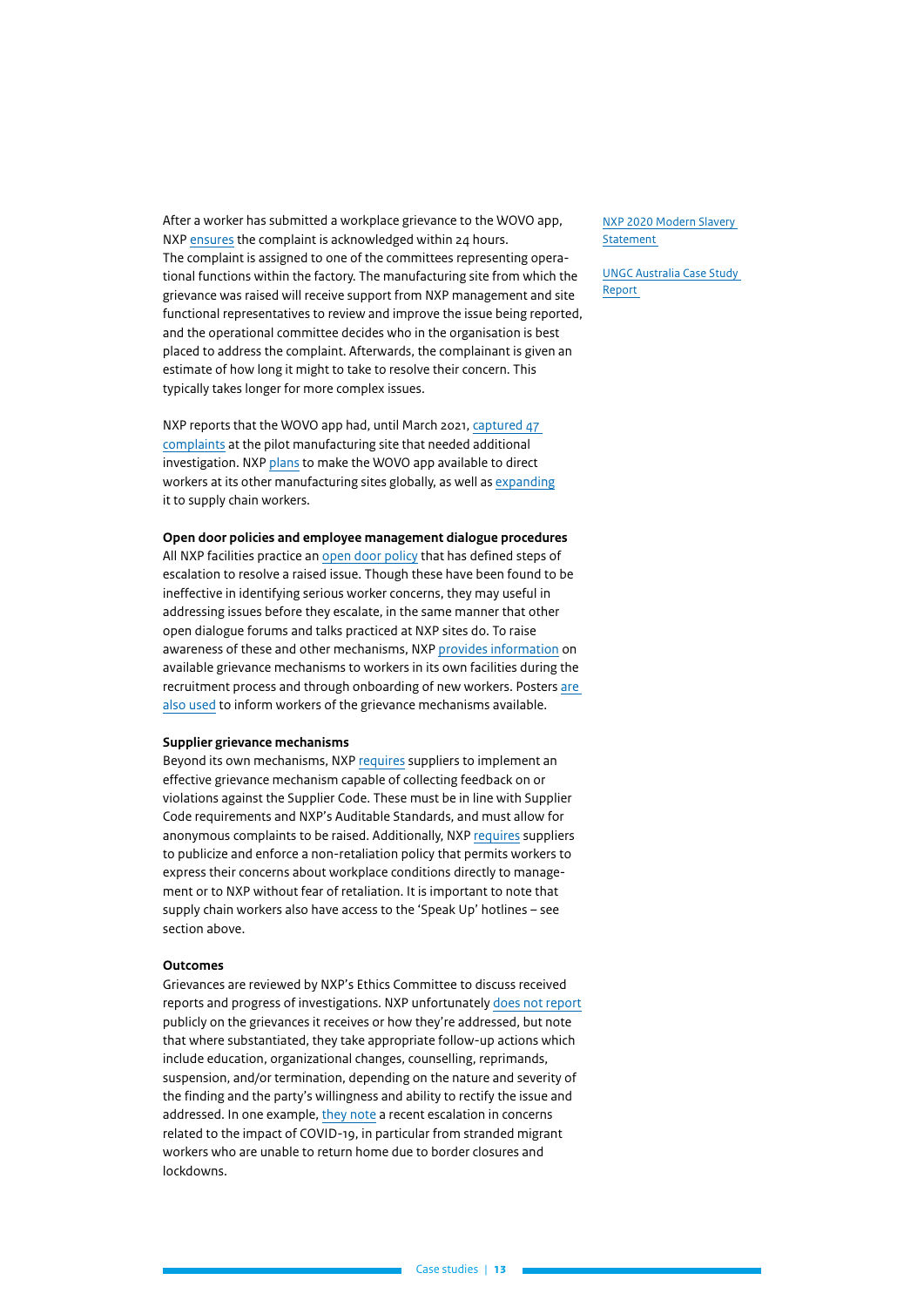Further, NXP also reports that it tracks these complaints closely and collaborates with internal teams and local CSOs to provide support and remediation. For instance, when a grievance related to migrant workers in NXP's supply chain being dismissed and stranded, it [triggered](https://www.nxp.com/docs/en/supporting-information/Human-Rights-Due-Diligence.pdf) NXP to work with a local CSO in Malaysia to provide food and support to a group of foreign migrant workers. Subsequently, the NXP Malaysia team [conducted](https://www.nxp.com/docs/en/company-information/NXP-2020-MSA.pdf) an internal investigation with the cafeteria service provider to verify that they comply with NXP requirements for managing foreign migrant workers and ensure worker well-being during the pandemic.

To improve process and outcomes, NXP takes a proactive approach to gauge the effectiveness of its mechanisms. It [gathers feedback and data](https://unglobalcompact.org.au/wp-content/uploads/2021/03/4261-UNGC-Grievance-Mechanisms-CASE-STUDY-10-FA.pdf) from several sources, including through workers interviews during audits and data analytics on the number of grievances received by the Speak Up hotline and the WOVO app. This information [is available](https://unglobalcompact.org.au/wp-content/uploads/2021/03/4261-UNGC-Grievance-Mechanisms-CASE-STUDY-10-FA.pdf) to factory management, operations committee members and the Director, as well as the NXP Corporate Social Responsibility team.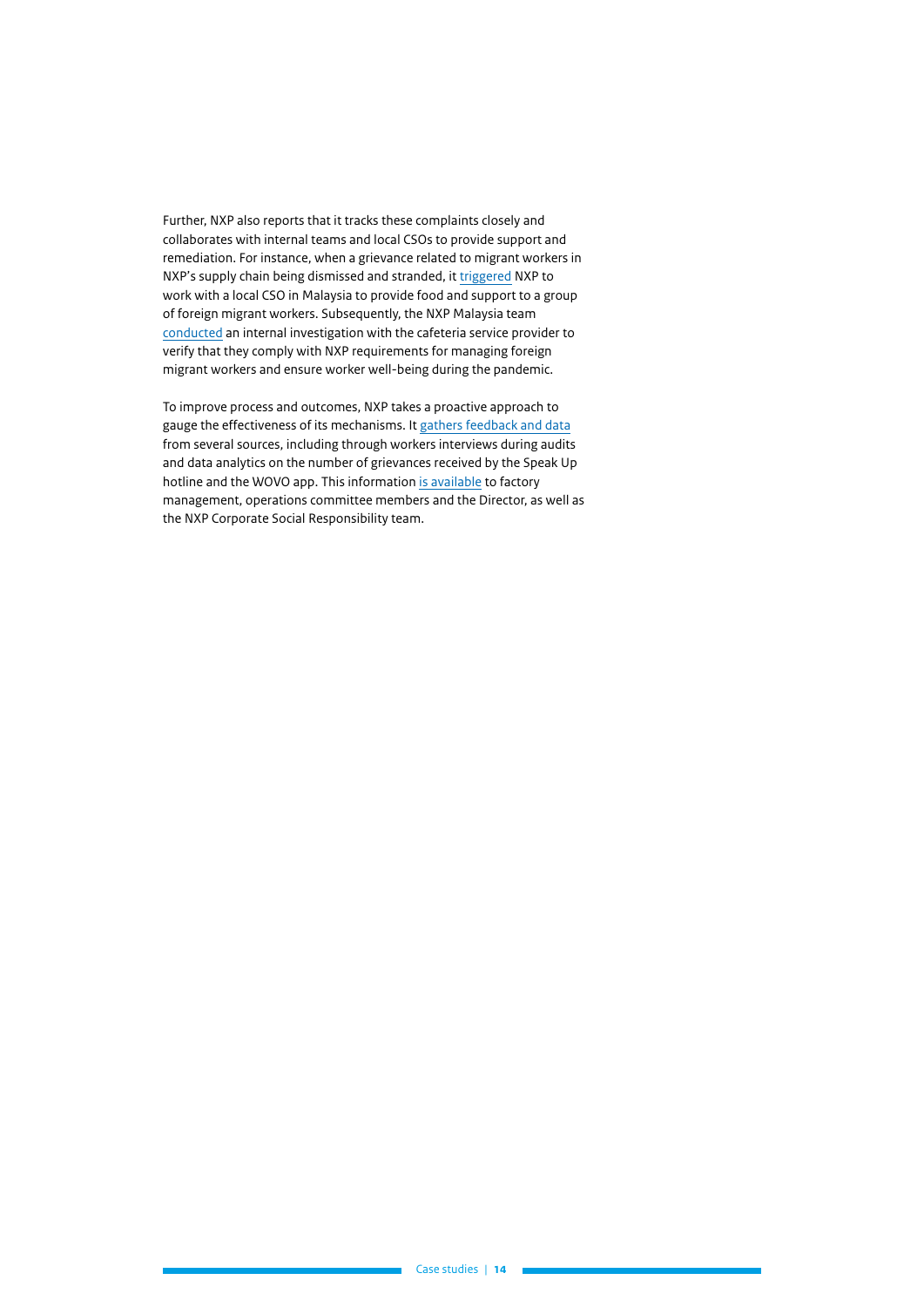## <span id="page-14-0"></span>3.4 Case study 3 – Wilmar International

#### **Background**

[Wilmar Internationa](https://www.wilmar-international.com/about-us/corporate-profile)l is Asia's leading agribusiness group, manufacturing and trading in commodities including palm oil, oilseeds and grains and sugar as well as in biodiesel, oleochemicals and fertiliser. Wilmar's customers include large global companies such as Unilever and its palm oil is used in a range of products through global company supply chains. Wilmar has over [500 manufacturing plants](https://www.wilmar-international.com/about-us/global-presence) and an extensive distribution network covering China, India, Indonesia and some 50 other countries and regions.

Wilmar's [No Deforestation, No Peat, No Exploitation \(NDPE\) policy](https://www.wilmar-international.com/docs/default-source/default-document-library/sustainability/policies/wilmar-ndpe-policy---2019.pdf?sfvrsn=7870af13_2) sets out the company's environmental, social and labour standards which apply to all of Wilmar's operations, subsidiaries as well as suppliers. To assist the implementation of this policy, Wilmar has established an [NPDE Grievance](https://www.wilmar-international.com/docs/default-source/default-document-library/sustainability/grievance/grievance-sop/grievance-procedure_final.pdf)  [Procedure](https://www.wilmar-international.com/docs/default-source/default-document-library/sustainability/grievance/grievance-sop/grievance-procedure_final.pdf) to improve identification and management of labour and land and deforestation issues in the company's supply chain. In addition to this, Wilmar requires their palm oil plantation and mill operational units to have site-specific complaints procedures in place, in line with Wilmar's commitment to the [RSPO Principles and Criteria.](https://www.rspo.org/library/lib_files/download/1079/true) Communities, workers and other parties affected by Wilmar's palm oil operations, as well as Wilmar itself, also have access to the [RSPO Complaints System.](https://askrspo.force.com/Complaint/s/)



#### **NDPE grievance procedure**

Wilmar's NDPE grievance procedure is managed by a dedicated Grievance Unit. The procedure enables any stakeholder – for instance, affected individuals and communities, government organisations, and NGOs – to directly raise concerns about non-compliance with the NDPE Policy in Wilmar's supply chain or in its own operations. The procedure allows for anonymous complaints.

However, the initiation of a grievance investigation does not rely solely on someone raising a direct complaint. For example, Wilmar's [Supplier Group](https://www.wilmar-international.com/sustainability/supply-chain-transformation/supplier-group-compliance-(sgc)) [Compliance verification programme](https://www.wilmar-international.com/sustainability/supply-chain-transformation/supplier-group-compliance-(sgc)) – an NDPE policy compliance monitoring system for suppliers of palm oil – may also raise issues to the Grievance Unit to initiate an investigation.

#### **Key insights**

Providing multiple forms of assistance to complainant throughout the grievance procedure helps overcome barriers to a fair and informed process and strengthens **equitability and legitimacy.**

**Options for direct and supply chain workers to raise anonymous grievances improves access for vulnerable groups and makes mechanisms more legitimate.** Keeping complainants informed throughout the complaints process builds **equitability** and **transparency** and helps improve the **engagement-based** nature of the mechanism.

Providing complainants with access to Wilmar staff throughout the process helps build trust in the system and handling of cases, increasing **legitimacy** and **equitability.**

**Clear lines of responsibility for handling of** complaints and developing remediation actions **helps avoid potential conflicts of interest and builds predictability.**

Communication on timelines and any changes to turn-around times to complainants helps build trust and increases **predictability** and **transparency.**

Publishing a full list of grievances submitted and their status enhances the mechanism's **transparency**.

Direct engagement with affected communities on remediation strengthens the **rights-compatibility** of the mechanism.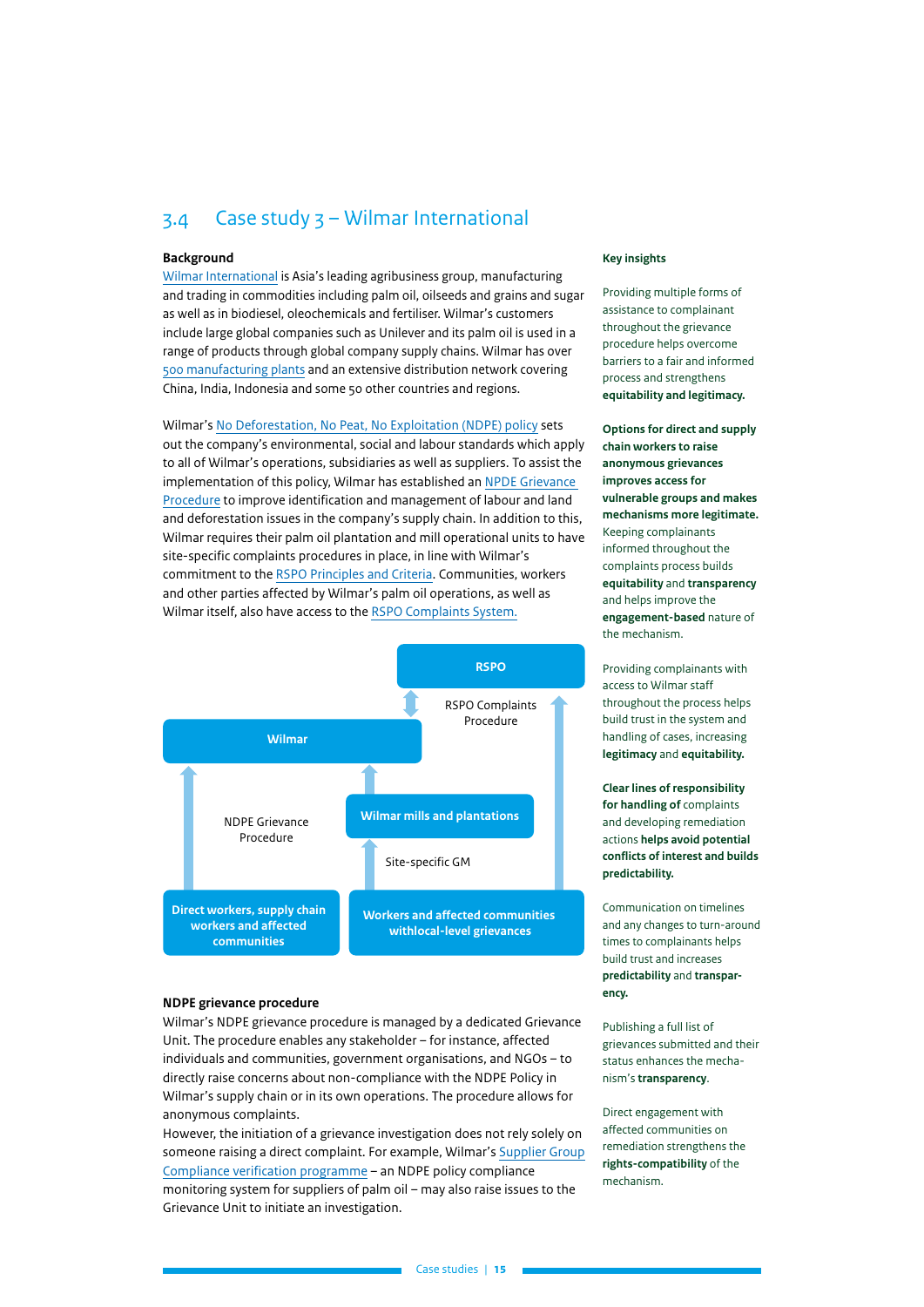Likewise, the Grievance Unit may also start a grievance investigation if the company identifies information in media reports or NGO investigations about negative human rights or environmental impacts related to Wilmar or their suppliers, or when customers and other stakeholders pick up grievances that relate to Wilmar activities or supply chains. Wilmar's public grievances list demonstrates that this happens regularly. Examples of investigations that were started based on Wilmar's media monitoring or stakeholder reports include a case on deforestation at [Artha Prigel](https://www.wilmar-international.com/sustainability/grievance-procedure) in March 2020 and an investigation that was initiated after NGO Global Witness [sent a letter](https://www.globalwitness.org/en/campaigns/forests/true-price-palm-oil/#resource-library) to Wilmar's customers from the NGO alleging environmental and social non-compliance incidents.

Wilmar seeks to identify the barriers that complainants face to participating on equitable and informed terms in the grievance procedure and may provide assistance where necessary. Such assistance may include the providing resources to complainants who do not understand the grievance process, have language barriers, are illiterate or cannot afford to travel to meetings.

Complainants are also given the right to engage outside experts independent of Wilmar to provide technical support, which can also include mediation and other conciliation experts. Additionally, where decisions have an impact on an entire community, the grievance procedure allows the community to appoint a representative decision-making body, and Wilmar will respect the decisions of that body where they are made on behalf of the relevant community.

For consistency, the NDPE grievance procedure sets out the actions to be taken at different stages of the complaint handling process along with allocated responsibilities and clear timelines. The Grievance Unit is responsible for responding to grievances by engaging with the complainant and recording, classifying, and reporting this information to the Verification team. In turn, this team verifies and, if necessary, investigates the complaint by collecting additional data. In case of a grievance within the supply chain, the Grievance Unit will develop a time-bound action plan for resolution of the grievance by the supplier, which is to be jointly agreed with the supplier. During implementation of the action plan, the Grievance Unit regularly reviews and monitors the plan to ensure progress has been made.

Should timelines for handling the complaint change, when new developments in a case arise or when progress is being made, then these are communicated to the complainants. If complainants want updates or more information they are also provided with access to Wilmar staff.

#### **Site-specific grievance mechanisms**

Beyond its own mechanism, Wilmar's NPDE procedure also requires each of its plantations and mill operational units to implement grievance procedures accessible to workers, local communities and other stakeholders to raise local-level grievances. These mechanisms must be in line with the expectations of the [RSPO Principles and Criteria](https://www.rspo.org/library/lib_files/download/1079/true), allowing complainants to voice their concerns without risk of reprisal or intimidation and in line with the RSPO Policy on respect for human rights defenders. RPSOcertified sites are also expected to ensure that the grievance system is understood by all affected parties, including illiterate stakeholders. If a

Outcomes of the procedure become a **source of continuous learning** with a periodic review of lessons learned from case studies to improve the mechanism.

#### **References**

[Wilmar Grievance Procedure](https://www.wilmar-international.com/sustainability/grievance-procedure)  [and Grievance List](https://www.wilmar-international.com/sustainability/grievance-procedure)

[Wilmar No Deforestation, No](https://www.wilmar-international.com/docs/default-source/default-document-library/sustainability/policies/wilmar-ndpe-policy---2019.pdf?sfvrsn=7870af13_2)  [Peat, No Exploitation \(NDPE\)](https://www.wilmar-international.com/docs/default-source/default-document-library/sustainability/policies/wilmar-ndpe-policy---2019.pdf?sfvrsn=7870af13_2)  **[Policy](https://www.wilmar-international.com/docs/default-source/default-document-library/sustainability/policies/wilmar-ndpe-policy---2019.pdf?sfvrsn=7870af13_2)** 

[Wilmar Sustainability Report](https://www.wilmar-international.com/docs/default-source/default-document-library/sustainability/resource/wilmar-sustainability-reports/wilmar-sr2020.pdf)  [2020](https://www.wilmar-international.com/docs/default-source/default-document-library/sustainability/resource/wilmar-sustainability-reports/wilmar-sr2020.pdf)

[Corporate Human Rights](https://assets.worldbenchmarkingalliance.org/app/uploads/2020/11/Wilmar-International-CHRB-scorecard-2020.pdf)  [Benchmark 2020 Company](https://assets.worldbenchmarkingalliance.org/app/uploads/2020/11/Wilmar-International-CHRB-scorecard-2020.pdf)  [Scoresheet – Wilmar](https://assets.worldbenchmarkingalliance.org/app/uploads/2020/11/Wilmar-International-CHRB-scorecard-2020.pdf)

[Food and Beverage Benchmark](https://knowthechain.org/wp-content/uploads/2020_KTC_FB_Scorecard_Wilmar.pdf)  [Company Scorecard 2020 –](https://knowthechain.org/wp-content/uploads/2020_KTC_FB_Scorecard_Wilmar.pdf)  [Wilmar](https://knowthechain.org/wp-content/uploads/2020_KTC_FB_Scorecard_Wilmar.pdf)

#### **Example**

In November 2016, Wilmar became aware of labour rights issues at three suppliers', including SPMN in Indonesia, through a [report](https://www.wilmar-international.com/docs/default-source/default-document-library/sustainability/grievance/asa2151842016english_the-great-palm-oil-scandal.pdf?sfvrsn=d4630ec8_2) by Amnesty International (see full Wilmar disclosure by searching SPMN on their [complaints list](https://www.wilmar-international.com/sustainability/grievance-procedure/)). Issues identified included child labour on plantations, workers not receiving a daily minimum wage if they did not meet targets set by the company, and the use of herbicides that Wilmar had required suppliers to stop using by the end of 2015. Following this, Wilmar and their partner The Forest Trust (TFT), which supports the company on supply chain responsibility, met with the supplier to discuss the allegations. Both Wilmar and the supplier were RSPO certified and the Amnesty report criticized the effectiveness of the certification.

As such, from early 2017, the supplier was engaged within various RSPO due diligence processes including a [RSPO](https://www.rspo.org/uploads/default/pnc/Sarana_Prima_FINAL_REPORT_ASA1_TSH_2017.pdf)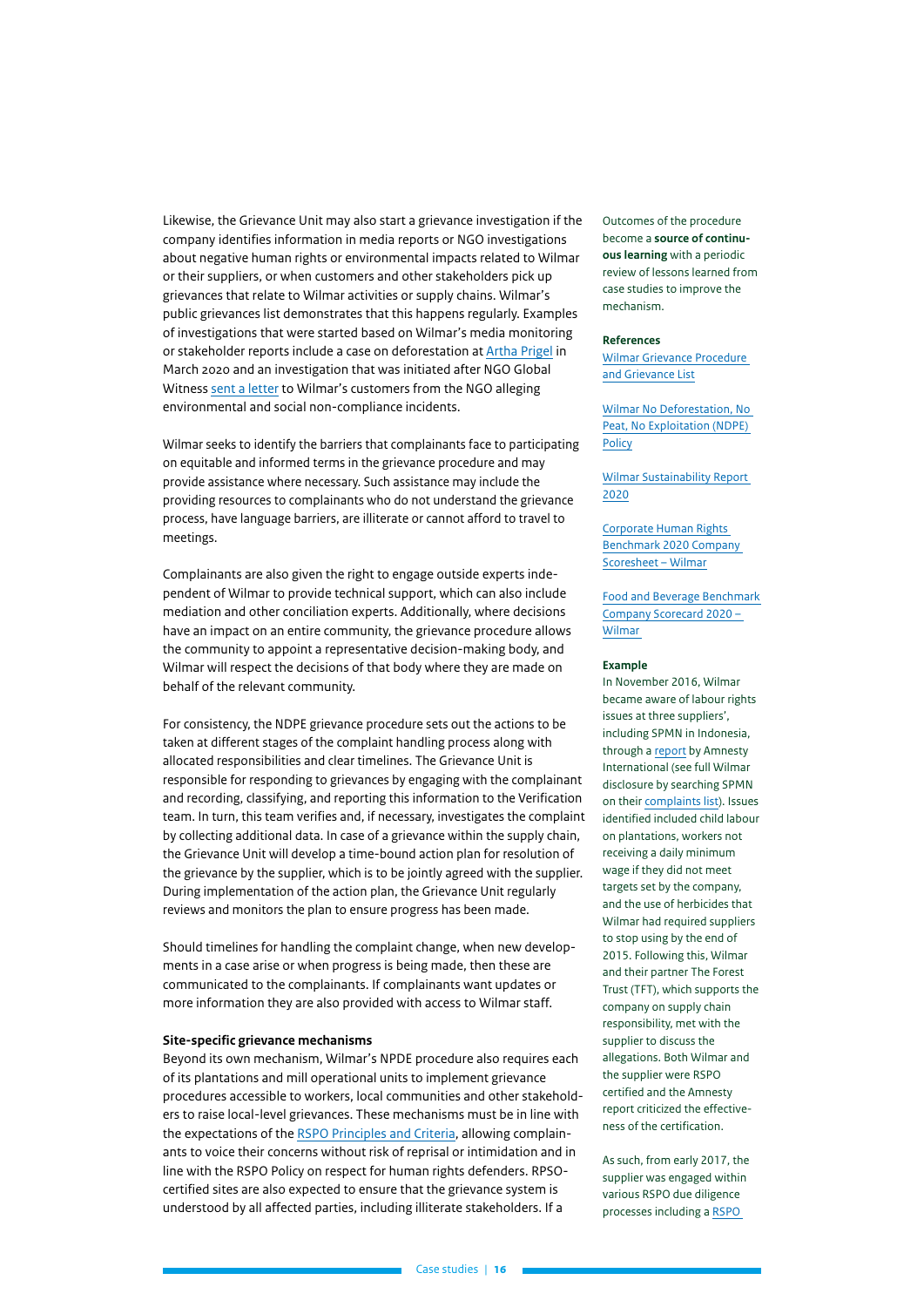resolution is not found mutually, complaints can be escalated to the [RSPO](https://askrspo.force.com/Complaint/s/)  [Complaints Procedure](https://askrspo.force.com/Complaint/s/) for investigation and resolution. If the outcome of this process is not compliant with Wilmar's NDPE policy, then Wilmar will review the case internally and the Grievance Unit may make a separate recommendation on suspension of the supplier. Additionally, although Wilmar generally does not conduct a parallel investigation if a grievance is already under investigation by the RSPO Complaints Procedure, they may decide to conduct a separate investigation into the case if the complaint has not been solved by RSPO to the satisfaction of the complainant.

#### **Outcomes**

Wilmar discloses a [full list of grievances](https://www.wilmar-international.com/sustainability/grievance-procedure) (see bottom of the page) that go through their NDPE Grievance Procedure, including information on the supplier/site, the issue being addressed, and key steps taken in the investigation and remediation process, all whilst making sure to maintain the confidentiality of the complainant. Information on the number and topic ('labour rights', 'deforestation') of grievances received at both Wilmar's own operations and its supply chain is also included in its annual [sustainability report](https://www.wilmar-international.com/docs/default-source/default-document-library/sustainability/resource/wilmar-sustainability-reports/wilmar-sr2020.pdf) along with the actions the company has taken follow-up actions. Internally, [a review is conducted](https://www.wilmar-international.com/docs/default-source/default-document-library/sustainability/grievance/grievance-sop/grievance-procedure_final.pdf?sfvrsn=7670cea2_2) periodically to allow lessons learned from case studies in the grievance procedure to be used to improve the grievance mechanism.

The types of outcomes and actions taken are varied and depend on the issue being address, but range from examples including [engagement with](https://www.wilmar-international.com/docs/default-source/default-document-library/sustainability/resource/wilmar-sustainability-reports/wilmar-sr2020.pdf)  [the affected community on the ground to understand their concerns](https://www.wilmar-international.com/docs/default-source/default-document-library/sustainability/resource/wilmar-sustainability-reports/wilmar-sr2020.pdf), [support for PPE trainings](https://www.wilmar-international.com/docs/default-source/default-document-library/sustainability/wilmar-veritee-programme-update.pdf?sfvrsn=9ad714f2_0), and [ensuring benefits and subsidies](https://assets.worldbenchmarkingalliance.org/app/uploads/2021/06/Wilmar International CHRB 2019 Results on 20190926 at 080441.pdf) paid to women workers.

In addition to the NPDE, Wilmar has a [No Exploitation-Protocol for Third](https://www.wilmar-international.com/docs/default-source/default-document-library/sustainability/policies/wilmar-no-exploitation-protocol.pdf?sfvrsn=e2b8c921_2)  [Party Suppliers w](https://www.wilmar-international.com/docs/default-source/default-document-library/sustainability/policies/wilmar-no-exploitation-protocol.pdf?sfvrsn=e2b8c921_2)hich identifies additional issues, such as forced or child labour, that warrant further action and oversight beyond what is already described in the NPDE process. After verification of such a situation, the supplier is required to develop a time-bound action plan in consultation with affected parties and other stakeholders. The plan must include corrective actions to be carried out by the supplier, as well as measures to make systemic changes to address the root causes of the identified impact, such as implementing a policy and procedure for ethical recruitment and hiring to address forced labour and establishing a training programme for staff on risks associated with hiring minors and children. Wilmar monitor the situation by requiring the supplier to provide credible evidence that there are systems, procedures and/or processes being implemented at Group level that address the root causes of the noncompliance and mitigate the likelihood of recurrence.

Regardless of the case, failure of suppliers to demonstrate willingness to take remedial or mitigating actions can lead to their suspension. Additionally, suppliers involved in verified cases of deforestation and/or new development on peatland face immediate suspension at group-level, which is then followed by post-suspension engagement to assist suppliers to bring their operations in compliance with Wilmar's policies.

[certification surveillance audit](https://www.rspo.org/uploads/default/pnc/Sarana_Prima_FINAL_REPORT_ASA1_TSH_2017.pdf) with a special focus on labour issues, with several meetings and discussions with RSPO on progress on labour issues, and a RSPO labour issues assessment conducted by an external service provider.

Additionally, the supplier has had several progress update meetings with Wilmar and shared information and evidence on the actions and improvements that had been carried out since December 2016. Actions taken by the supplier included the establishment of signboards on site to reinforce the supplier's No child labour policy and counter checking of census data of the children on-site with school enrolment; the introduction of a system of payment of "top-up" wages to ensure workers who have not met their KPI targets based on the piece rate system are paid at least the minimum wage; and the reduction of paraquat use, with total elimination of use to be achieved by 31 December 2017. The supplier is reported to remain in continued processes and contact with the RSPO regarding the issues from 2016.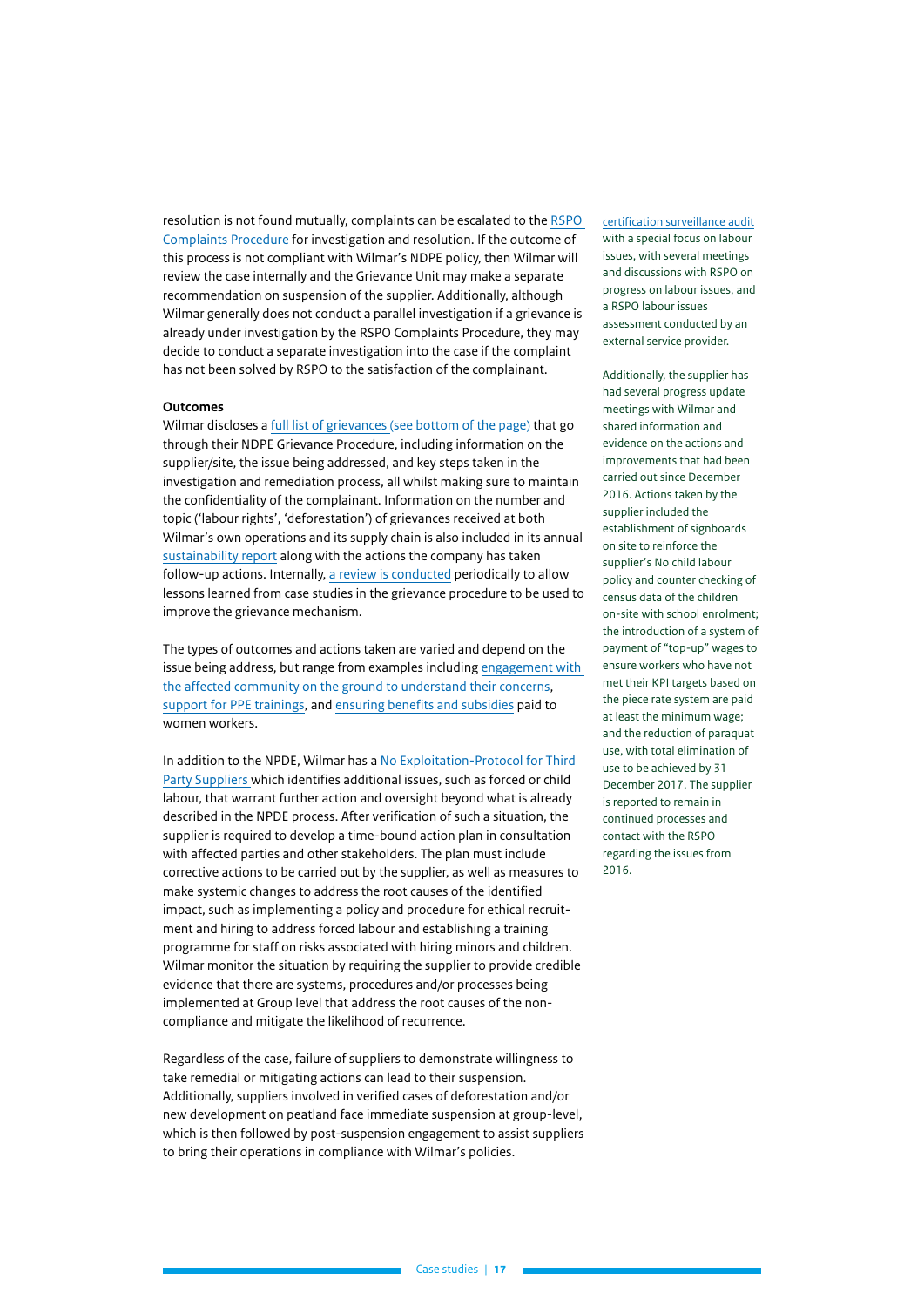## <span id="page-17-0"></span>3.5 Case study 4 – Fair Wear Foundation

#### **Background**

The Fair Wear Foundation (FWF) is a multistakeholder organisation dedicated to improving labour conditions in the garment industry. It has over 130 corporate members that have committed to upholding the [FWF](https://www.fairwear.org/about-us/labour-standards)  [Code of Labour Practices](https://www.fairwear.org/about-us/labour-standards) within their supplier factories. The majority of FWF's work focuses on [eleven priority countries](https://www.fairwear.org/programmes/countries) in Europe, Asia and Africa, which are host to the majority FWF-members' suppliers. FWF's activities are [funded by donors and grants](https://api.fairwear.org/wp-content/uploads/2021/06/Annual-Report-2020.pdf), including partnerships with the Dutch Ministry of Foreign Affairs, ASN Bank, RVO, and GIZ.

Steps taken by FWF and their corporate members to improve workers' rights within their supplier facilities include performance checks, factory audits against the FWF Code of Labour Practices, factory training sessions, and implementing the FWF complaints procedure. Implementation of this complaints procedure is a requirement of FWF membership. The procedure is led by the FWF, working together with their member brands to address the grievances that are raised.



#### **Procedure**

The [FWF Complaints Procedure](https://api.fairwear.org/wp-content/uploads/2020/09/Fair-Wear-Complaints-procedure-V2.0.pdf) enables workers, trade unions, employers organisations, NGOs, and other stakeholders to raise complaints regarding violations of the FWF Code of Labour Practices at factories supplying FWF members.

FWF members are required to raise workers' awareness of the mechanism through 'worker-focused promotional materials and trainings' created by FWF and which members distribute at their suppliers' factories.

FWF also trained local complaint handlers – who speak the local language – in each of the countries where it is active. Grievances can be submitted to the complaints handlers in multiple formats, including calls and emails and, where possible, social media or messaging apps. Grievances may be submitted anonymously, in which case the complainant's identity will not be shared with the factory in question and the brand.

#### **Key insights**

Awareness of mechanism raised through promotional materials at supplier factories increases accessibility of the mechanism.

The use of trained local complaints handlers who are able to deal with complaints on the spot increases **predictability and accessibility of the mechanism.**

Options for complainants to raise anonymous grievances improves access for vulnerable groups and makes mechanism more legitimate.

A clear and detailed description of the different steps in the process is provided in the procedure, building predictability for complainants.

Clear communication of potential outcomes and limitations of the mechanism to the complainant at the outset builds **legitimacy**, **transparency** and **predictability.**

Clear communication about the timeline of the grievance handling process at the outset increases **predictability**.

Involvement of the complainant in identifying retaliation risks and drafting a mitigation plan where applicable contributes to the **rightscompatibility** and **engagement and dialogue-based character** of the mechanism.

Consulting complainants on the remediation plan and asking for their feedback on the remedy provided builds **rights-compatibility** and **equitability** and contributes to the **engagement and dialogue-based** character of the grievance procedure.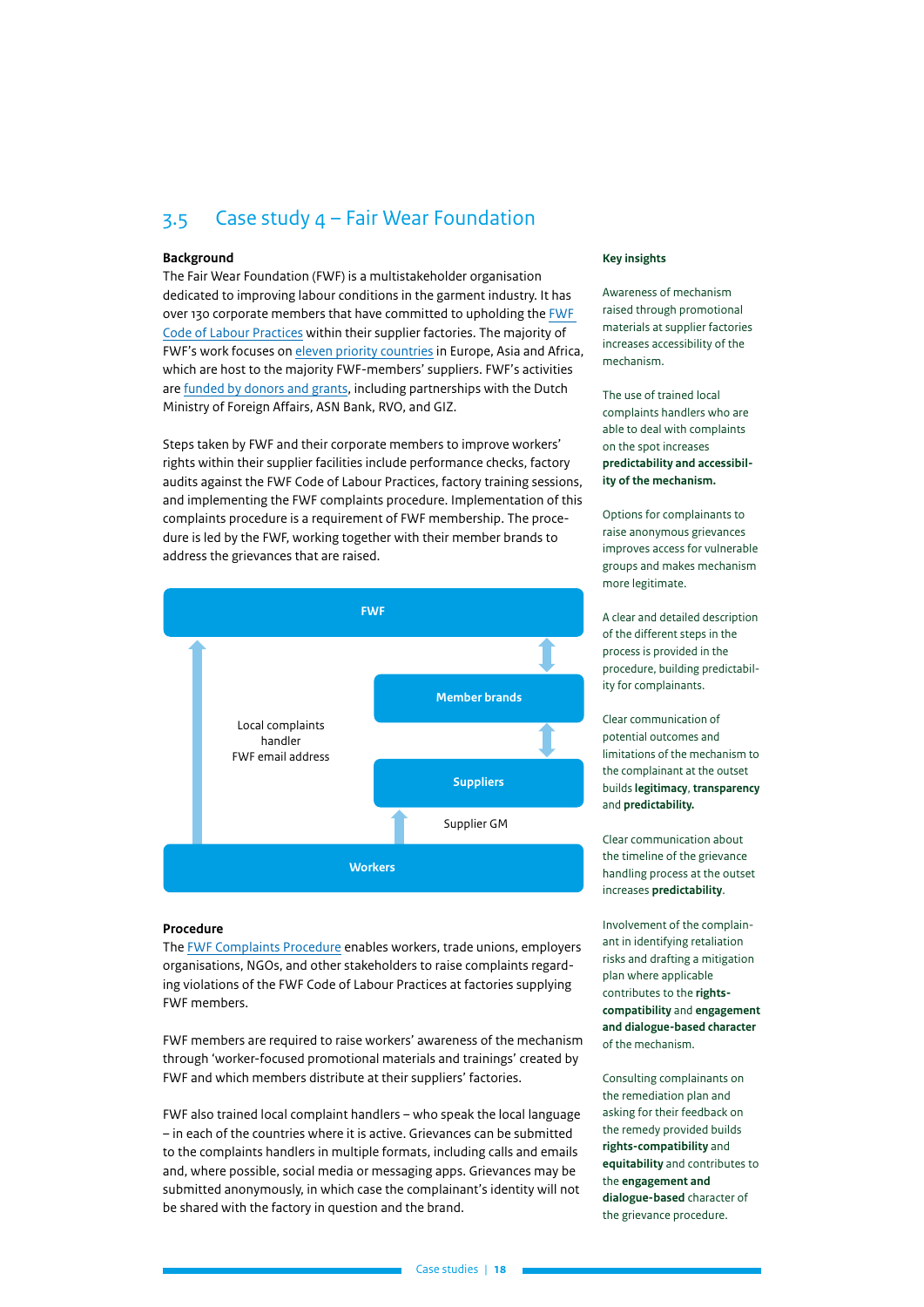When receiving a complaint, the local handler should inform complainants about the possibilities and limitations of the FWF grievance mechanism process, along with information on other local options to seek a remedy. The handler always asks explicitly whether the complainant (or involved workers when the complaint comes from a third party) wishes to begin a formal complaint procedure. If so, then the handler explains the procedure and timelines. Additionally, the local handler will work with the complainant to identify any potential retaliation and safeguarding concerns and where this is the case, the handler will draft a retaliation plan prior to the investigation, which clearly sets out the role of the member brand and FWF itself.

A complaint is deemed to be within scope of the FWF mechanism if it relates to a violation of the FWF Code of Labour Practices and it occurred at a FWF member's existing supplier site or at a former supplier location where the member still had production less than 180 days ago. Complaints are also in scope if they are deemed to be related to the purchasing practices of the member brand. [In one such example](https://fairwear.force.com/public/s/complaints#!complaint-863-expresso-fashion-b.v.), a factory manager submitted a complaint about a brand's purchasing practices and related potential negative impacts on workers.

After the handler has found the case to be admissible, FWF will draft an investigation plan and consult on this with the member brand and the complainant. It will then select a team or organisation to conduct the investigation based on their expertise and relevance. In countries where FWF does not have up-to-date and comprehensive knowledge of relevant consultants and stakeholders, the member brand will be asked to propose a team to carry out the investigation, involving the relevant local trade union or IndustriAll Global Union where possible. FWF covers the initial costs incurred during investigation of the complaint.

When a complaint concerns a general issue that affects more workers, FWF will, in consultation with the complainant, notify the worker representative(s) or trade union, if present and functional, about the issue. Where an investigation identifies wrongdoing, FWF will formulate a remediation plan that clearly delineates the role and responsibilities of the FWF member and the suppliers in remediating the issue. The procedure specifies that complainants should be involved in the development of the remediation plan and when relevant and with the complainant's agreement, FWF will also consult the relevant trade unions and business associations. In addition to measures needed to remedy the violation in question, a corrective action plan should also include steps to improve the functioning of the internal grievance procedure of the factory. The costs of the implementation of the corrective action plan are to be paid for by the member and/or the factory. Other buyers that source from the factory will also be asked to pay for the implementation, depending on the agreement reached and the contents of the remediation plan.

#### **Relation to supplier GMs**

The FWF complaints system is not meant to replace a factory's own grievance mechanism, but [rather acts](https://www.fairwear.org/programmes/complaints) as a safety net when all other options fail or are not trusted by workers. FWF considers a worker or trade union's decision to use the FWF complaints system as a clear signal that the relevant factory's internal mechanisms are not functioning properly.

Covering the cost of the complaint investigation and providing a translation of the outcome to the complainant, where needed, increases **equitability.**

The [procedural assurance](https://api.fairwear.org/wp-content/uploads/2020/09/Fair-Wear-Complaints-procedure-V2.0.pdf) that learnings from the grievance system will be shared with local institutions and international grievance mechanisms, business associations and trade unions contributes to the mechanism as a **source of continuous learning**.

#### **References**

[FWF Complaints Procedure](https://api.fairwear.org/wp-content/uploads/2020/09/Fair-Wear-Complaints-procedure-V2.0.pdf)

[FWF Code of Labour Practices](https://www.fairwear.org/about-us/labour-standards)

[FWF Complaints tracker](https://fairwear.force.com/public/s/complaints)

[FWF Annual report 2020](https://api.fairwear.org/wp-content/uploads/2021/06/Annual-Report-2020.pdf)

#### [MSI Integrity report - 'Not](https://www.msi-integrity.org/wp-content/uploads/2020/07/MSI_Not_Fit_For_Purpose_FORWEBSITE.FINAL_.pdf) [Fit-for-Purpose'](https://www.msi-integrity.org/wp-content/uploads/2020/07/MSI_Not_Fit_For_Purpose_FORWEBSITE.FINAL_.pdf)

#### **Example**

Workers at a factory in Bangladesh that supplied Dutch workwear company Schijvens Confectiefabriek Hilvarenbeek [raised a complaint to the FWF.](https://fairwear.force.com/public/s/complaints#!complaint-904-schijvens-confectiefabriek-hilvarenbeek-b.v.-the-cotton-group-s.a.-(b&c)) This complaint was raised because after arriving at work on day, management notified them that the factory would shut down from that day onward.

The workers contacted the FWF complaints handler, alleging that management had given no prior notice and that they were uncertain of what would be included in their final payment. The workers asked for an appropriate explanation of the reasons why this happened. Also, workers wanted to receive their legal dues and asked FWF to verify, in a timely matter, that they would receive everything they were entitled to.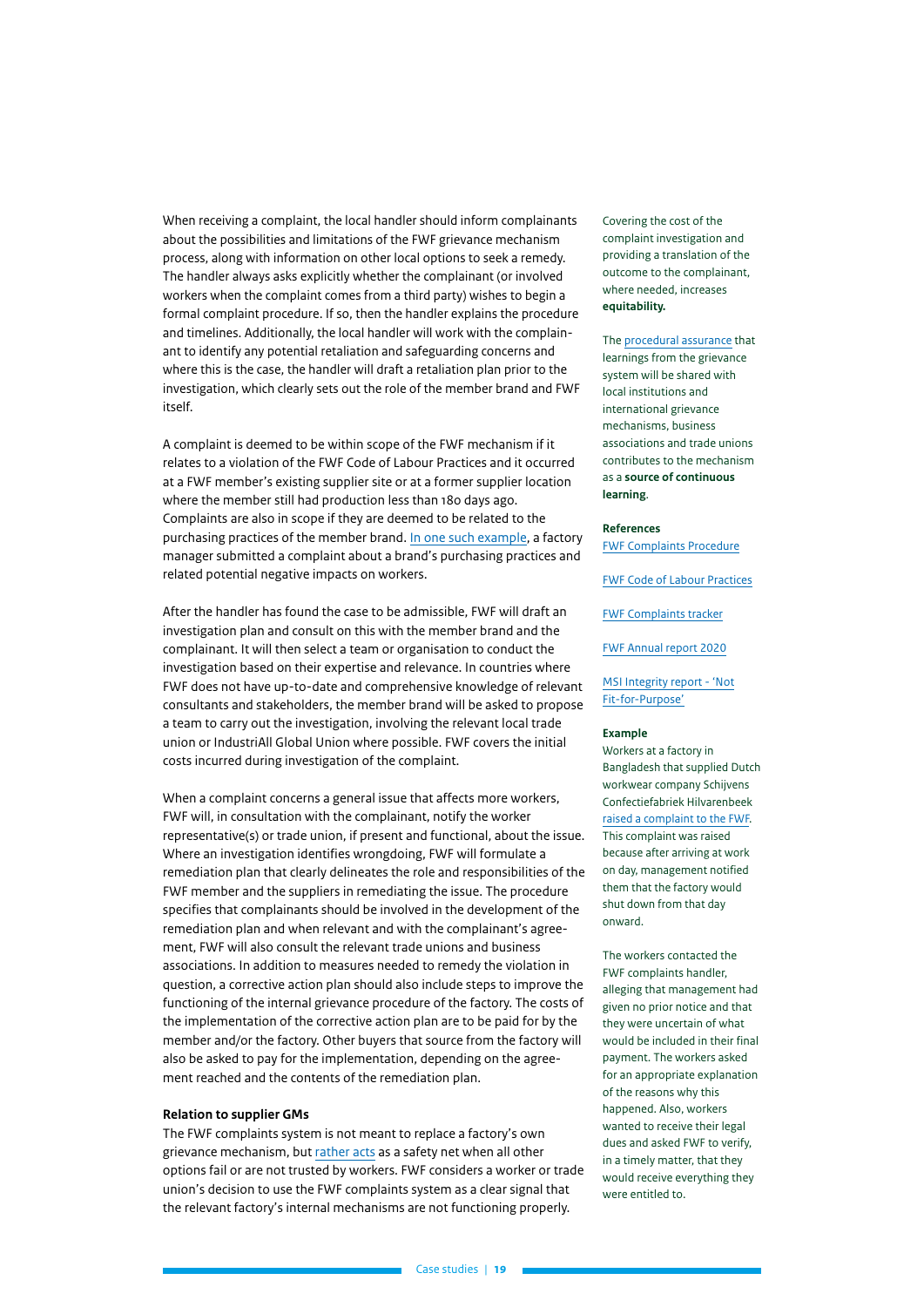Any remediation plan should therefore include steps to improve the factory's internal grievance mechanism and compliance with FWF's Code regarding Freedom of Association.

If a complaint concerns an employment relationship, the complaints handler will check whether the complainant has considered or tried to solve the problem through the factory's internal complaints procedure, when one is present, or through existing local legal mechanisms. The presence and use of other channels, for example cases brought to court, does not influence the admissibility of the complaint, but can influence the remediation procedure. For instance, in some cases the best outcome for the worker may be to allow a court case to conclude; in other situations, factories may be willing to negotiate a solution acceptable to the worker on the condition that court proceedings are dropped. [FWF's Complaints](https://api.fairwear.org/wp-content/uploads/2020/09/Fair-Wear-Complaints-procedure-V2.0.pdf)  [Procedure](https://api.fairwear.org/wp-content/uploads/2020/09/Fair-Wear-Complaints-procedure-V2.0.pdf) provides that FWF also regularly shares information on the FWF complaints mechanism with key local organisations such as trade unions to support capacity building of local grievance mechanisms.

If a complaint concerns an issue at a factory that has already been identified through a recent audit and is already part of a corrective action plan written within the 90 days preceding the complaint, FWF will require the member brand in question to prioritise the issue in the remediation process and to report to FWF on the progress. No new investigation will be done. FWF will respect the time frame for remediation agreed between the member brand and factory before further steps are taken.

#### **Outcomes**

FWF [reports publicly](https://fairwear.force.com/public/s/complaints) on the grievances received through its Complaints Procedure, and includes updates on what has happened and outcomes. Member brands' names involved in the complaint and the production country are published, but FWF never includes information about workers that could lead to them being identified. Resolved complaints frequently cover issues relating to contracts and wage issues, as well as working hours and safe and healthy working conditions. Reported remedies highlighted in the public reports include payment of outstanding invoices and wages, trainings conducted by FWF, amongst others.

During the implementation of the corrective action plan, FWF maintains contact with the complainant and, where applicable, the trade union or worker representation in the factory to assess whether, from the complainant's perspective, the remediation steps that have been agreed upon are being implemented. If a factory or a brand has not remediated a complaint to satisfaction, FWF [can leverage](https://api.fairwear.org/wp-content/uploads/2020/09/Fair-Wear-Complaints-procedure-V2.0.pdf) its position to make sure brands and suppliers take action, for instance by requiring a brand to end their business relationship with the factory or publishing information on non-remediation in their public reporting on the complaint. Where applicable, FWF will also inform worker representation about the non-remediation, as well as relevant stakeholders involved earlier in the process, such as local CSOs.

As a first step in the investigation, FWF contacted the member brands sourcing from the factory. The buyers expressed surprise and indicated that they were not aware of the plans of the factory to shut down. They reached out to the factory and requested a response from the factory management.

In response, factory management stated that they would shut down this location for indefinite period of time due to an uncertain order flow & lack of customer commitment resulting from the coronavirus pandemic. Factory management expressed that they could not run the factory without receiving any orders and payments every month. The factory indicated that it would move all their production to another factory and that they had informed the workers of this on the day the workers showed up to the site. Soon after this, a meeting between the workers and factory management took place, after which the supplier agreed to settle all lawful payment to all workers by a specific date.

Through regular contact with the complainants, FWF verified that workers received the compensation they were legally entitled to, including all due wages and overtime, bonuses, and service benefits.

After the payment, the complainants stated that they were satisfied with the received compensation and the case was closed.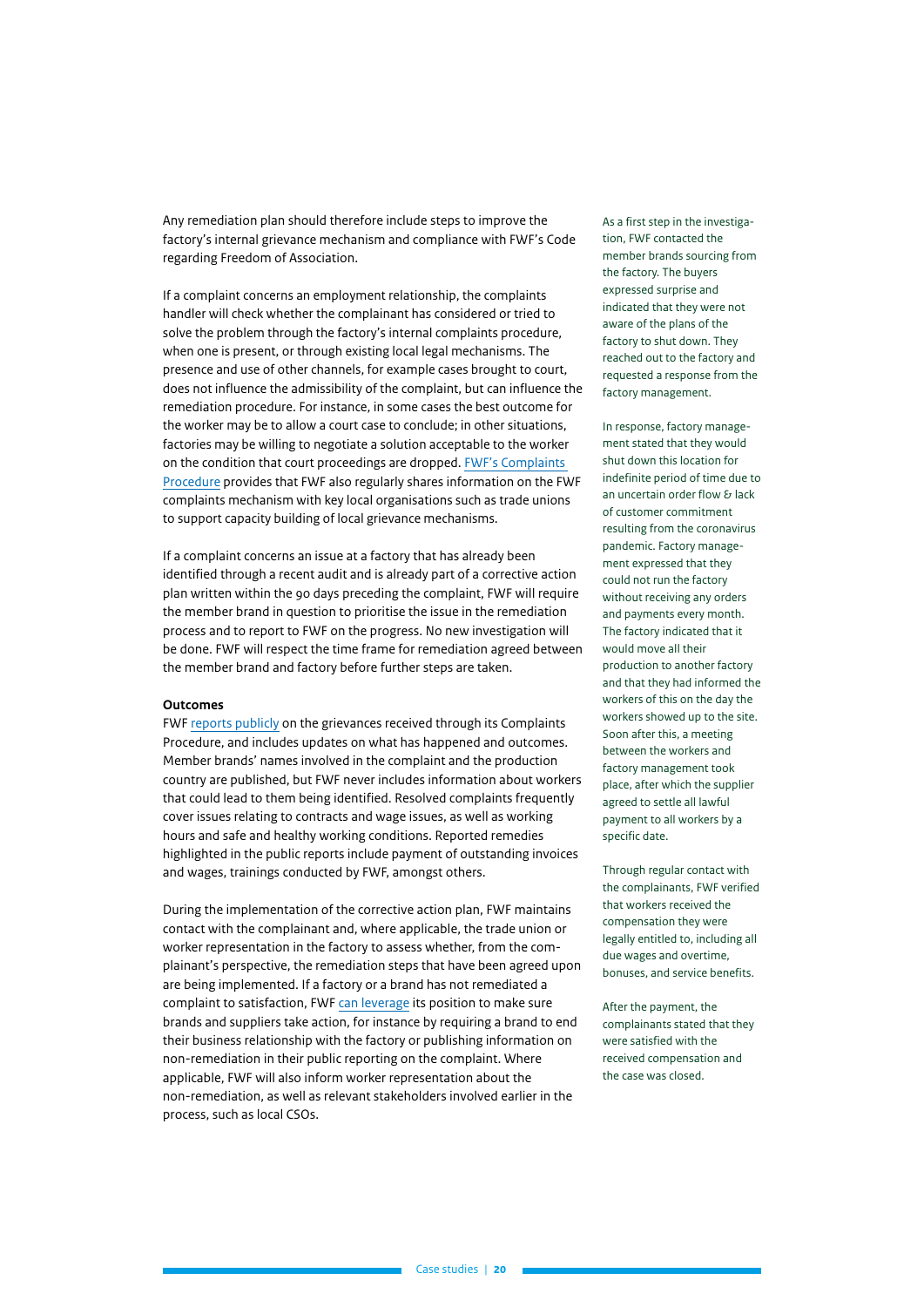## <span id="page-20-0"></span>3.6 Case study 5 – Fair Trade International

#### **Background**

Fairtrade International (FI) is an international certification scheme initiated by a multi-stakeholder group. FI works to promote fairer trading conditions for disadvantaged producers in developing countries and ensure the payment of a living income for both small producers and agricultural workers.

FI works with farmers and workers of more than 300 commodities across a [wide range](https://files.fairtrade.net/standards/Geographical_Scope_Policy_EN.pdf) of countries in Africa, Asia, and Latin America. To this end, FI has established a number of Fairtrade Standards on working conditions and the environment which set the criteria that farmers, workers, traders and other stakeholders must meet to be able to participate in the FI system.

As part of its [Standard on Hired Labour,](https://files.fairtrade.net/HL_EN.pdf) FI requires all FI certified Hired Labour Operators (HLOs) to have in place a grievance procedure. The two other main standards – for [Small-Scale Producer Organisations](https://files.fairtrade.net/standards/SPO_EN.pdf) and for [Contract Production](https://files.fairtrade.net/standards/CP_EN.pdf) – do not require the establishment of a grievance mechanism.

Workers on FI certified farms can also use the [Allegation Procedure](https://www.flocert.net/wp-content/uploads/2017/08/allegation-procedure.pdf) operated by FLOCERT, FI's independent certifier. If no resolution is achieved through FLOCERT, the complainant can use the [Fairtrade](https://files.fairtrade.net/standards/ASSU_OversightProcedure_EN.pdf)  [International Oversight Procedure,](https://files.fairtrade.net/standards/ASSU_OversightProcedure_EN.pdf) which is overseen by FI directly.



#### **Procedures for Hired Labour Organisations**

All certified Hired Labour Organisations are required to have a grievance procedure in place that allows for complaints to be received directly from workers or via a third party (allowing for anonymous complaints), ensuring that complaints are dealt with in a timely manner, that complainants are protected from retaliation, and that complainants are reported to and are permitted to appeal decisions. All grievances should be recorded. The procedure also calls for any workers representatives and trade unions to be trained in the procedure.

#### **Key insights**

Requiring employers (HLOs) in the supply chain to implement their own grievance mechanisms improves **accessibility**. Permitting anonymous complaints allows HLOs to build **legitimacy** in their mechanisms.

Having separate handling procedures for cases of sexual harassment improves **access, legitimacy and equitability** The commissioning of research on the effectiveness of company-level GMs demonstrates that GMs are a **source of continuous learning.**

FLOCERT's inclusion of **Whatsapp** as a means to raise allegations is a positive step in improving accessibility.

Written procedures for HLOs and FLOCERT procedures improve **legitimacy.**

The possibility to involve independent experts to ensure corrective measures and outcomes are in line with international human rights law enhances the **rights-compatibility** of the Allegations Procedure.

Allowing an independent review of effectiveness of mechanisms based on feedback from the WRAC demonstrates FI and FLOCERT's willingness **to learn lessons** and base design on **engagement with affected groups.**

Developing a communications plan in collaboration with Producer Networks to promote awareness of the new GM among farmers, workers and other stakeholders demonstrates a focus on **accessibility**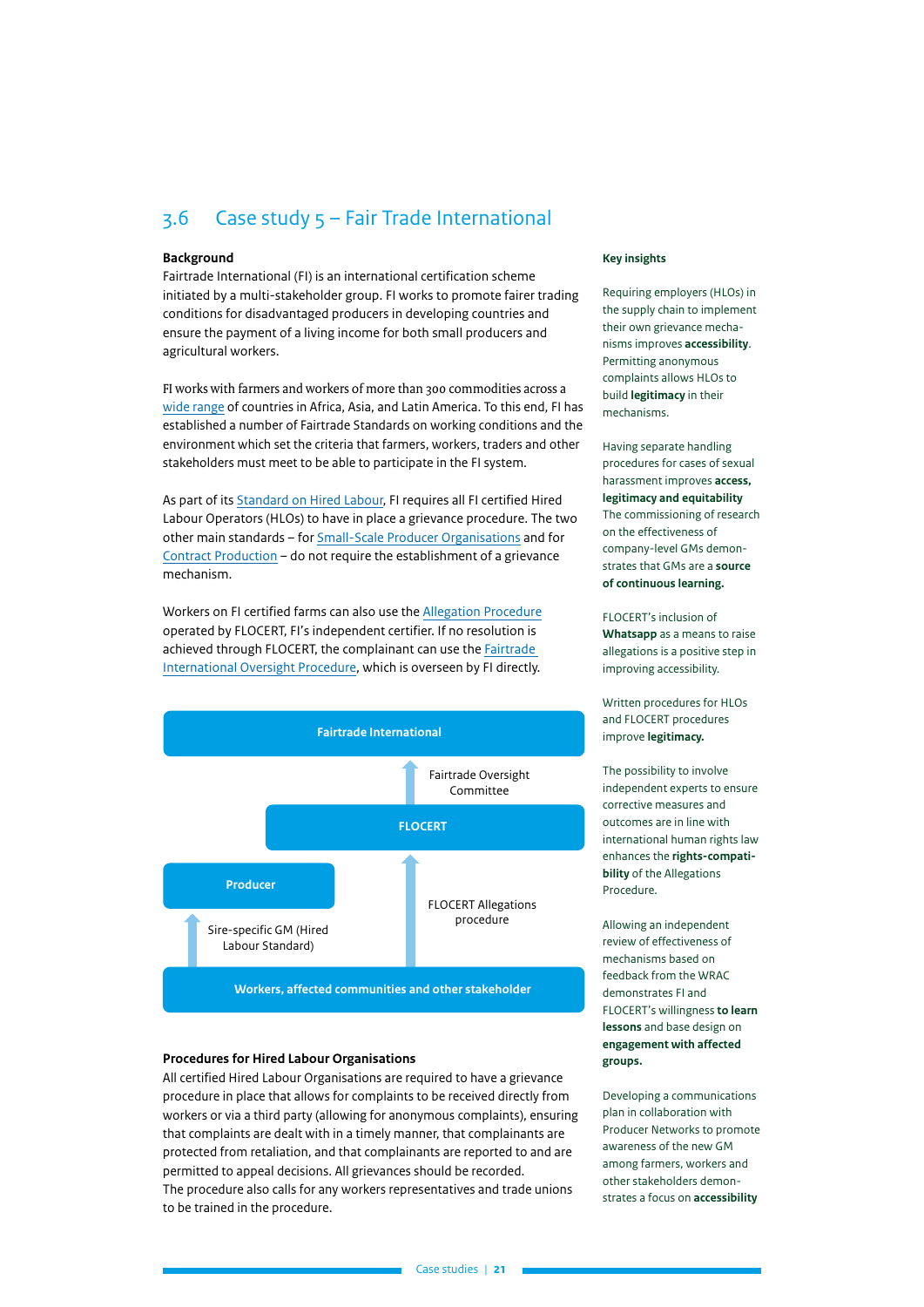It also requires that grievances related to sexual harassment to be assigned to specially appointed women or women's committees, linked to a senior female manager. This process should be clearly communicated to the workforce.

#### **FLOCERT Allegations Procedure**

FLOCERT's procedure allows for an allegation to be filed by anybody – worker, union, NGO, FI customer, member of the public, or even FLOCERT auditors. The process is designed to maintain the confidentiality of those raising allegations by ensuring that follow up investigations do not disclose information that could lead to the complainant being identified.

To raise an allegation, FLOCERT can be contacted by an online form or dedicated emails, phone numbers, Skype, or on Whatsapp. The [Whatsapp](https://fairtradeafrica.net/wp-content/uploads/2020/07/FLOCERT_PressInformation_WhatsAppAllegations.pdf)  [number](https://fairtradeafrica.net/wp-content/uploads/2020/07/FLOCERT_PressInformation_WhatsAppAllegations.pdf) is multi-lingual and was introduced in response to the Covid-19 pandemic to improve worker access to raising concerns. Once an allegation is raised, a Credibility Assurance Unit will conduct an initial evaluation and respond within 7 days to confirm whether the allegation is admissible an on next steps. Part of the admissibility assessment includes whether a Hired Labour Organisation's mechanism has been used and has failed to address the issue.

If within scope, FLOCERT will investigate and if the allegation is substantiated the concerned customer (Hired Labour Organisation, Small-Holder, Contract Producer) will be required to implement a corrective measure or risk having certification cancelled. If a case is especially complex, FLOCERT may engage independent experts to ensure that outcomes and remedies are in line with international human rights law.

Should an affected group feel that FLOCERT's procedure has not handled their allegation sufficiently, they may raise a complaint or allegation to Fairtrade International's Oversight Procedure. This is overseen by an Assurance Manager that will take steps to investigate.

FI's grievance mechanisms are not the only channel for the initiative to learn about human rights breaches at certified sites. Fairtrade's presence on the ground [means](https://www.fairtrade.ie/wp-content/uploads/2021/04/Fairtrade-Human-Rights-and-the-Environment-What-next....pdf) it often finds out about human rights issues via discussion and observation rather than through formal grievance mechanisms; for instance, conversations with farmers may cover issues relating to working conditions. This shows how grievance mechanisms can be complemented with other approaches for identifying human rights breaches and affected people. Fairtrade's direct relationships with the communities in which they operate – due to engagement on how the Fairtrade premium is invested – [is considered](https://www.msi-integrity.org/wp-content/uploads/2020/07/MSI_INSIGHT_5.FINAL_FORWEBSITE.pdf) to be key for workers' awareness of the initiative-level grievance mechanism.

#### **Development and reforms**

Acknowledging the growing importance of the human rights due diligence agenda and the need to provide the best possible support to workers and producers, FI has recently committed to a number of significant changes to improve the effectiveness of grievance handling by FI. These reforms intend to lead to the development of a new global-level grievance mechanism, building on FLOCERT's current Allegations Procedure and in consultation with FI's Workers' Rights Advisory Committee. FLOCERT has

#### and **engagement and dialogue**.

Creating the opportunity for complainants to provide input on suitable corrective and remediation actions in their case enhances **rights-compatibility** and provides a base of **engagement and dialogue** to the mechanism.

The commitment of the board and WRAC to review the new GM after the first year of implementation indicates how FI will use the mechanism as a **source of continuous learning.**

#### **References**

[FLOCERT Standard Operating](https://www.flocert.net/wp-content/uploads/2021/06/complaints-procedure.pdf)  [Procedure](https://www.flocert.net/wp-content/uploads/2021/06/complaints-procedure.pdf) 

[How does Fairtrade mitigate](https://www.fairtrade.ie/wp-content/uploads/2021/04/Fairtrade-Human-Rights-and-the-Environment-What-next....pdf)  [human rights violations in](https://www.fairtrade.ie/wp-content/uploads/2021/04/Fairtrade-Human-Rights-and-the-Environment-What-next....pdf)  [global supply chains?](https://www.fairtrade.ie/wp-content/uploads/2021/04/Fairtrade-Human-Rights-and-the-Environment-What-next....pdf)

**[MSI Integrity report](https://www.msi-integrity.org/wp-content/uploads/2020/07/MSI_INSIGHT_5.FINAL_FORWEBSITE.pdf)**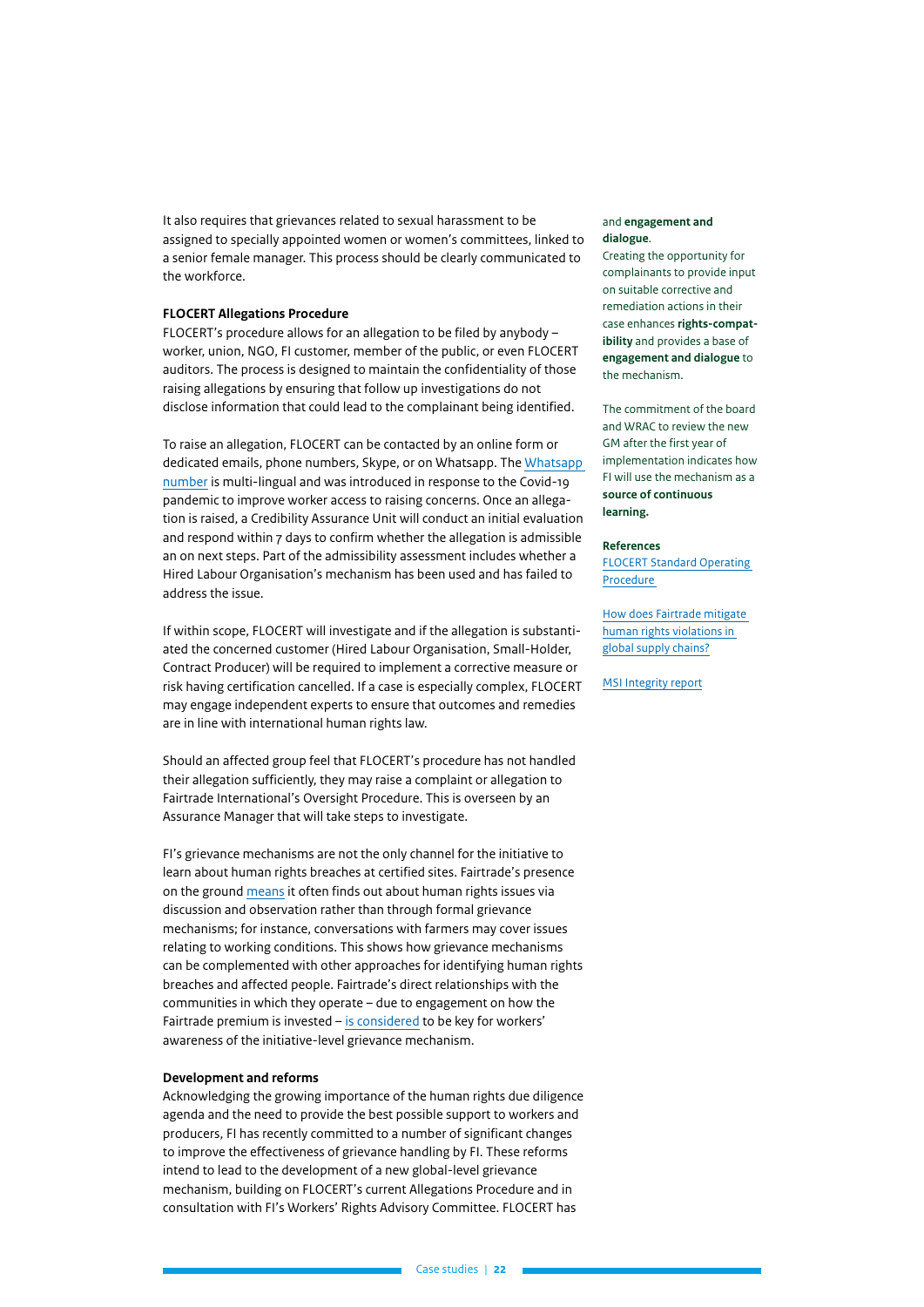acknowledged that the current Allegations Procedure was not intended to be a complaints mechanism and hence the new mechanism is intended to be more aligned with human rights principles and to promote trust and respect through increased dialogue between rightsholders, companies and related stakeholders, such as trade unions.

The new mechanism is also expected to offer greater opportunities for including the voice of rightsholders by enabling wider stakeholder engagement to take place during investigations (including with workers' organisations), allowing complainants to themselves propose corrective and remediation measures they deem suitable and satisfactory. Further, the new procedure will permit an appeals process that involves a full review of the case by individuals that are independent of the earlier decision. Independent experts will also be engaged to seek advice in complex matters such as on local labour law. To increase intended users' awareness of the mechanism, a communications plan is currently being developed with Fairtrade Producer Networks to promote awareness about the Grievance Mechanism among farmers, workers and other stakeholders.

The new mechanism will also offer complainants the opportunity to request a mediation process, where a resolution is sought via dialogue. This mediation process is currently being developed with Producer Networks and is meant to foster dialogue between the complainant and the company involved in the case. The mediation process will be coordinated by Fairtrade International. This A new Grievance Coordinator will be appointed at FI, who will be responsible for managing the mediation system and the relationship between the mediation process and the reformed FLOCERT Allegations Procedure.

To ensure the new mechanism achieves the set objectives, the Board of FI and the WRAC will, after the first year of implementing the new mechanism, review the progress made and challenges encountered and will be able to recommend changes to the mechanism.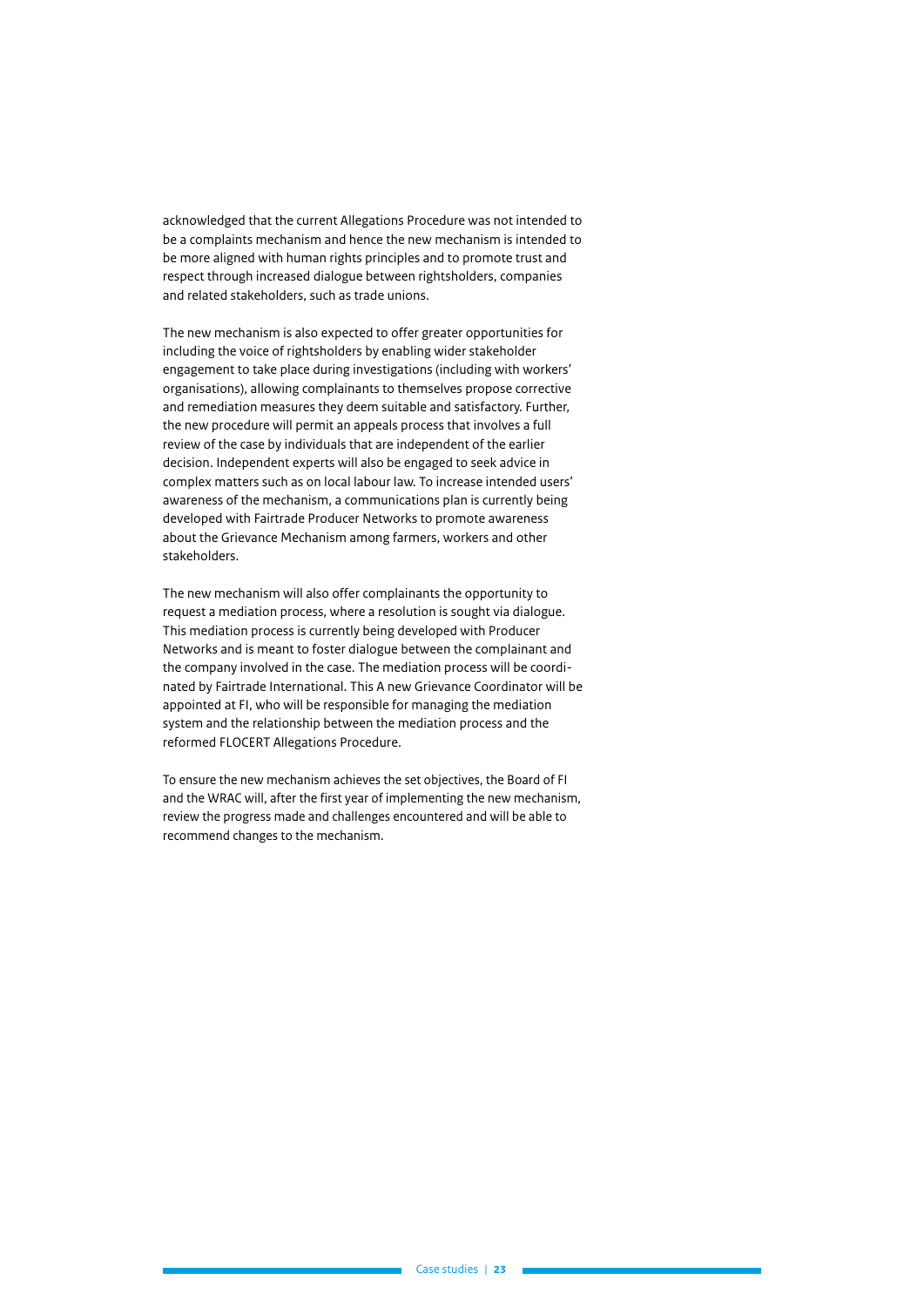## <span id="page-23-0"></span>**4 Common challenges and lessons learned**

This section provides a summary of some of the key challenges companies face in dealing with grievances in their supply chains, along with some lessons learned in how to respond to them. In many cases, these challenges and lessons learned are directly related to specific effectiveness criteria, and this is highlighted in italics.

The lessons learned in this section are based on the five selected case studies included in this Handbook and other examples of good practice. Further, key insights into common challenges and lessons learned were provided by stakeholders during interviews conducted for the development of this Handbook.

**Reaching out to and improving accessibility among affected groups:** A key dilemma facing all companies with global supply chains is how to ensure that potentially affected workers and communities can raise concerns and have those effectively responded to if they feel they may be affected by the activities of a supplier. This includes vulnerable groups.

*This is linked to the accessibility of a GM.*

#### **Challenges Lessons learned**

Through their outreach activities, NXP Semiconductors and Issara Institute proactively build awareness among supply chain workers of their rights and of mechanisms available to raise concerns. FWF requires their members to raise workers' awareness of the FWF complaints mechanism by distributing promotional materials and trainings at their suppliers' factories.

Wilmar International scans media and civil society reports to identify reports of issues in their supply chains and inputs these into the company's grievance procedure.

FI's presence on the ground enables it to often learn about human rights issues via discussion and observation rather than through formal grievance mechanisms. FI's direct relationships with the communities in which they operate helps raise workers' awareness of FLOCERT's Allegations Procedure.

Wilmar, NXP, FWF, FI and Issara all offer multiple channels, routes and means through which complaints may be raised. Issara's mechanisms include a focus on worker voice technologies, whilst NXP is also piloting such an approach. FI enables complainants to raise complaints to FLOCERT via WhatsApp.

A grievance mechanism that aims to be accessible to vulnerable groups should be designed with the needs of potential users in mind. Factors to take into consideration include levels of literacy, languages spoken, and access to technology and internet when considering tech-based solutions.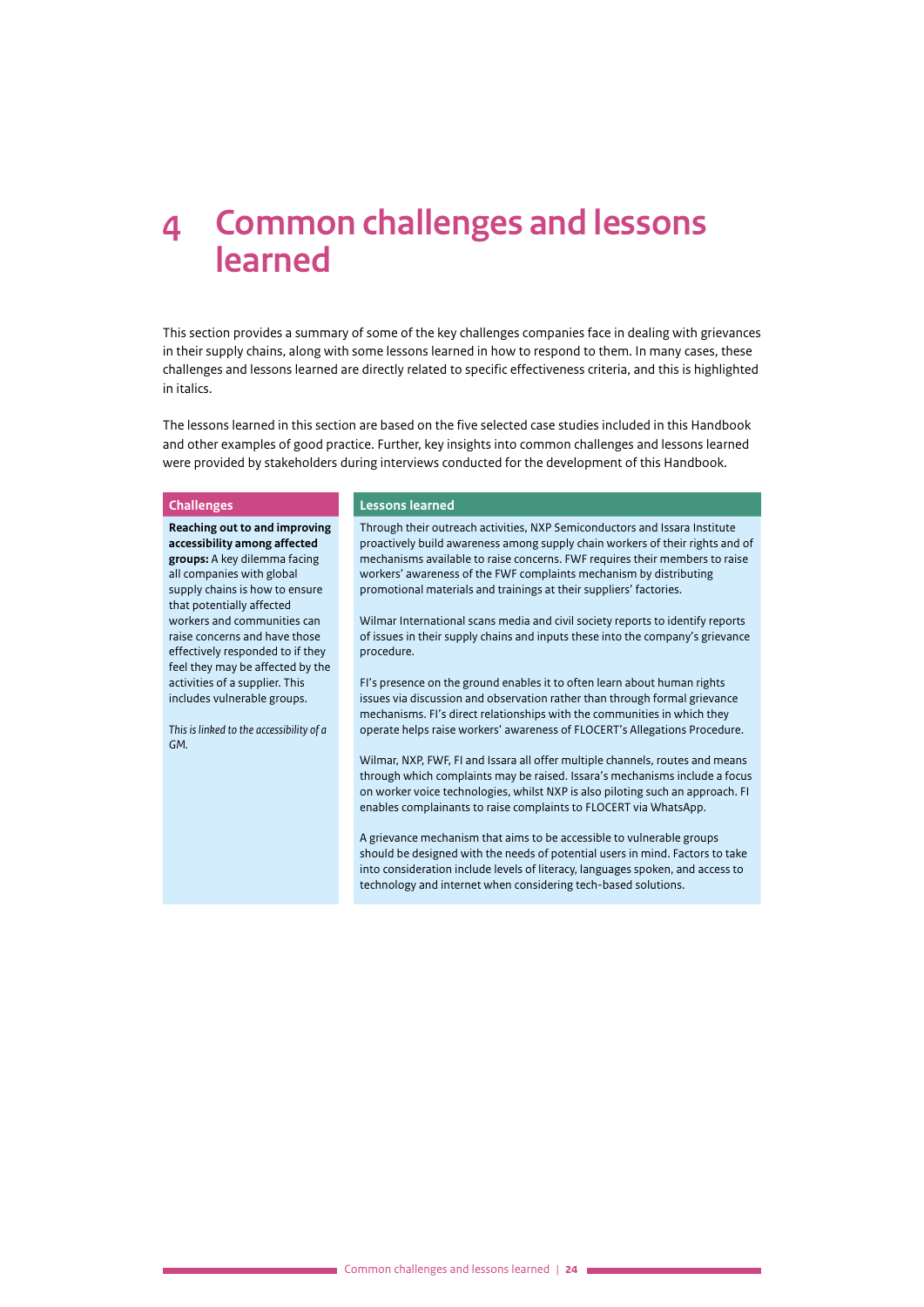**Building trust in the grievance mechanism:** Even in cases where workers know about a mechanism, they may not trust it to appropriately deal with their issues or prevent reprisals from occurring.

*This is linked to issues of accessibility, transparency, legitimacy and rights-compatibility* 

#### **Challenges Lessons learned**

Wilmar, NXP, FI, Issara and FWF all allow for anonymous complaints to be raised, with defined procedures in place to investigate these appropriately.

Engagement with trusted unions and civil society groups in investigation and monitoring of complaints is central to Issara's model of building trust, and Wilmar allow for workers and communities to choose and assign their own representatives to act on their behalf during grievance meetings. FI's new proposed global mechanism is expected to provide complainants with the opportunity to identify worker organisations to be consulted during the investigation phase.

Wilmar and FWF publish all admissible complaints received by their GMs online, including details of the supplier site, steps taken and outcomes. This contributes to the transparency of the GMs, as well as providing potential users with evidence that remedy is provided to complainants through the GMs, which builds trust in the mechanisms.

NXP, Wilmar, Issara and FWF all have specific grievance handling committees or handlers that take responsibility for coordinating investigations and ensuring actions are taken. FI also requires it's HLOs to have specific separate committees or responsibilities for handling complaints related to sexual harassment. Having in place dedicated grievance committees that are independent from the case, and trained on the grievance procedures contributes to effective handling and resolving of grievances, adds to the trust users have in the system.

To address risks of reprisals, FWF's local grievance handlers work with the complainant to identify any potential retaliation and safeguarding concerns. Where this is the case, the handler will draft a retaliation plan prior to the investigation, which clearly sets out the role of the member brand and FWF itself. This builds trust with users that risks of reprisals are taken seriously and action is taken to prevent retaliation from occurring.

FWF consults complainants on the remediation plan and asks for their feedback on the remedy. This contributes to the rights-compatibility of the GM and demonstrates to potential users that their perspectives are taken seriously, which builds trust in the GM. Similarly, FI's new mechanism will enable complainants to have a say in the development of the corrective measures, adding to the trust in the mechanism.

NXP Semiconductors require suppliers to have their own effective grievance mechanisms in place as a condition of working with NXP. FWF expects the same of its members' suppliers, and some employers within the Fairtrade system are also expected to have their own grievance procedures.

Vetting supplier grievance mechanisms at the outset of a business relationship can help inform buyer decisions about which suppliers to work with. Equivalent monitoring of a supplier's grievance handling during a business relationship can also provide opportunities to strengthen mechanisms. Examples of specific questions that companies can ask to vet or evaluate suppliers' grievance handling practices can be found in Annex 2.

**Effective grievance management is underpinned by due diligence in supply chains:**  Addressing human rights and environmental issues in a supply chain poses significant problems for global buyers. Grievances related to situations at supplier-sites mean it may be more difficult for global buyers to understand the issues and the underlying causes. Additionally, it may be difficult to know what action to take to remedy a

*This is linked to the equitability of the mechanism*.

supplier-level grievance.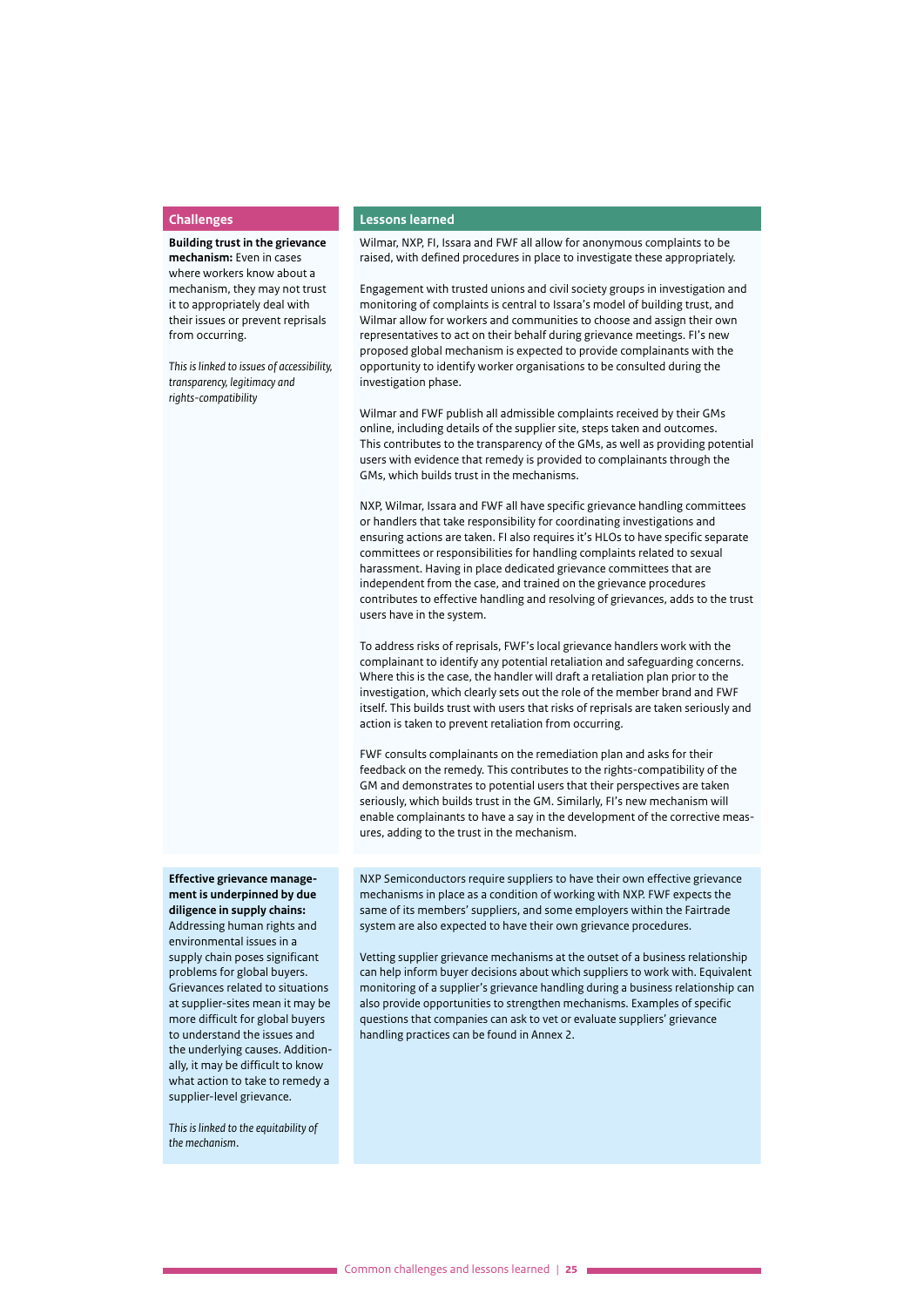**Collaborating with suppliers in the supply chain:** Suppliers in international supply chains often do not trust buyers to collaborate and work with them to resolve issue, fearing a hard compliance approach will be taken if issues are identified.

*This is linked to issues of accessibility, equitability, and basing mechanisms on dialogue and engagement.*

#### **adapting to emerging challenges and issues:** A lack of complaints being raised to a grievance mechanism may be interpreted as evidence of no issues arising. Likewise, environmental and human rights issues can emerge which may create a need to redefine or change how grievance mechanisms are designed and

**Maintaining relevance and** 

*This is linked to a GM being a source of continuous learning and being based on dialogue and engagement* 

implemented.

#### **Challenges Lessons learned**

The Issara Institute works closely with international brands to engage with their suppliers to resolve issues collaboratively, and with the involvement with civil society groups.

NXP and FWF collaborate with suppliers to strengthen their own grievances mechanisms, and during their own investigations and decision-making processes.

Where suppliers do not take remedial measures needed, Wilmar can suspend their business relationship, but continues to assist suppliers to bring them into compliance with Wilmar's policies, giving the future opportunities to work together whilst addressing worker/community concerns.

FWF formulates a remediation plan that clearly delineates the role and responsibilities of the brand and the suppliers in remediating the issue. Depending on the agreement in the plan, the costs for the implementation are to be paid for by the member and/or the supplier, as well as possibly other buyers that source from the factory.

According to CSO stakeholders, building trust and building relationships with suppliers is of key importance, even though suppliers may be very reluctant to collaboration and openness on grievances received and handled. It is important to realise and communicate that receiving complaints is not a bad thing in itself and can help a company improve its practices – as explained in section 1.3.

NXP analyses data on grievances across its supply chain from multiple sources to identify trends and to gauge the effectiveness of existing approaches. This includes worker feedback on the functioning of the GM.

Wilmar undertakes periodic reviews to allow for lessons to be captured and learned and to improve future use of their mechanism.

Issara and NXP have oriented their mechanisms to technology platforms, acknowledging that this is a technology that's widely used with opportunities for harnessing.

Outcomes of FWF's complaints procedure are shared with local and international institutions, business associations and trade unions, contributing to an overall advance in expertise and lessons learned.

FI is developing a new global-level grievance mechanism to address identified gaps in its approach to grievance handling, after receiving feedback on potential limitations of their current system. The FI Board and WRAC will review the new GM after the first year of implementation to understand any challenges and make recommendations any changes considered necessary. FI is also undertaking research into the effectiveness of the company-level grievance mechanisms in their system.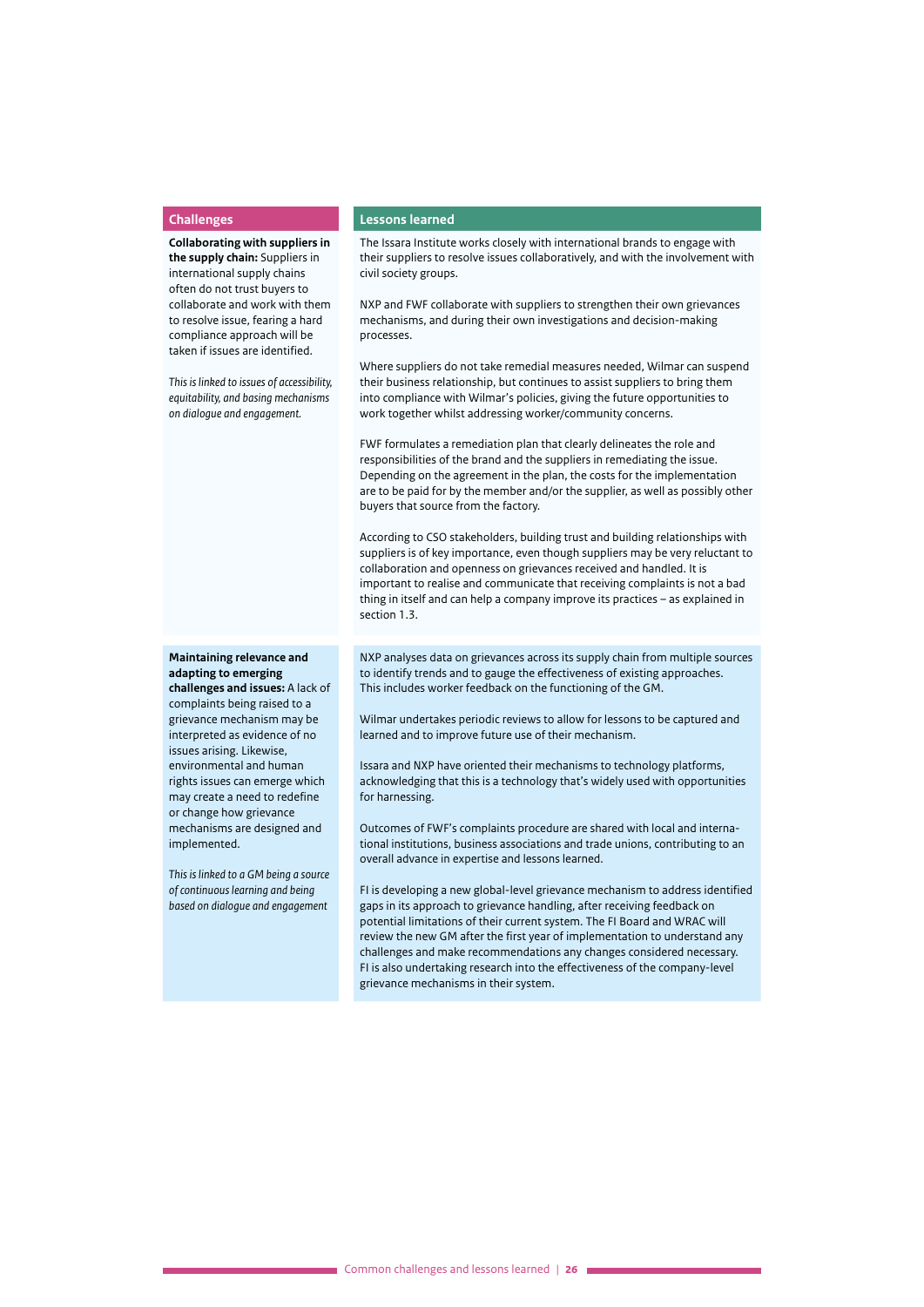**Ensuring negative impacts on affected groups are remedied:** A major challenge to remedying issues in global supply chains is a buyer's capacity to influence outcomes which aren't under their direct control, for instance at supplier locations.

*This is linked to a mechanism's legitimacy, rights-compatibility, and dialogue and engagement* 

#### **Challenges Lessons learned**

Issara, NXP, Wilmar, FWF and FI all promote the use of effective grievance mechanisms at supplier/site levels to identify and respond to issues close to source. This contributes to a quick response and remediation of local grievances. CSO stakeholders state that adequate handling of grievances at the local level is key, as most grievances can and should be addressed and remediated at the local level.

Issara supports buyers and suppliers in developing appropriate remedial actions, and monitors the implementation of such measures by keeping in contact with affected groups through remote communication technologies. Where brands have insufficient influence over the supplier, Issara brings multiple relevant buyers together to increase leverage. FWF also takes this approach to make sure remedial measures are implemented and appropriate for those complainants.

NXP also works closely with local CSOs to help track implementation of remedial measures, whilst also following up with their own monitoring.

For serious cases, Wilmar monitor the implementation of measures by requiring the supplier to provide credible evidence systems, procedures and/ or processes are being implemented to address the root causes of the identified issue. Failure to do so can result in suspension of contracts.

FWF considers a worker or trade union's decision to use the FWF complaints system as a clear signal that the relevant factory's internal mechanisms are not functioning properly. Any remediation plan should therefore include steps to improve the factory's internal grievance mechanism.

#### **Getting internal buy-in:**

Effectively managing grievances in supply chains often requires additional resources, both financial and in terms of expertise, which may be challenging to secure.

The costs of operating and maintaining a social audit programme can be expensive for buyers. Where possible in the supply chain, joining multi-stakeholder initiatives and propping up the use of effective existing mechanisms can save buyers time and money, and ultimately provides a better outcome for affected workers and communities. Wilmar leverages the RSPO grievance mechanism for palm producers whilst brands work closely with Issara and Fair Wear Foundation to leverage those existing routes.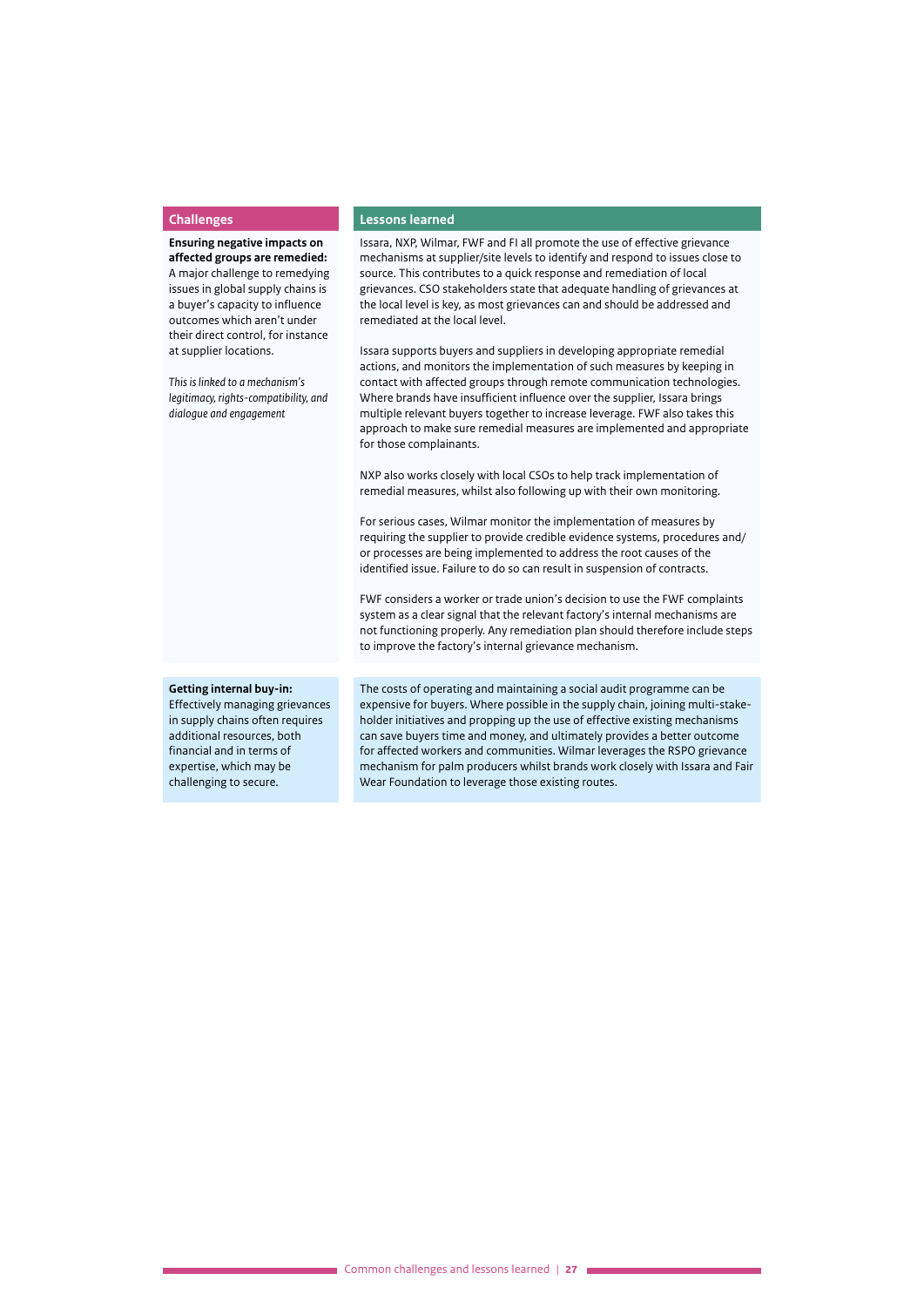### <span id="page-27-0"></span>4.1 Other examples

In addition to the five case studies included in this Handbook, other GMs can also provide useful insights on effectiveness. Examples of such mechanisms include:

- **The [Adidas Third Party Complaints Procedure](https://www.adidas-group.com/media/filer_public/3a/a8/3aa87bcf-9af9-477b-a2a5-100530e46b19/adidas_group_complaint_process_october_2014.pdf)**: A supply chain mechanism which partners with stakeholders – including local labour NGOs – to provide channels for workers to raise human rights issues, and in some countries the hotline system is managed by labour rights NGOs. Additionally, the NGOs offer counselling services to workers and ensure they are aware of their rights under national law. This is comparable to the work carried out by the Issara Institute. The Adidas mechanism also works on increasing its accessibility through engagement with an all-woman NGO in Bangladesh to interact directly with workers to enable them to raise issues where otherwise they may not feel comfortable doing so. This approach is particularly relevant given the fact than gender-based discrimination, including sexual harassment, are issues that are common in apparel and footwear companies in the country, but often underreported due to a lack of trusted grievance channel.
- **The Third Party Complaint Procedure of the Fair Labor Association**: A MSI-operated mechanism that checks implementation of remediation actions through active engagement with FLA member companies, including requesting updates from factories on how it is realising the corrective actions that are needed. This is similar to the approach taken by Wilmar in monitoring their suppliers on implementing the corrective action plans that result from grievance procedures. A notable feature of the FLA mechanism is the assistance provided to potential complainants with raising a concern. In circumstances where a complainant's report does not contain the required threshold of information for an acceptable claim, FLA staff will support that person (where possible) to meet these threshold requirements. This feature enhances the equitability and accessibility of the GM.
- **Heineken's [Speak Up grievance procedure:](https://www.theheinekencompany.com/sites/theheinekencompany/files/our-company/how-we-run-our-business/code-conduct/heineken-speak-up-policy.pdf)** A supply chain mechanism which provides complainants the opportunity to submit complaints anonymously – similar to the procedure at NXP Semiconductors. The Heineken procedure enhances its equitability and predictability by ensuring a complainant can keep informed on progress of their case by providing them – after filing their complaint – with an unique code called a 'report key' which can be used to access the Speak Up website to check progress on their report – including seeing whether the person dealing with their complaint has feedback for the complainant or further questions. Through this website, the complainant can also provide additional information.
- **The [grievance procedure](http://www.responsiblebusiness.org/media/docs/Grievance.pdf) of the Responsible Business Alliance**: A MSI-led mechanism that similar to Wilmar's GM – can initiate an investigation not just based on complaints from workers but also based on RBA's proactive monitoring of news articles, social media posts and videos for allegations regarding RBA members or their suppliers. The RBA also has a non-retaliation helpline that it promotes with workers via a business card handed to them after a worker interview. When a worker reports retaliation, an investigation is opened, and the issue is addressed. This feature strengthens the rights-compatibility and accessibility of the mechanism.

Further information on good practices and guidance on grievance mechanisms can also be found in Annex 3.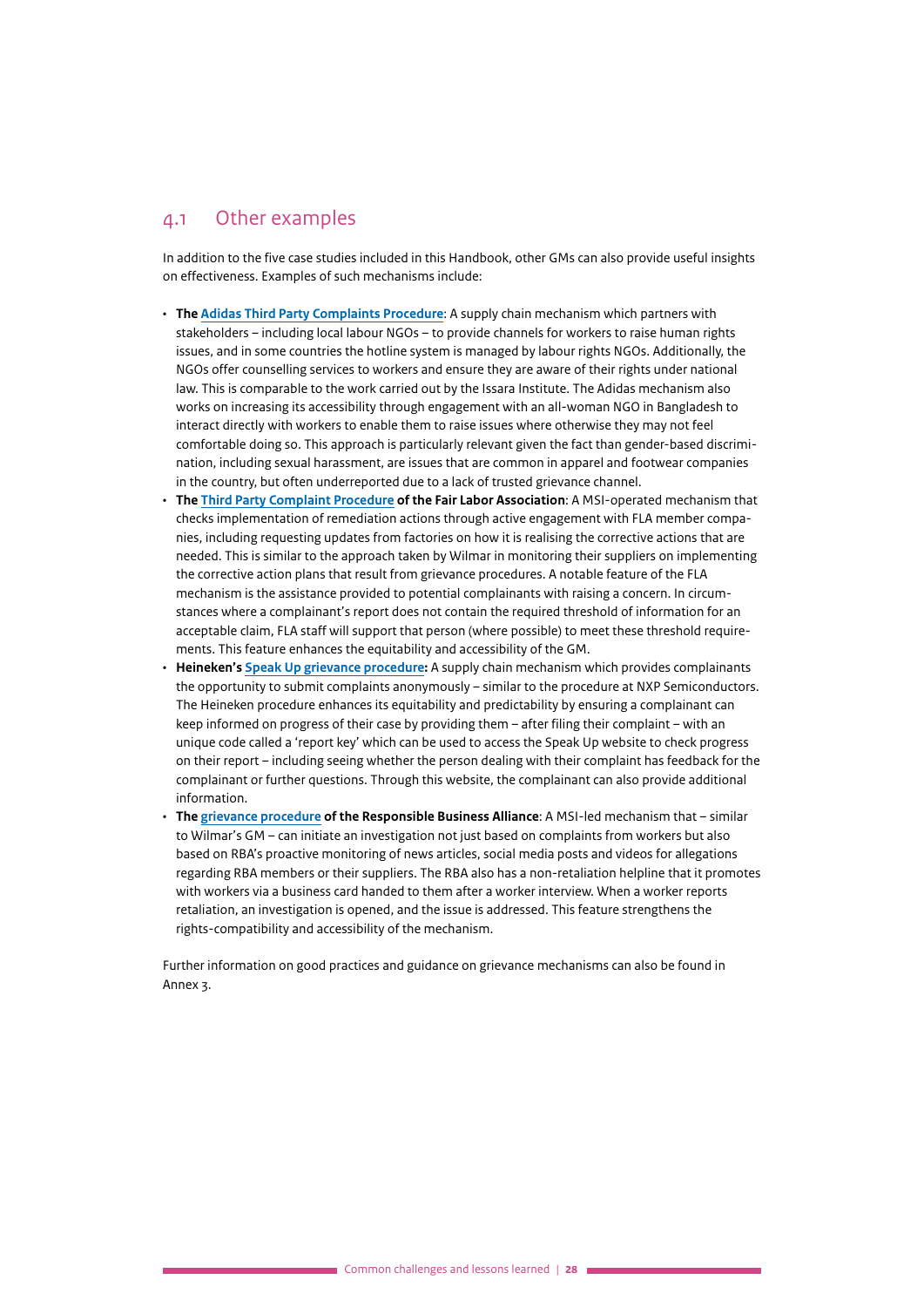# <span id="page-28-0"></span>**5 Practical recommendations**

Every project partner should consider an approach to developing, implementing and maintaining effective grievance mechanisms that is suitable to the size, location, and nature of their organisation. The most important consideration is to ensure that the arrangement prioritises the interests and wellbeing of affected groups.

This section provides a number of key practical recommendations to support project partner companies in setting up and implementing an effective GM. The structure of the section follows six identified key steps to improving a GM, set out in figure 4 below. These six steps are considered to be suitable for both SMEs and larger buying companies. The recommendations that follow the six steps aim to provide practical guidance on how a step can be carried out effectively. The recommendations are based on lessons learned from the case studies covered in section 4, other GMs and interviews with stakeholders.

### **Figure 4 Key steps for setting up, implementing and improving a GM**



| #              | <b>Step</b>                                      | <b>Practical recommendations</b>                                                                                                                                                                                                                                                                                                     |
|----------------|--------------------------------------------------|--------------------------------------------------------------------------------------------------------------------------------------------------------------------------------------------------------------------------------------------------------------------------------------------------------------------------------------|
| $\mathbf{1}$   | Strengthen due<br>diligence                      | Map the company's key supply chains, and proactively identify the likely types of<br>impacts on workers, communities or the environment that may arise from supplier<br>business activities.                                                                                                                                         |
|                |                                                  | In key sourcing countries or sectors undertake a review of existing multi-stakeholder,<br>sectoral or national mechanisms that are open to handling complaints. Where they<br>exist, review the extent to which they are considered to be effective and understand<br>how best the business may participate and engage with the MSI. |
|                |                                                  | Increase company transparency by publishing supplier data. This will support workers,<br>CSOs and trade unions - both in sourcing countries and internationally - in submitting<br>well-founded complaints. In turn, these can enable broader engagement with suppliers<br>on underlying and structural issues.                      |
| 2              | Review GM policies                               | Adopt a grievance policy that allows for complaints to be raised from workers and<br>communities affected in company supply chains. Where a company has existing<br>policies, review and amend these existing procedures to include worker and community<br>complaints within scope.                                                 |
|                |                                                  | Ensure that measures to enhance a mechanism's effectiveness are explicitly incorpo-<br>rated into the policy, e.g. procedures to be followed on communicating updates and<br>outcomes of a grievance procedure to complainants, how outcomes will be monitored,<br>and timelines for the various phases in the procedure.            |
| $\overline{3}$ | Define grievance<br>handling<br>responsibilities | Define individual roles and responsibilities for managing and handling complaints at all<br>levels. Where possible, a dedicated grievance committee that is independent from the<br>case is recommended. Also ensure that there is clarity on any escalation routes,<br>including those involving external grievance mechanisms.     |
|                |                                                  | Decisions on serious or complex issues should be escalated to and involve senior<br>management input.                                                                                                                                                                                                                                |
|                |                                                  | Ensure staff responsible for grievance handling receives adequate training on policies<br>and procedures.                                                                                                                                                                                                                            |

#### **Table 5 Recommendations**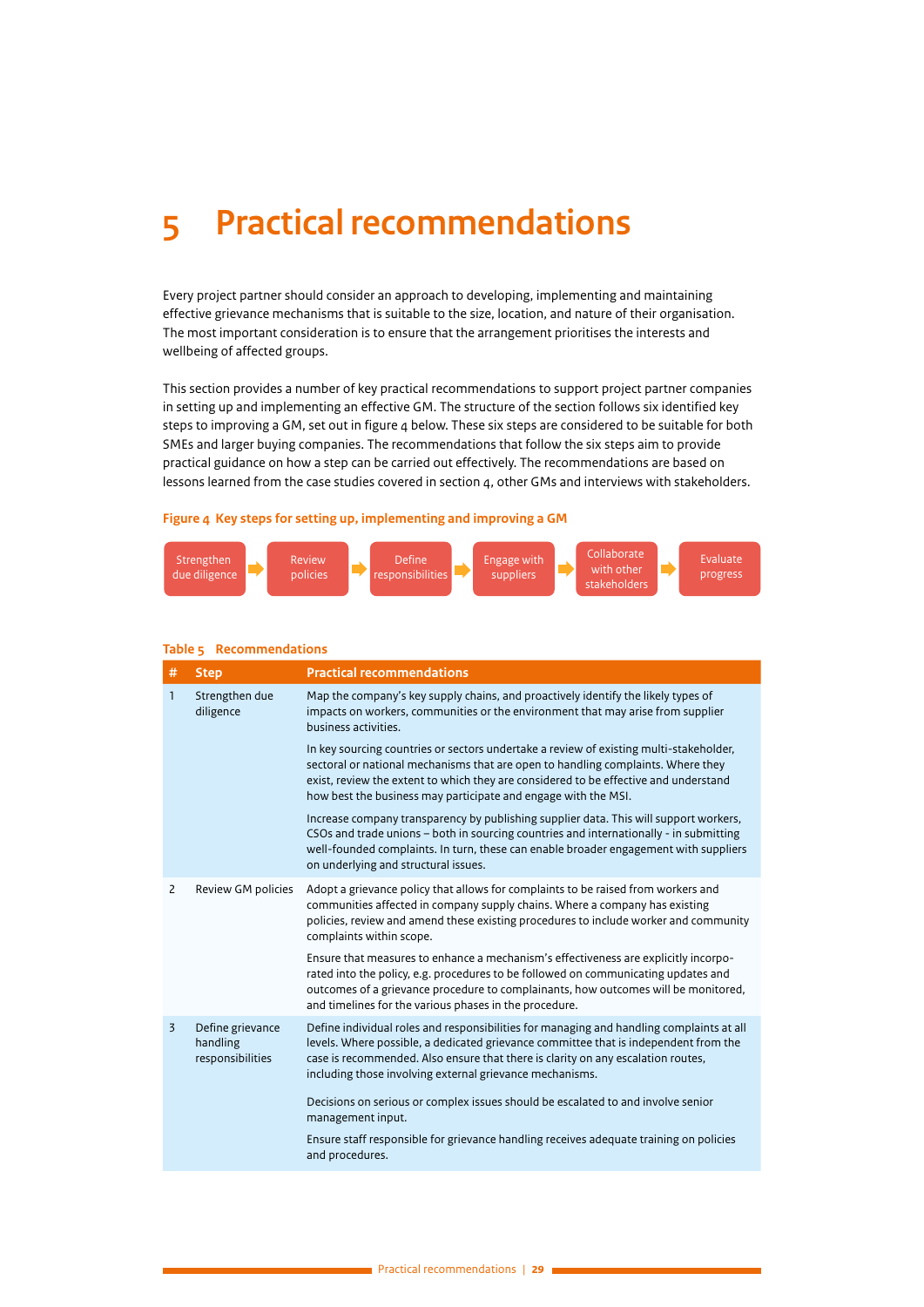| # | <b>Step</b>                                       | <b>Practical recommendations</b>                                                                                                                                                                                                                                                                                                                                                           |  |
|---|---------------------------------------------------|--------------------------------------------------------------------------------------------------------------------------------------------------------------------------------------------------------------------------------------------------------------------------------------------------------------------------------------------------------------------------------------------|--|
| 4 | Engage with<br>suppliers on<br>grievance handling | Require that all suppliers adopt and implement effective grievance handling procedures<br>as a condition of business. Where companies lack leverage to make these demands,<br>seek to collaborate with other buyers to improve leverage.                                                                                                                                                   |  |
|   |                                                   | As part of supplier due diligence - prior to and during a business relationship - under-<br>take a thorough review of supplier approach to receiving and handing complaints.<br>Useful questions to ask during such a review can be found in Annex 2.                                                                                                                                      |  |
|   |                                                   | Be clear with suppliers on the benefits of implementing effective grievance mechanism<br>and reinforce the message that effective grievance mechanisms are a crucial to<br>improving operational efficiency and sustainability.                                                                                                                                                            |  |
|   |                                                   | Where possible, build supplier capacity on handling grievances. This may include<br>engagement on good practices and lessons learned, regular check-ins on challenges and<br>opportunities for improvement, and training.                                                                                                                                                                  |  |
| 5 | Collaborate with<br>other stakeholders            | Undertake review of stakeholders in buying and sourcing countries that may support in<br>management of grievances. To ensure potential stakeholders are representative and<br>independent, conducting a background check is recommended.                                                                                                                                                   |  |
|   |                                                   | Domestic trade unions and CSOs, as well as local ILO or government offices may also be<br>able to help identifying relevant and representative local organisations and provide<br>information on freedom of association and civil space in key sourcing countries. Useful<br>guidance on how to best engage with stakeholders can be found here.                                           |  |
|   |                                                   | Engage with trade unions - both international and local, where they exist - at an early<br>stage of due diligence. They often have 'eyes on the ground' and can provide valuable<br>input, both during the investigative stage and in developing remediation plans.                                                                                                                        |  |
|   |                                                   | Explore options for collaboration, both with other SMEs and companies as well as by<br>joining relevant MSIs with effective grievance mechanisms. Collaborating with other<br>companies and within MSIs can provide a more feasible way of ensuring access to<br>remedy is provided and remediation is meaningful.                                                                         |  |
|   |                                                   | Explore options for supporting and collaborating with local CSOs - as well as with<br>suppliers - in key sourcing countries to build awareness among workers of their rights<br>and available grievance procedures.                                                                                                                                                                        |  |
| 6 | Evaluate progress                                 | Establish a regular review process to evaluate the effectiveness of the grievance<br>mechanism and identify challenges and opportunities for improvement.                                                                                                                                                                                                                                  |  |
|   |                                                   | Ensure a system is in place to solicit feedback from complainants on the outcomes of<br>the handling of their complaint. It is helpful to integrate this feedback into the broader<br>evaluation of the mechanism. Additionally, consulting (intended) users and other<br>stakeholders on the functioning of the mechanism will provide valuable insights on key<br>areas for improvement. |  |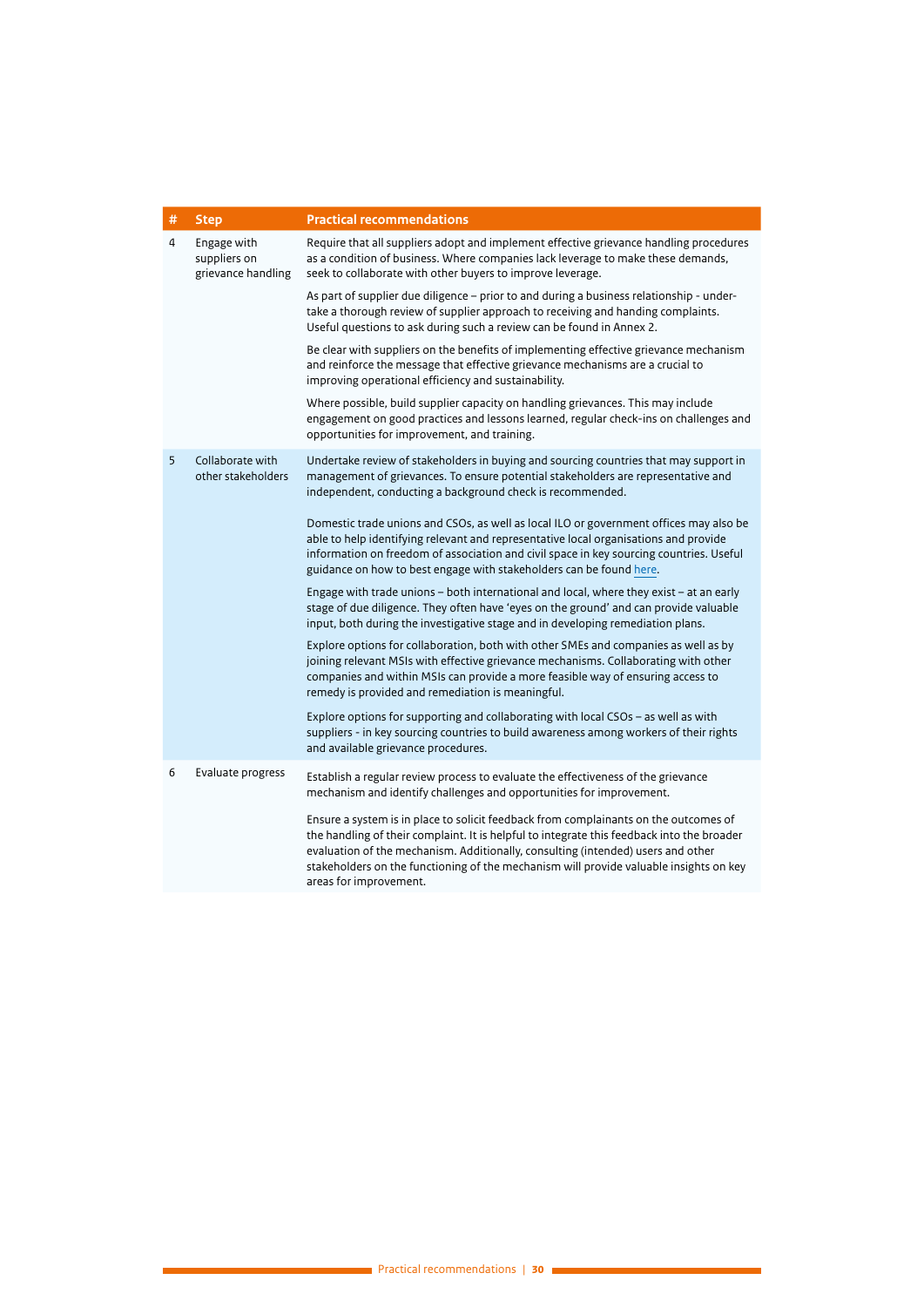## <span id="page-30-0"></span>**6 Annexes**

## 6.1 Annex 1: UNGP expectations on companies' degrees of responsibility for remediation

According to the UNGPs, companies have a different degree of responsibility for remediation, depending on how a company is related to an adverse impact:

- Where a business enterprise has caused or contributed to an adverse human rights impact, it should be actively engaged in its remediation, by itself or in cooperation with others.
- Where adverse human rights impacts are directly linked to a business enterprise's activities, it is not required to provide remediation itself, though it may take a role in doing so.

The graphic below provides more detail on the responsibilities for remediation that businesses have under the UNGPs, based on the degree of their involvement in a human rights impact.



#### **Figure 6 Cause, contribute to, and directly linked – Responsibilities and examples**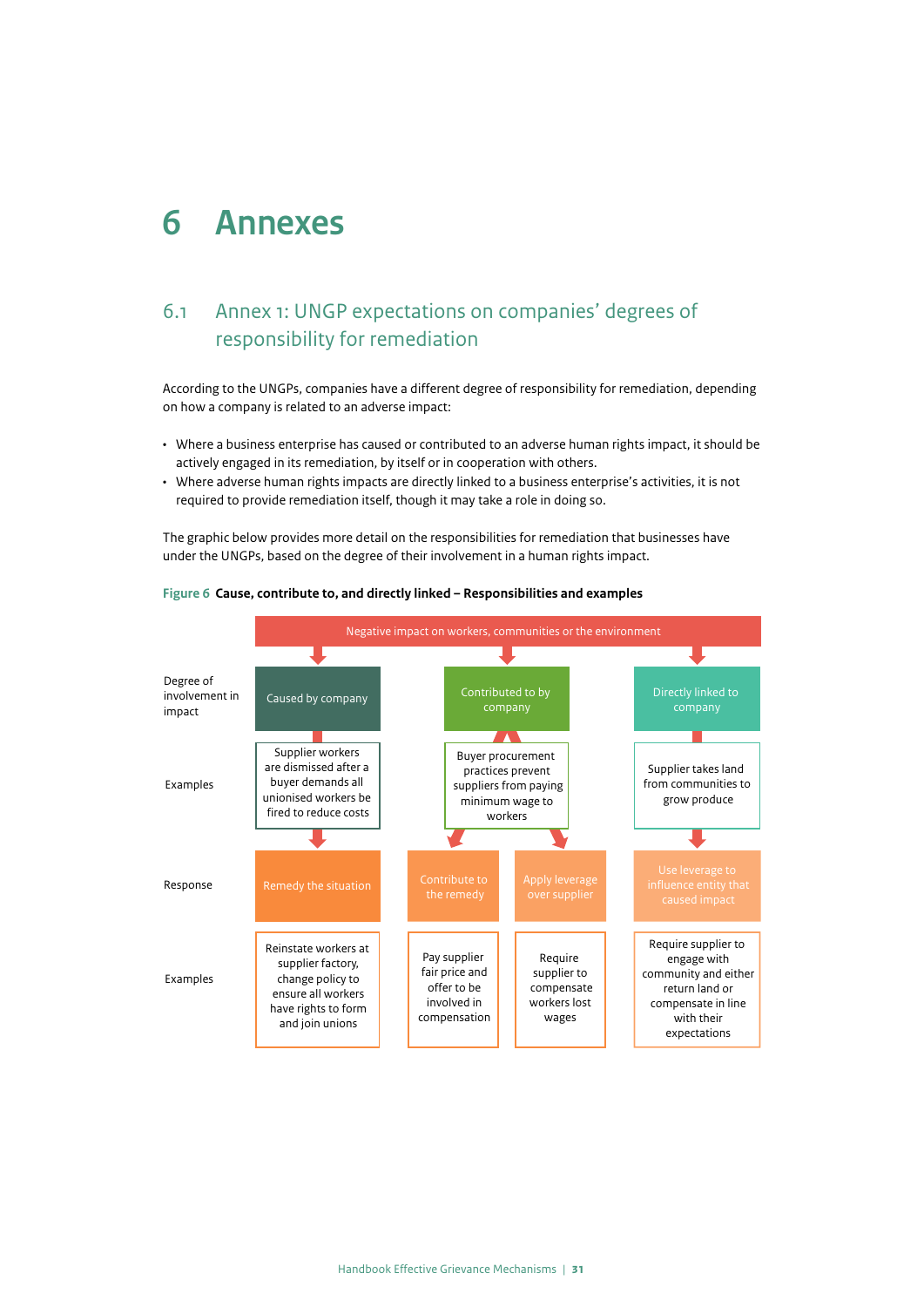## <span id="page-31-0"></span>6.2 Annex 2: Example questions for supplier evaluation on grievance handling practices

Vetting supplier grievance mechanisms at the outset of a business relationship can help inform buyer decisions about which suppliers to work with. Equivalent monitoring and evaluating of a supplier's grievance handling during a business relationship can also provide opportunities to strengthen mechanisms.

The table below provides a number of example questions for evaluating supplier grievance handling practices, as well as, where applicable, suggested follow-up questions or actions.

|                | <b>Example question</b>                                                                                                                                            | <b>Suggested follow-up</b>                                                                                                                                                                                                                                                                                                                                                                                                                                                                                                                                                                                                                                                                                            |
|----------------|--------------------------------------------------------------------------------------------------------------------------------------------------------------------|-----------------------------------------------------------------------------------------------------------------------------------------------------------------------------------------------------------------------------------------------------------------------------------------------------------------------------------------------------------------------------------------------------------------------------------------------------------------------------------------------------------------------------------------------------------------------------------------------------------------------------------------------------------------------------------------------------------------------|
| 1              | Does your company have a grievance policy<br>and process?                                                                                                          | If yes, review to what extent the mechanism(s) meet the UNGPs<br>effectiveness criteria.                                                                                                                                                                                                                                                                                                                                                                                                                                                                                                                                                                                                                              |
|                |                                                                                                                                                                    | Reviewing written policy/process for safeguards, timeliness of<br>investigations, etc also provides useful information.                                                                                                                                                                                                                                                                                                                                                                                                                                                                                                                                                                                               |
| 2              | What steps do you take to encourage<br>workers to use the grievance mechanisms?                                                                                    | If they say they have posters or handouts noting focal points,<br>contact info, etc., it would be useful to see what those look like,<br>where/how these are disseminated, and what languages they<br>are in. In many factories these documents or posters are posted<br>on a canteen bulletin board, for example.                                                                                                                                                                                                                                                                                                                                                                                                    |
| $\overline{3}$ | How does your company manage grievance<br>mechanisms for foreign and domestic<br>workers?                                                                          | Which staff are the main responsible focal points, and what<br>training, capacity building, and reference standards are they<br>provided?                                                                                                                                                                                                                                                                                                                                                                                                                                                                                                                                                                             |
|                |                                                                                                                                                                    | How are complainants informed on the process of the<br>grievance procedure? Are they given updates and if so, at which<br>points in the procedure?                                                                                                                                                                                                                                                                                                                                                                                                                                                                                                                                                                    |
| 4              | How many grievances were filed in the past<br>12 months by domestic workers? What<br>about foreign workers?                                                        | Is the supplier satisfied with this? Do these numbers signal to<br>management a sufficiently well-functioning grievance<br>mechanism?                                                                                                                                                                                                                                                                                                                                                                                                                                                                                                                                                                                 |
| 5              | What were the outcomes of the grievances<br>that were filed in the past 12 months?                                                                                 | How are complainants informed on the outcomes of their<br>grievance procedures? Are affected groups satisfied with these<br>outcomes?                                                                                                                                                                                                                                                                                                                                                                                                                                                                                                                                                                                 |
| 6              | What steps do you take to prevent reprisals<br>against workers filing complaints?<br>What about ensuring anonymity and<br>confidentiality?                         | Confidentiality, discretion, and non-retribution, as well as the<br>ability to lodge grievances anonymously, are particularly<br>important to ensuring that users of the GM trust it and use it.<br>Are there clear procedures and channels for the worker to file<br>grievances anonymously should they wish to? Does the supplier<br>have procedures in place to respond to and follow up on<br>anonymous grievances? Where practical difficulties arise from<br>anonymous complaints, can they be resolved by offering more<br>than one contact point for lodging grievances, or engaging a<br>trusted third party, which ensures confidentiality but enables a<br>channel for communication with the complainant? |
| $\overline{7}$ | Are workers able to raise concerns in their<br>native language?                                                                                                    | Are there interpreters available to support foreign workers in<br>submitting a complaint and run through the grievance<br>procedure?<br>If yes, how many interpreters does the site have for each nation-<br>ality/language? How does that compare to the number of<br>workers for each nationality/language? What certifications,<br>criteria, or trainings are required of or offered to the interpreters<br>that support the grievance procedure?                                                                                                                                                                                                                                                                  |
| 8              | Does your company collaborate with any<br>NGO or other third party partners to<br>supplement your own internal grievance<br>mechanism with an independent channel? | If yes, please describe. If no, please explain why not.                                                                                                                                                                                                                                                                                                                                                                                                                                                                                                                                                                                                                                                               |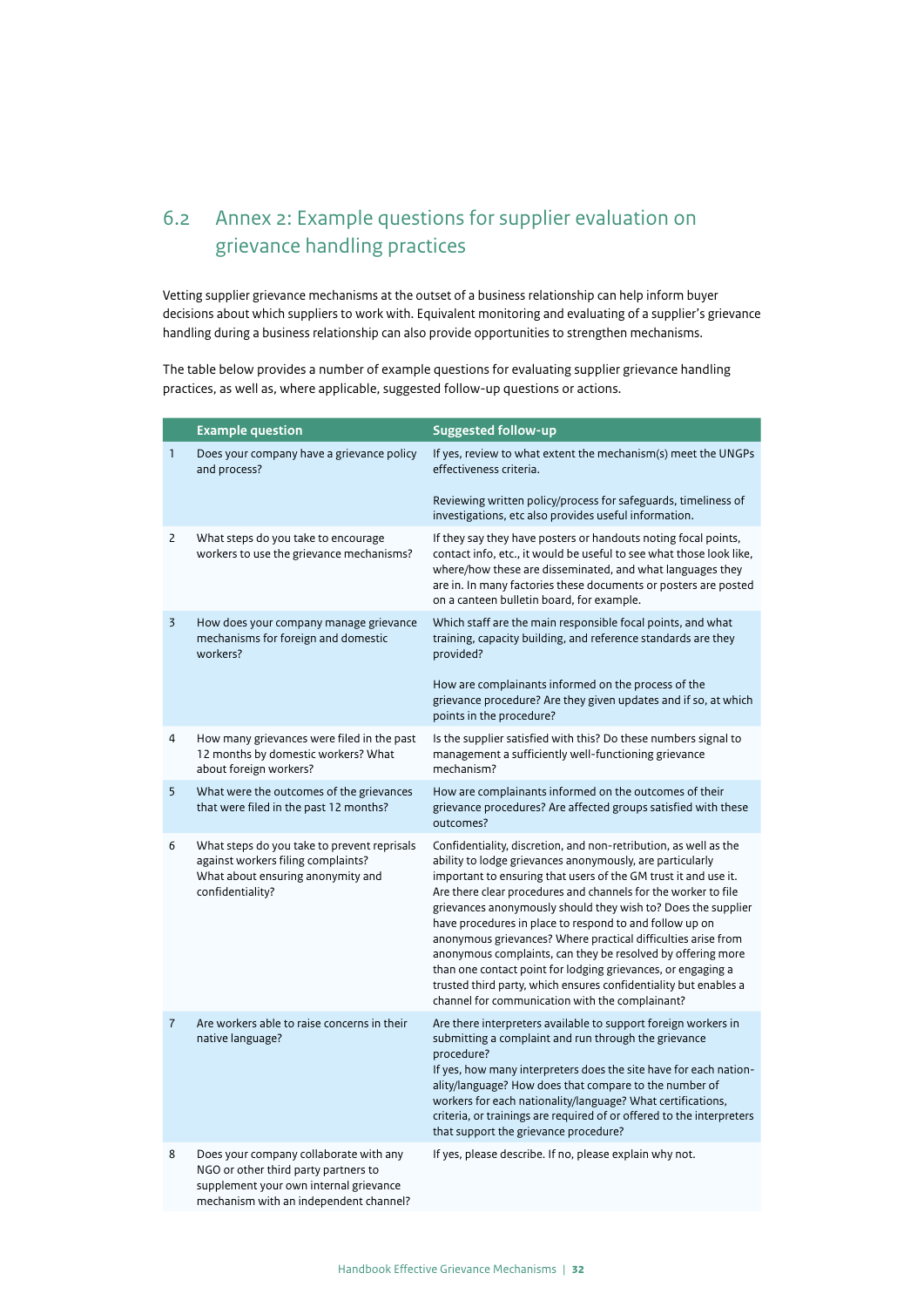## <span id="page-32-0"></span>6.3 Annex 3: Further reading

#### **Guidance**

- Global Perspectives Project, [Doing business with respect for human rights guidance Remediation and](https://www.businessrespecthumanrights.org/en/page/349/remediation-and-grievance-mechanisms)  [grievance mechanisms](https://www.businessrespecthumanrights.org/en/page/349/remediation-and-grievance-mechanisms)
- Global Compact Network Australia, [Implementing effective modern slavery grievance mechanisms:](https://unglobalcompact.org.au/wp-content/uploads/2021/03/4261-UNGC-Grievance-Mechanisms-GUIDANCE-DOC_28pp-9-FA.pdf)  [A guidance note for business](https://unglobalcompact.org.au/wp-content/uploads/2021/03/4261-UNGC-Grievance-Mechanisms-GUIDANCE-DOC_28pp-9-FA.pdf)
- Global Compact Network Australia, [Effective modern slavery grievance mechanisms: A case study](https://unglobalcompact.org.au/wp-content/uploads/2021/03/4261-UNGC-Grievance-Mechanisms-CASE-STUDY-10-FA.pdf)  [publication for business](https://unglobalcompact.org.au/wp-content/uploads/2021/03/4261-UNGC-Grievance-Mechanisms-CASE-STUDY-10-FA.pdf)
- Accountability Framework, [Operational Guidance on Remediation and Access to Remedy](https://accountability-framework.org/wp-content/uploads/2020/09/OG_Remediation_Access_Remedy-2020-5.pdf)
- Shift, Remediation, [Grievance Mechanisms and the Corporate Responsibility to Respect Human Rights](https://shiftproject.org/resource/remediation-grievance-mechanisms-and-the-corporate-responsibility-to-respect-human-rights/)
- International Code of Code Association, [Interpretative Guidance: Developing and operating fair and](https://icoca.ch/wp-content/uploads/2020/07/interpretative-guidance.pdf)  [accessible company grievance mechanisms that offer effective remedies](https://icoca.ch/wp-content/uploads/2020/07/interpretative-guidance.pdf)
- International RBC, **Access to remedy**
- Global Compact Network Germany, [Worth listening: Understanding and implementing human rights](https://www.globalcompact.de/migrated_files/wAssets/docs/Menschenrechte/Publikationen/DGCN_GM-guide_EN_20191125_WEB.pdf)  [grievance management](https://www.globalcompact.de/migrated_files/wAssets/docs/Menschenrechte/Publikationen/DGCN_GM-guide_EN_20191125_WEB.pdf)
- Fair Labor Association and IRBC Agreements, [Recommendations for stakeholder and civil society](https://www.imvoconvenanten.nl/-/media/imvo/files/kleding/child-labour/c-stakeholder-civil-society-organisation.pdf)  [organisation engagement](https://www.imvoconvenanten.nl/-/media/imvo/files/kleding/child-labour/c-stakeholder-civil-society-organisation.pdf)

#### **Tools**

- IFC Compliance Advisor Ombudsman, [Tools and resources on grievance mechanisms](https://www.cao-grm.org/tools-and-resources)
- Verité, Establishing effective grievance mechanisms  $\varepsilon$  protection for whistleblowers
- SME Compass, [Setting up grievance mechanisms](https://kompass.wirtschaft-entwicklung.de/en/due-diligence-compass/manage-complaints#top)